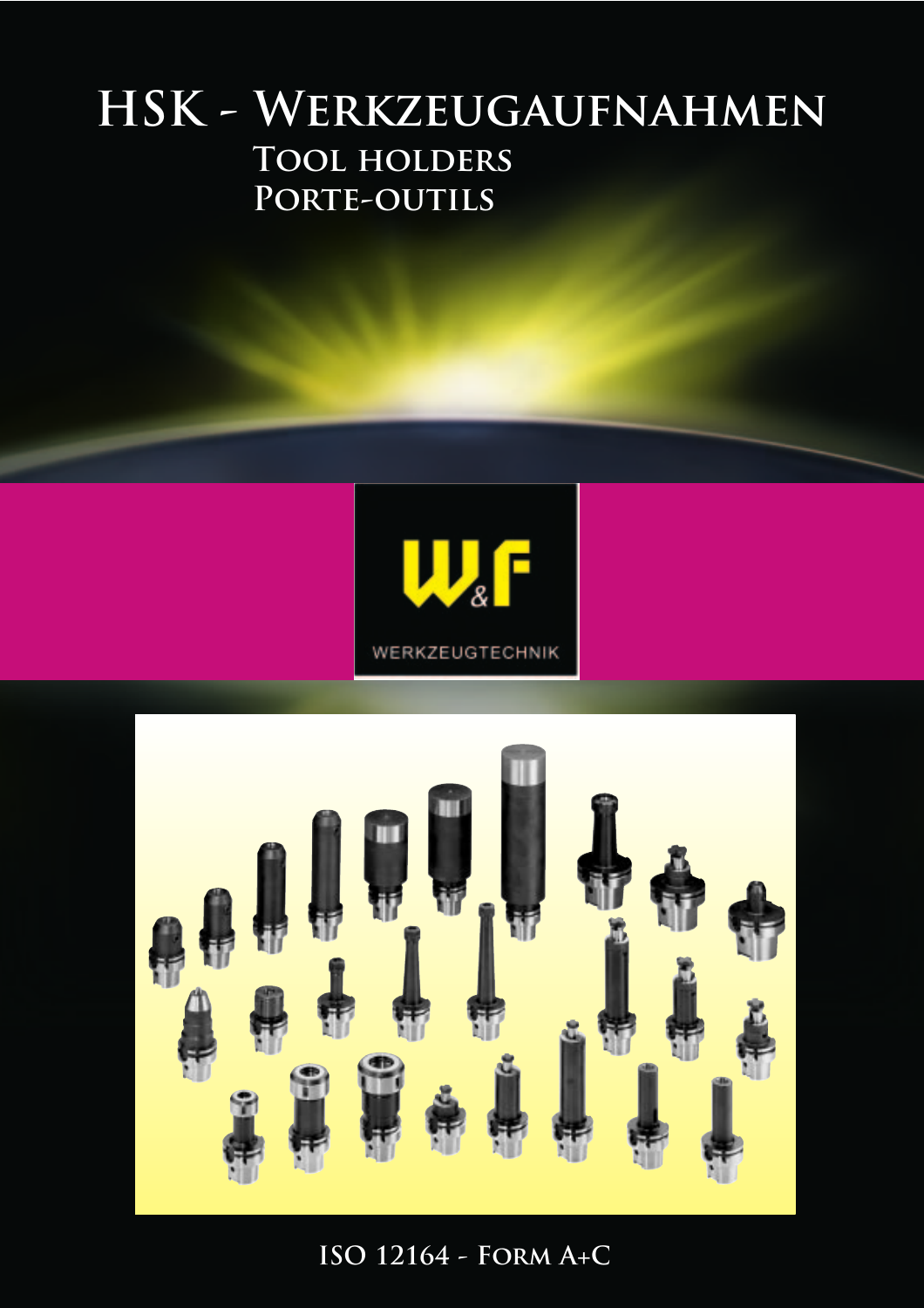

### **Kundenhinweise**

**Indications for the customer Remarques suivantes**

### **Sehr geehrter Kunde,**

**bitte beachten Sie folgende Hinweise:**

- Mit diesem Katalog wird die vorherige Ausgabe ungültig
- Technische Änderungen und Preisänderungen behalten wir uns vor
- Bildliche Darstellungen sind unverbindlich
- Für Druckfehler übernehmen wir keine Haftung
- Es gelten ausschließlich unsere allgemeinen Verkaufs- und Lieferbedingungen

### **Dear Customer,**

**please note the following points:**

- This catalogue invalidates our former edition
- We reserve the right to make technical modifications and to change the price
- Pictorial illustrations are not binding
- We accept not any liability for print mistake
- Only our terms and conditions are valid

# **Cher client,**

**veuillez considérer les indications suivantes:**

- Ce catalogue annule les précédentes publications
- Nous nous réservons le droit de modification technique ou de prix à tout moment
- Toutes les illustrations sont données à titre d'exemple et ne nous engagent en aucune manière
- Nous ne répondre pas aux fautes d'impression
- Seulement nos conditions de vente et de livraison sont valables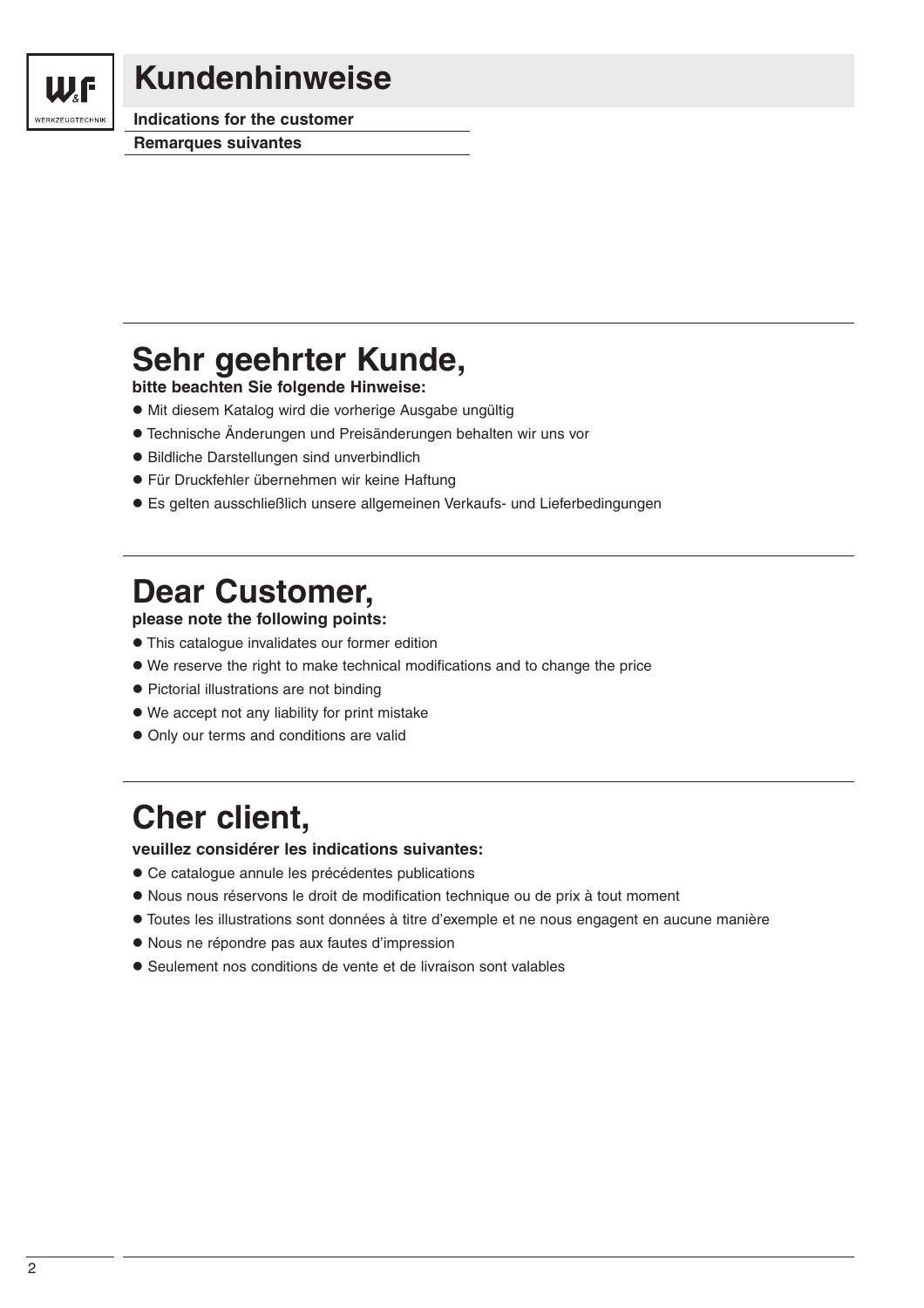# **Inhaltsverzeichnis**

**Table of contents**

**Table des matières**

|                                                                                                                                                                          |                        | Seite / Page |
|--------------------------------------------------------------------------------------------------------------------------------------------------------------------------|------------------------|--------------|
| <b>Technische Information</b><br>Technical information<br>Information techniques                                                                                         |                        | 4            |
| Zwischenhülsen (Weldon)                                                                                                                                                  | ISO 12164 - HSK 50 A+C | 5            |
| Adaptor sleeves                                                                                                                                                          | - HSK $63A+C$          | $6 - 7$      |
| Douilles intermédiaires                                                                                                                                                  | - HSK 100 A+C          | 7            |
| Zwischenhülsen (Whistle Notch)                                                                                                                                           | ISO 12164 - HSK 50 A+C | 8            |
| Adaptor sleeves                                                                                                                                                          | - HSK $63A+C$          | 9            |
| Douilles intermédiaires                                                                                                                                                  | - HSK 100 A+C          | $9 - 10$     |
| Spannzangenfutter 8° Typ ER                                                                                                                                              | ISO 12164 - HSK 50 A+C | 11           |
| <b>Collet Chucks</b>                                                                                                                                                     | - HSK $63A+C$          | 11           |
| Mandrins porte-pinces                                                                                                                                                    | - HSK 100 A+C          | 12           |
| Spannzangenfutter 1:10                                                                                                                                                   | ISO 12164 - HSK 50 A+C | 13           |
| <b>Collet Chucks</b>                                                                                                                                                     | - HSK $63A+C$          | 13           |
| Mandrins porte-pinces                                                                                                                                                    | - HSK 100 A+C          | 13           |
| Aufsteckfräserdorne                                                                                                                                                      | ISO 12164 - HSK 50 A+C | 14           |
| Milling machine arbors                                                                                                                                                   | $-HSK$ 63 A+C          | 14           |
| Mandrins porte-fraises                                                                                                                                                   | - HSK 100 A+C          | 15           |
| Kombi-Aufsteckfräserdorne                                                                                                                                                | ISO 12164 - HSK 50 A+C | 16           |
| Milling machine arbors                                                                                                                                                   | $-HSK$ 63 A+C          | 16           |
| Mandrins porte-fraises                                                                                                                                                   | - HSK 100 A+C          | 17           |
| Zwischenhülsen MK (Austreiberlappen)                                                                                                                                     | ISO 12164 - HSK 50 A+C | 18           |
| Adaptor sleeves                                                                                                                                                          | $-HSK$ 63 A+C          | 18           |
| Douilles intermédiaires                                                                                                                                                  | - HSK100 A+C           | 18           |
| Zwischenhülsen MK (Anzugsgewinde)                                                                                                                                        | ISO 12164 - HSK 50 A+C | 19           |
| Adaptor sleeves                                                                                                                                                          | - HSK $63$ A+C         | 19           |
| Douilles intermédiaires                                                                                                                                                  | - HSK 100 A+C          | 19           |
| Kontrolldorne im Holzkasten                                                                                                                                              | ISO 12164 - HSK 50 A+C | 20           |
| Test arbors in wooden box                                                                                                                                                | $-HSK$ 63 A+C          | 20           |
| Mandrins de contrôle                                                                                                                                                     | - HSK 100 A+C          | 20           |
| <b>Bohrstangen-Rohlinge</b>                                                                                                                                              | ISO 12164 - HSK 50 A+C | 21           |
| Boring bar-blanks                                                                                                                                                        | $-HSK$ 63 A+C          | 21           |
| Barres à l'etat brut                                                                                                                                                     | $-HSK100 A+C$          | 21           |
| <b>CNC-Präzisionsbohrfutter</b>                                                                                                                                          | ISO 12164 - HSK 50 A+C | $22 - 23$    |
| <b>CNC Drill chucks</b>                                                                                                                                                  | $-HSK$ 63 A+C          | $22 - 23$    |
| Mandrins de perçage CNC                                                                                                                                                  | - HSK 100 A+C          | $22 - 23$    |
| Verlängerungen/Reduzierungen                                                                                                                                             | ISO 12164 - HSK 50 A+C | $24 - 25$    |
| <b>Extensions/Reductions</b>                                                                                                                                             | $-HSK$ 63 A+C          | 24 – 25      |
| Prolongations/Réductions                                                                                                                                                 | - HSK 100 A+C          | $24 - 25$    |
| Gewindeschneid-Schnellwechselfutter                                                                                                                                      | ISO 12164 - HSK 50 A+C | $26 - 28$    |
| Tapping head quick-change                                                                                                                                                | - HSK $63$ A+C         | $26 - 28$    |
| Mandrins de taraudage à changement rapide                                                                                                                                | - HSK 100 A+C          | $26 - 28$    |
| Gewindebohrer-Schaftmaße<br>Screw taps-shaft size<br>Pour taraud-taille de la tige                                                                                       |                        | 29           |
| Schnellwechsel-Einsätze/Spannzangen/Zubehör/Ersatzteile<br>Quick-change inserts/Collets/Accessories/Spare parts<br>Méches a serrage rapide/Pinces de serrage/Accessoires |                        | $30 - 42$    |
| Allgemeine Verkaufs- und Lieferbedingungen<br>General sales terms and delivery conditions<br>Les conditions de paiement et de livraison                                  |                        | 43           |
| $WG = Warengruppe$<br>Article group<br>Groupe de marchandise                                                                                                             | $11 =$<br>$80 =$       |              |

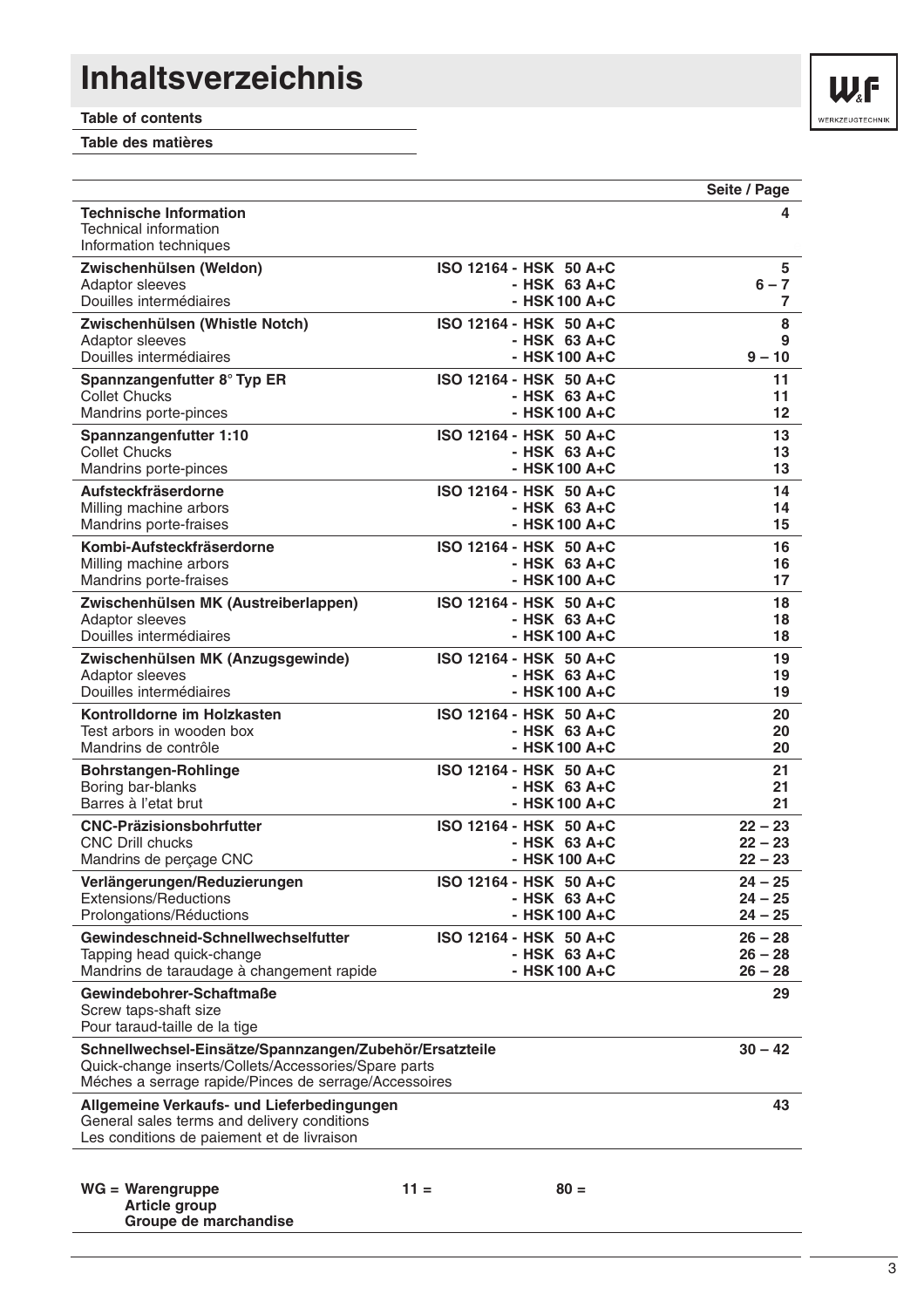

### **Technische Information**

#### **Technical information / Information techniques**

**HSK – A+C** ISO 12164 für automatischen und manuellen Werkzeugwechsel

**HSK – A+C** ISO 12164 for automatic and manual tool change

**HSK – A+C** ISO 12164 pour changement d'outil automatique et manuel



| $HSK-d_1$ | b <sub>1</sub> | b <sub>2</sub> | $b_3$ | d <sub>2</sub> | d <sub>5</sub> | $d_{10}$ | $d_{11}$ | $d_{12}$ |    | $t_{2}$ | $\mathbf{t}_3$ |    | $I_{6}$  | n <sub>1</sub> |
|-----------|----------------|----------------|-------|----------------|----------------|----------|----------|----------|----|---------|----------------|----|----------|----------------|
| 50        | 10.54          | 12             | 14    | 38.009         | 32,0           | 42       | 43.0     | 59,30    | 26 | 42      | 18             | 25 | 14.13    | 21.0           |
| 63        | 12.54          | 16             | 18    | 48,010         | 40,0           | 53       | 55,0     | 72,30    | 26 | 42      | 18             | 32 | 18.13    | 26.5           |
| 80        | 16.04          | 18             | 20    | 60.012         | 50.0           | 68       | 70.0     | 88,80    | 26 | 42      | 18             |    | 40 22,85 | 34.0           |
| 100       | 20,02          | 20             | 22    | 75,013         | 63,0           | 88       | 92,0     | 109,75   | 29 | 45      | 20             | 50 | 28.56    | 44.0           |

Werkstoff: Legierter Einsatzstahl mit einer Zugfestigkeit im Kern von min. 800 N/mm<sup>2</sup>

**Ausführung:** Einsatzgehärtet HRc 58±2, Härtetiefe 0,6 - 0,8 mm, brüniert

**Genauigkeit:** Rundlaufgenauigkeit HSK zu Werkzeugaufnahme < 5 µ

| <b>Material:</b>  | Alloyed case hardened steel, tensile strength in the core min. 800 N/mm <sup>2</sup> |
|-------------------|--------------------------------------------------------------------------------------|
| <b>Execution:</b> | Case hardened HRc $58\pm2$ , depth of case 0,6 - 0,8 mm, browned                     |
| <b>Accuracy:</b>  | Run out between cone and holding part $< 5 \mu$                                      |

Matière: Châssis d'allié en acier de cémentation. Résistance à la traction dans le noyau de min. 800 N/mm<sup>2</sup>

**Exécution:** Cementé HRc 58±2, epaisseur de cémentation 0,6 - 0,8 mm, bruni

**Précision:** Concentricité entre le cône et la réception de l'outil < 5 µ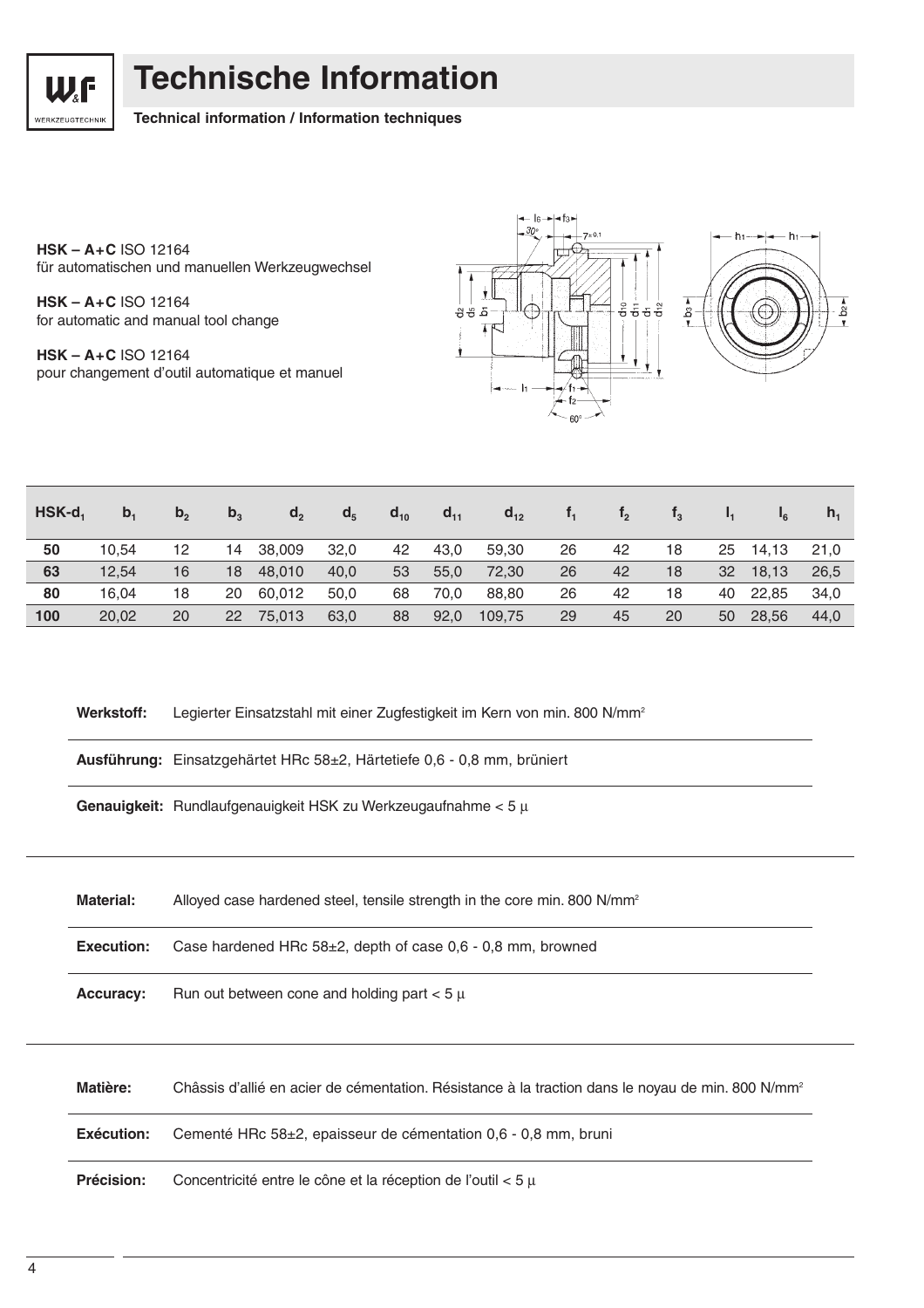### **WG 80**



#### **für Zylinderschäfte DIN 1835 B (Weldon)**

**Adaptor sleeves** for parallel shanks

**Douilles intermédiaires** pour queues cylindriques

**Verwendung:** Zum Spannen von Werkzeugen mit Zylinderschaft DIN 1835 Form B **Lieferumfang:** Mit eingebauter Spannschraube, ab ø 25 mit zwei Spannschrauben

**Application:** For clamping tools with parallel shank DIN 1835 Form B **Scope of supply:** Weldon end mill adaptor incl.

locking screw

**Application:** Pour montage d'outils à queue cylindrique DIN 1835 forme B

**Livraison:** Mandrin à pinces Weldon compris vis de serrage







pre-balanced<br>G6,3<br>g.000 r<sub>.p.m</sub>,

|       |       |                |       | Bestell-Nr.           |
|-------|-------|----------------|-------|-----------------------|
| HSK-A | $d_1$ | d <sub>2</sub> | $X_1$ | Order no / Nº de Cde. |
|       |       |                |       | Form A+C              |
| 50    | 6     | 25             | 65    | 50A.106.065           |
| 50    | 6     | 25             | 100   | 50A.106.100           |
| 50    | 6     | 25             | 160   | 50A.106.160           |
| 50    | 6     | 25             | 200   | 50A.106.200           |
| 50    | 8     | 28             | 65    | 50A.108.065           |
| 50    | 8     | 28             | 100   | 50A.108.100           |
| 50    | 8     | 28             | 160   | 50A.108.160           |
| 50    | 8     | 28             | 200   | 50A.108.200           |
| 50    | 10    | 35             | 65    | 50A.110.065           |
| 50    | 10    | 35             | 100   | 50A.110.100           |
| 50    | 10    | 35             | 160   | 50A.110.160           |
| 50    | 10    | 35             | 200   | 50A.110.200           |
| 50    | 12    | 42             | 80    | 50A.112.080           |
| 50    | 12    | 42             | 100   | 50A.112.100           |
| 50    | 12    | 42             | 160   | 50A.112.160           |
| 50    | 12    | 42             | 200   | 50A.112.200           |
| 50    | 14    | 44             | 80    | 50A.114.080           |
| 50    | 14    | 44             | 100   | 50A.114.100           |
| 50    | 14    | 44             | 160   | 50A.114.160           |
| 50    | 14    | 44             | 200   | 50A.114.200           |
| 50    | 16    | 48             | 80    | 50A.116.080           |
| 50    | 16    | 48             | 100   | 50A.116.100           |
| 50    | 16    | 48             | 160   | 50A.116.160           |
| 50    | 16    | 48             | 200   | 50A.116.200           |
| 50    | 18    | 50             | 80    | 50A.118.080           |
| 50    | 18    | 50             | 100   | 50A.118.100           |
| 50    | 18    | 50             | 160   | 50A.118.160           |
| 50    | 18    | 50             | 200   | 50A.118.200           |
| 50    | 20    | 52             | 80    | 50A.120.080           |
| 50    | 20    | 52             | 100   | 50A.120.100           |
| 50    | 20    | 52             | 160   | 50A.120.160           |
| 50    | 20    | 52             | 200   | 50A.120.200           |
| 50    | 25    | 65             | 105   | 50A.125.105           |
| 50    | 32    | 72             | 110   | 50A.132.110           |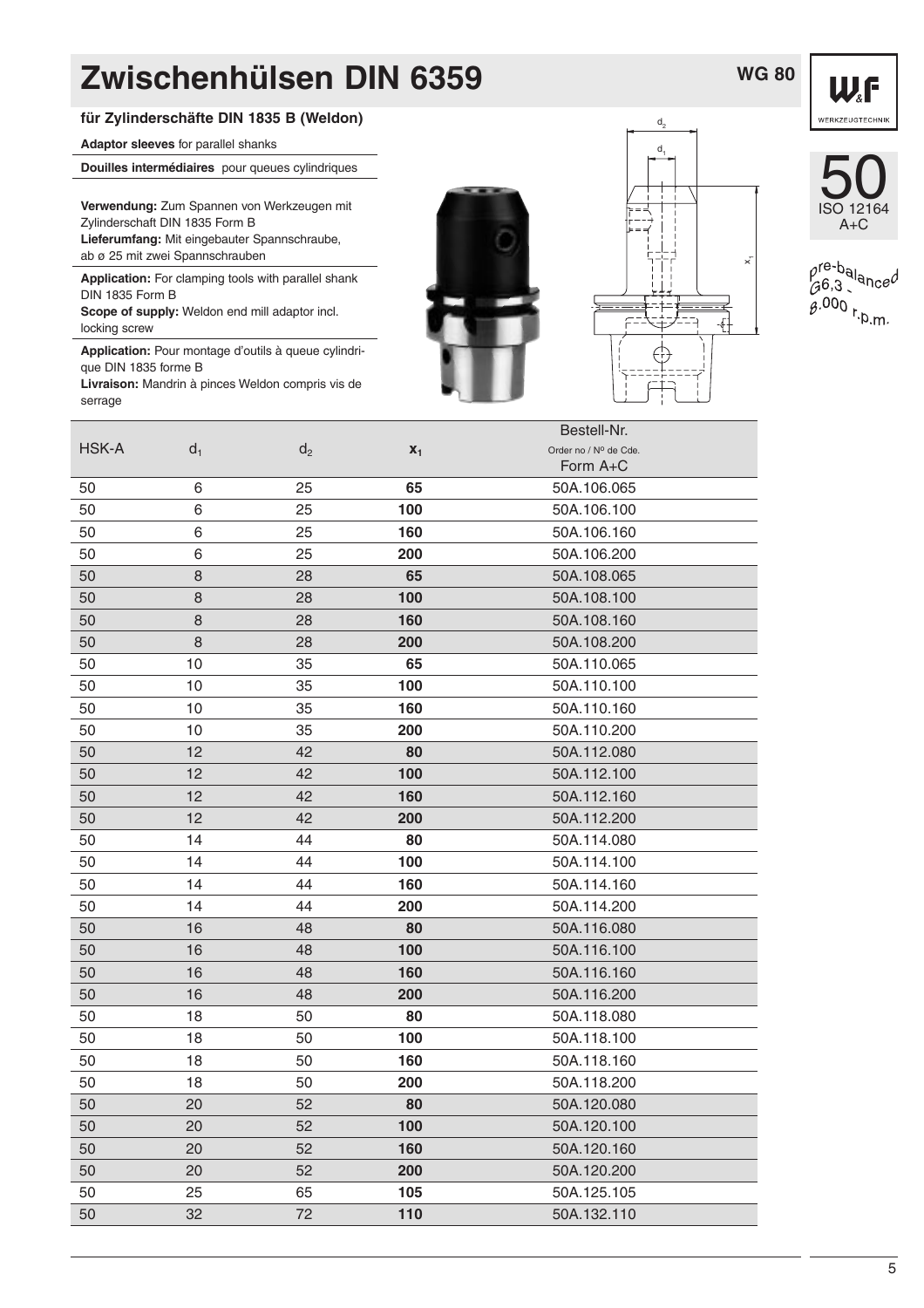

| 12164<br>IS |
|-------------|

#### **für Zylinderschäfte DIN 1835 B (Weldon)**

**Adaptor sleeves** for parallel shanks

|                                                   | Douilles intermédiaires pour queues cylindriques    |
|---------------------------------------------------|-----------------------------------------------------|
|                                                   |                                                     |
| ISO 12164                                         | Verwendung: Zum Spannen von Werkzeugen mit          |
| $A+C$                                             | Zylinderschaft DIN 1835 Form B                      |
|                                                   | Lieferumfang: Mit eingebauter Spannschraube,        |
|                                                   | ab ø 25 mit zwei Spannschrauben                     |
| pre-balanced<br>G6,3<br>g.000 r <sub>.p.m</sub> , | Application: For clamping tools with parallel shank |
|                                                   | DIN 1835 Form B                                     |
|                                                   | Scope of supply: Weldon end mill adaptor incl.      |
|                                                   | locking screw                                       |

**Application:** Pour montage d'outils à queue cylindrique DIN 1835 forme B **Livraison:** Mandrin à pinces Weldon compris vis de

serrage



![](_page_5_Figure_10.jpeg)

|              |        |                |       | Bestell-Nr.           |
|--------------|--------|----------------|-------|-----------------------|
| <b>HSK-A</b> | $d_1$  | d <sub>2</sub> | $x_1$ | Order no / Nº de Cde. |
|              |        |                |       | Form A+C              |
| 63           | 6      | 25             | 65    | 63A.106.065           |
| 63           | 6      | 25             | 100   | 63A.106.100           |
| 63           | 6      | 25             | 160   | 63A.106.160           |
| 63           | 6      | 25             | 200   | 63A.106.200           |
| 63           | 8      | 28             | 65    | 63A.108.065           |
| 63           | $\bf8$ | 28             | 100   | 63A.108.100           |
| 63           | 8      | 28             | 160   | 63A.108.160           |
| 63           | 8      | 28             | 200   | 63A.108.200           |
| 63           | 10     | 35             | 65    | 63A.110.065           |
| 63           | 10     | 35             | 100   | 63A.110.100           |
| 63           | 10     | 35             | 160   | 63A.110.160           |
| 63           | 10     | 35             | 200   | 63A.110.200           |
| 63           | 12     | 42             | 80    | 63A.112.080           |
| 63           | 12     | 42             | 100   | 63A.112.100           |
| 63           | 12     | 42             | 160   | 63A.112.160           |
| 63           | 12     | 42             | 200   | 63A.112.200           |
| 63           | 14     | 44             | 80    | 63A.114.080           |
| 63           | 14     | 44             | 100   | 63A.114.100           |
| 63           | 14     | 44             | 160   | 63A.114.160           |
| 63           | 14     | 44             | 200   | 63A.114.200           |
| 63           | 16     | 48             | 80    | 63A.116.080           |
| 63           | 16     | 48             | 100   | 63A.116.100           |
| 63           | 16     | 48             | 160   | 63A.116.160           |
| 63           | 16     | 48             | 200   | 63A.116.200           |
| 63           | 18     | 50             | 80    | 63A.118.080           |
| 63           | 18     | 50             | 100   | 63A.118.100           |
| 63           | 18     | 50             | 160   | 63A.118.160           |
| 63           | 18     | 50             | 200   | 63A.118.200           |
| 63           | 20     | 52             | 80    | 63A.120.080           |
| 63           | 20     | 52             | 100   | 63A.120.100           |
| 63           | 20     | 52             | 160   | 63A.120.160           |
| 63           | 20     | 52             | 200   | 63A.120.200           |

**Zubehör** siehe Seite 40 – 42 **Accessories** see page 40 – 42

**Accessoires** voir page 40 – 42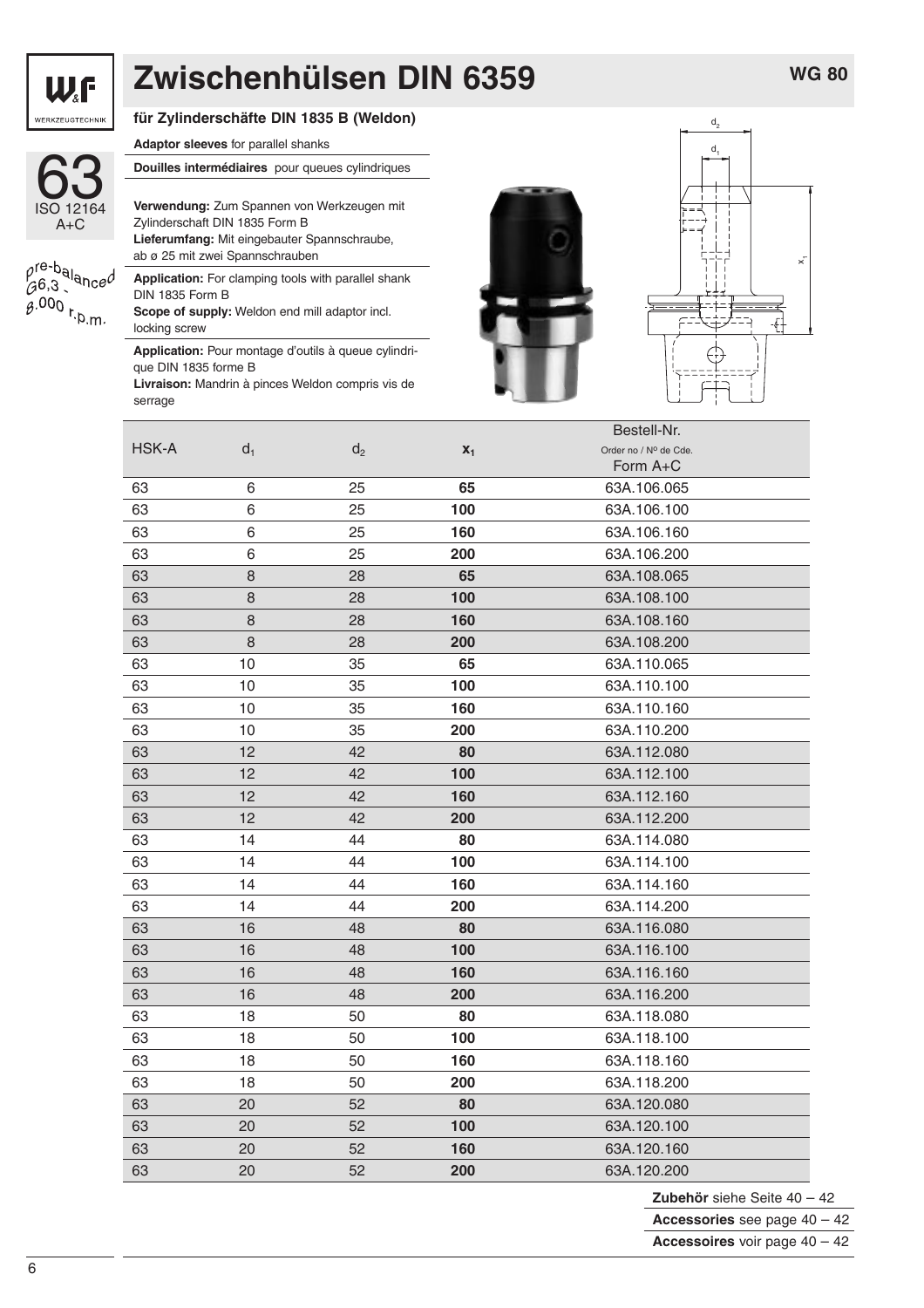$\mathsf{HSK-A}$  d<sub>1</sub> d<sub>2</sub> d<sub>2</sub>  $\mathsf{x}_1$  Order no / N° de Cde.

### **für Zylinderschäfte DIN 1835 B (Weldon)**

**WG 80**

Bestell-Nr.

Form A+C

![](_page_6_Picture_3.jpeg)

![](_page_6_Picture_4.jpeg)

pre-balanced<br>G6,3<br>g.000 r<sub>.p.m</sub>,

![](_page_6_Picture_6.jpeg)

pre-balanced<br>G6,3<br>B.000 r<sub>.D.m</sub>,

| 63           | 25      | 65             | 110   | 63A.125.110           |
|--------------|---------|----------------|-------|-----------------------|
| 63           | 25      | 65             | 160   | 63A.125.160           |
| 63           | 25      | 65             | 200   | 63A.125.200           |
| 63           | 32      | 72             | 110   | 63A.132.110           |
| 63           | 32      | 72             | 160   | 63A.132.160           |
| 63           | 32      | 72             | 200   | 63A.132.200           |
| 63           | 40      | 72             | 120   | 63A.140.120           |
|              |         |                |       | Bestell-Nr.           |
| <b>HSK-A</b> | $d_1$   | d <sub>2</sub> | $x_1$ | Order no / Nº de Cde. |
|              |         |                |       | Form A+C              |
| 100          | 6       | 25             | 80    | 100A.106.080          |
| 100          | 6       | 25             | 100   | 100A.106.100          |
| 100          | 6       | 25             | 160   | 100A.106.160          |
| 100          | 6       | 25             | 200   | 100A.106.200          |
| 100          | $\,8\,$ | 28             | 80    | 100A.108.080          |
| 100          | 8       | 28             | 100   | 100A.108.100          |
| 100          | 8       | 28             | 160   | 100A.108.160          |
| 100          | 8       | 28             | 200   | 100A.108.200          |
| 100          | 10      | 35             | 80    | 100A.110.080          |
| 100          | 10      | 35             | 100   | 100A.110.100          |
| 100          | 10      | 35             | 160   | 100A.110.160          |
| 100          | 10      | 35             | 200   | 100A.110.200          |
| 100          | 12      | 42             | 80    | 100A.112.080          |
| 100          | 12      | 42             | 100   | 100A.112.100          |
| 100          | 12      | 42             | 160   | 100A.112.160          |
| 100          | 12      | 42             | 200   | 100A.112.200          |
| 100          | 14      | 44             | 80    | 100A.114.080          |
| 100          | 14      | 44             | 100   | 100A.114.100          |
| 100          | 14      | 44             | 160   | 100A.114.160          |
| 100          | 14      | 44             | 200   | 100A.114.200          |
| 100          | 16      | 48             | 100   | 100A.116.100          |
| 100          | 16      | 48             | 160   | 100A.116.160          |
| 100          | 16      | 48             | 200   | 100A.116.200          |
| 100          | 18      | 50             | 100   | 100A.118.100          |
| 100          | 18      | 50             | 160   | 100A.118.160          |
| 100          | 18      | 50             | 200   | 100A.118.200          |
| 100          | 20      | 52             | 100   | 100A.120.100          |
| 100          | 20      | 52             | 160   | 100A.120.160          |
| 100          | 20      | 52             | 200   | 100A.120.200          |
| 100          | 25      | 65             | 100   | 100A.125.100          |
| 100          | 25      | 65             | 160   | 100A.125.160          |
| 100          | 25      | 65             | 200   | 100A.125.200          |
| 100          | 32      | 72             | 100   | 100A.132.100          |
| 100          | 32      | 72             | 160   | 100A.132.160          |
| 100          | 32      | 72             | 200   | 100A.132.200          |
| 100          | 40      | 72             | 110   | 100A.140.110          |
| 100          | 40      | 72             | 160   | 100A.140.160          |
| 100          | 40      | 72             | 200   | 100A.140.200          |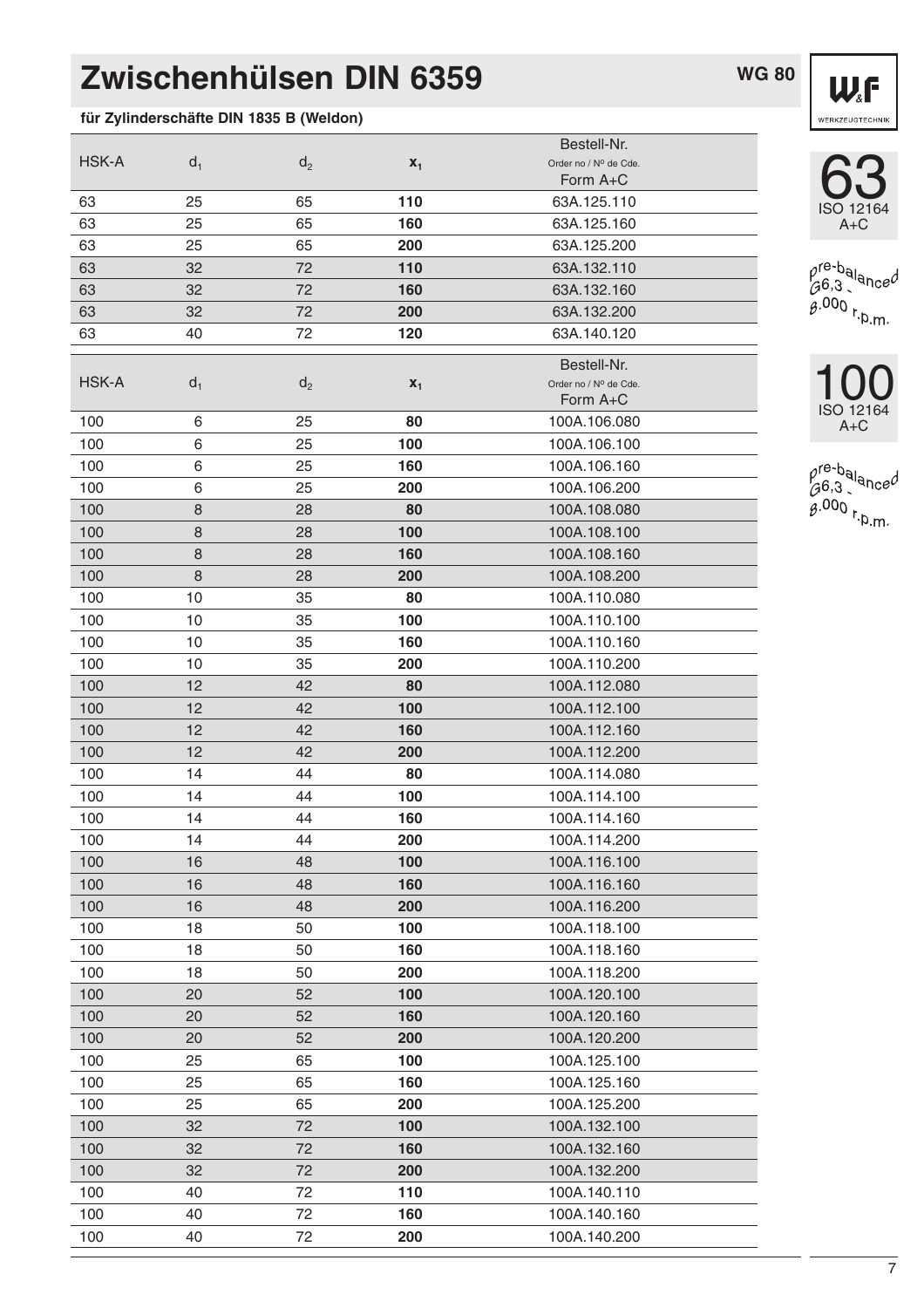![](_page_7_Picture_0.jpeg)

p<sup>re-b</sup>alance<br>G6,3<br>g.000 r<sub>.p.m</sub>.

**für Zylinderschäfte DIN 1835 E (Whistle Notch)**

|   | <b>Adaptor sleeves</b> for parallel shanks                                                        |  |  |  |  |  |  |
|---|---------------------------------------------------------------------------------------------------|--|--|--|--|--|--|
|   | <b>Douilles intermediaires</b> pour queues cylindriques                                           |  |  |  |  |  |  |
| 1 | Verwendung: Zum Spannen von Werkzeugen mit<br>Zylinderschaft DIN 1835 Form E                      |  |  |  |  |  |  |
|   | Lieferumfang: Mit eingebauter Spann- und                                                          |  |  |  |  |  |  |
|   | Anschlagschraube, ab ø 25 mit zwei Spannschrauben                                                 |  |  |  |  |  |  |
|   | <b>Application:</b> For clamping tools with parallel shank<br>DIN 1835 Form E                     |  |  |  |  |  |  |
|   | <b>Scope of supply:</b> Whistle Notch end mill adaptor<br>incl. locking screw and adjusting screw |  |  |  |  |  |  |

**Application:** Pour montage d'outils à queue cylindrique DIN 1835 forme E

**Livraison:** Mandrin de serrage Whistle Notch y compris vis de serrage et vis de réglage

![](_page_7_Picture_9.jpeg)

![](_page_7_Figure_10.jpeg)

|              |       |                |       | Bestell-Nr.           |
|--------------|-------|----------------|-------|-----------------------|
| <b>HSK-A</b> | $d_1$ | d <sub>2</sub> | $x_1$ | Order no / Nº de Cde. |
|              |       |                |       | Form A+C              |
| 50           | 6     | 25             | 80    | 50A.006.080           |
| 50           | 6     | 25             | 100   | 50A.006.100           |
| 50           | 6     | 25             | 160   | 50A.006.160           |
| 50           | 6     | 25             | 200   | 50A.006.200           |
| 50           | 8     | 28             | 80    | 50A.008.080           |
| 50           | 8     | 28             | 100   | 50A.008.100           |
| 50           | 8     | 28             | 160   | 50A.008.160           |
| 50           | 8     | 28             | 200   | 50A.008.200           |
| 50           | 10    | 35             | 80    | 50A.010.080           |
| 50           | 10    | 35             | 100   | 50A.010.100           |
| 50           | 10    | 35             | 160   | 50A.010.160           |
| 50           | 10    | 35             | 200   | 50A.010.200           |
| 50           | 12    | 42             | 90    | 50A.012.090           |
| 50           | 12    | 42             | 100   | 50A.012.100           |
| 50           | 12    | 42             | 160   | 50A.012.160           |
| 50           | 12    | 42             | 200   | 50A.012.200           |
| 50           | 14    | 44             | 90    | 50A.014.090           |
| 50           | 14    | 44             | 100   | 50A.014.100           |
| 50           | 14    | 44             | 160   | 50A.014.160           |
| 50           | 14    | 44             | 200   | 50A.014.200           |
| 50           | 16    | 48             | 90    | 50A.016.090           |
| 50           | 16    | 48             | 100   | 50A.016.100           |
| 50           | 16    | 48             | 160   | 50A.016.160           |
| 50           | 16    | 48             | 200   | 50A.016.200           |
| 50           | 18    | 50             | 90    | 50A.018.090           |
| 50           | 18    | 50             | 100   | 50A.018.100           |
| 50           | 18    | 50             | 160   | 50A.018.160           |
| 50           | 18    | 50             | 200   | 50A.018.200           |
| 50           | 20    | 52             | 100   | 50A.020.100           |
| 50           | 20    | 52             | 160   | 50A.020.160           |
| 50           | 20    | 52             | 200   | 50A.020.200           |

**Zubehör** siehe Seite 40 – 42 **Accessories** see page 40 – 42 **Accessoires** voir page 40 – 42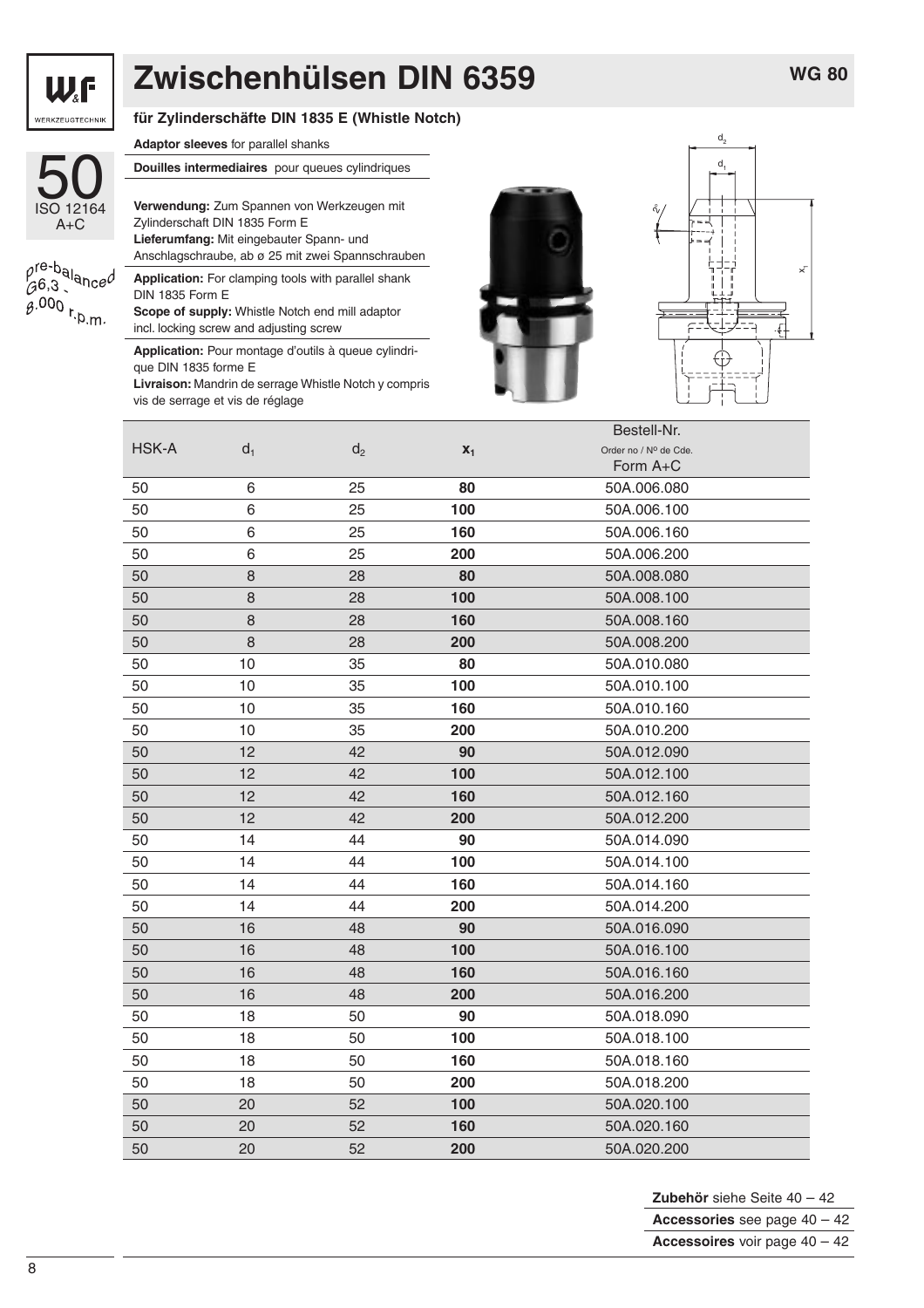**für Zylinderschäfte DIN 1835 E (Whistle Notch)**

|       |         |       |       | Bestell-Nr.           | <b>Preis</b>      |
|-------|---------|-------|-------|-----------------------|-------------------|
| HSK-A | $d_1$   | $d_2$ | $x_1$ | Order no / Nº de Cde. | <b>Price/Prix</b> |
|       |         |       |       | Form A+C              | €                 |
| 63    | 6       | 25    | 80    | 63A.006.080           | $90, -$           |
| 63    | 6       | 25    | 100   | 63A.006.100           | $103,-$           |
| 63    | 6       | 25    | 160   | 63A.006.160           | $130,-$           |
| 63    | 6       | 25    | 200   | 63A.006.200           | $145,-$           |
| 63    | $\,8\,$ | 28    | 80    | 63A.008.080           | $90, -$           |
| 63    | 8       | 28    | 100   | 63A.008.100           | $103,-$           |
| 63    | $\,8\,$ | 28    | 160   | 63A.008.160           | $130,-$           |
| 63    | $\,8\,$ | 28    | 200   | 63A.008.200           | $145,-$           |
| 63    | 10      | 35    | 80    | 63A.010.080           | $90,-$            |
| 63    | 10      | 35    | 100   | 63A.010.100           | $103,-$           |
| 63    | 10      | 35    | 160   | 63A.010.160           | $130,-$           |
| 63    | 10      | 35    | 200   | 63A.010.200           | $145,-$           |
| 63    | 12      | 42    | 90    | 63A.012.090           | $90, -$           |
| 63    | 12      | 42    | 100   | 63A.012.100           | $103,-$           |
| 63    | 12      | 42    | 160   | 63A.012.160           | $130,-$           |
| 63    | 12      | 42    | 200   | 63A.012.200           | $145,-$           |
| 63    | 14      | 44    | 90    | 63A.014.090           | $90,-$            |
| 63    | 14      | 44    | 100   | 63A.014.100           | $103,-$           |
| 63    | 14      | 44    | 160   | 63A.014.160           | $130,-$           |
| 63    | 14      | 44    | 200   | 63A.014.200           | $145,-$           |
| 63    | 16      | 48    | 100   | 63A.016.100           | $103,-$           |
| 63    | 16      | 48    | 160   | 63A.016.160           | $130,-$           |
| 63    | 16      | 48    | 200   | 63A.016.200           | $145,-$           |
| 63    | 18      | 50    | 100   | 63A.018.100           | $103,-$           |
| 63    | 18      | 50    | 160   | 63A.018.160           | $130,-$           |
| 63    | 18      | 50    | 200   | 63A.018.200           | $145,-$           |
| 63    | 20      | 52    | 100   | 63A.020.100           | $103,-$           |
| 63    | 20      | 52    | 160   | 63A.020.160           | $130,-$           |
| 63    | 20      | 52    | 200   | 63A.020.200           | $145,-$           |
| 63    | 25      | 65    | 110   | 63A.025.110           | $105,-$           |
| 63    | 25      | 65    | 160   | 63A.025.160           | $133,-$           |
| 63    | 25      | 65    | 200   | 63A.025.200           | $148,-$           |
| 63    | 32      | 72    | 110   | 63A.032.110           | $105,-$           |
| 63    | 32      | 72    | 160   | 63A.032.160           | $133,-$           |

63 32 72 **200** 63A.032.200 **148,--**

**HSK-A** d<sub>1</sub> d<sub>2</sub> d<sub>2</sub> **x<sub>1</sub>** order no / N° de Cde. **Price/Prix**<br> **Form A+C**  $\epsilon$ 

100 6 25 **90** 100A.006.090 **110,--** 100 6 25 **100** 100A.006.100 **120,--** 100 6 25 **160** 100A.006.160 **155,--** 100 6 25 **200** 100A.006.200 **175,--** 100 8 28 **90** 100A.008.090 **110,--** 100 8 28 **100** 100A.008.100 **120,--** 100 8 28 **160** 100A.008.160 **155,--** 100 8 28 **200** 100A.008.200 **175,--**

![](_page_8_Picture_3.jpeg)

![](_page_8_Picture_4.jpeg)

pre-balanced<br>G6,3<br>g.000 r<sub>.p.m</sub>,

![](_page_8_Picture_6.jpeg)

Bestell-Nr. **Preis**

Form A+C !

pre-ba<sub>lance</sub>d<br>G6,3<br>g.000 r<sub>.p.m</sub>,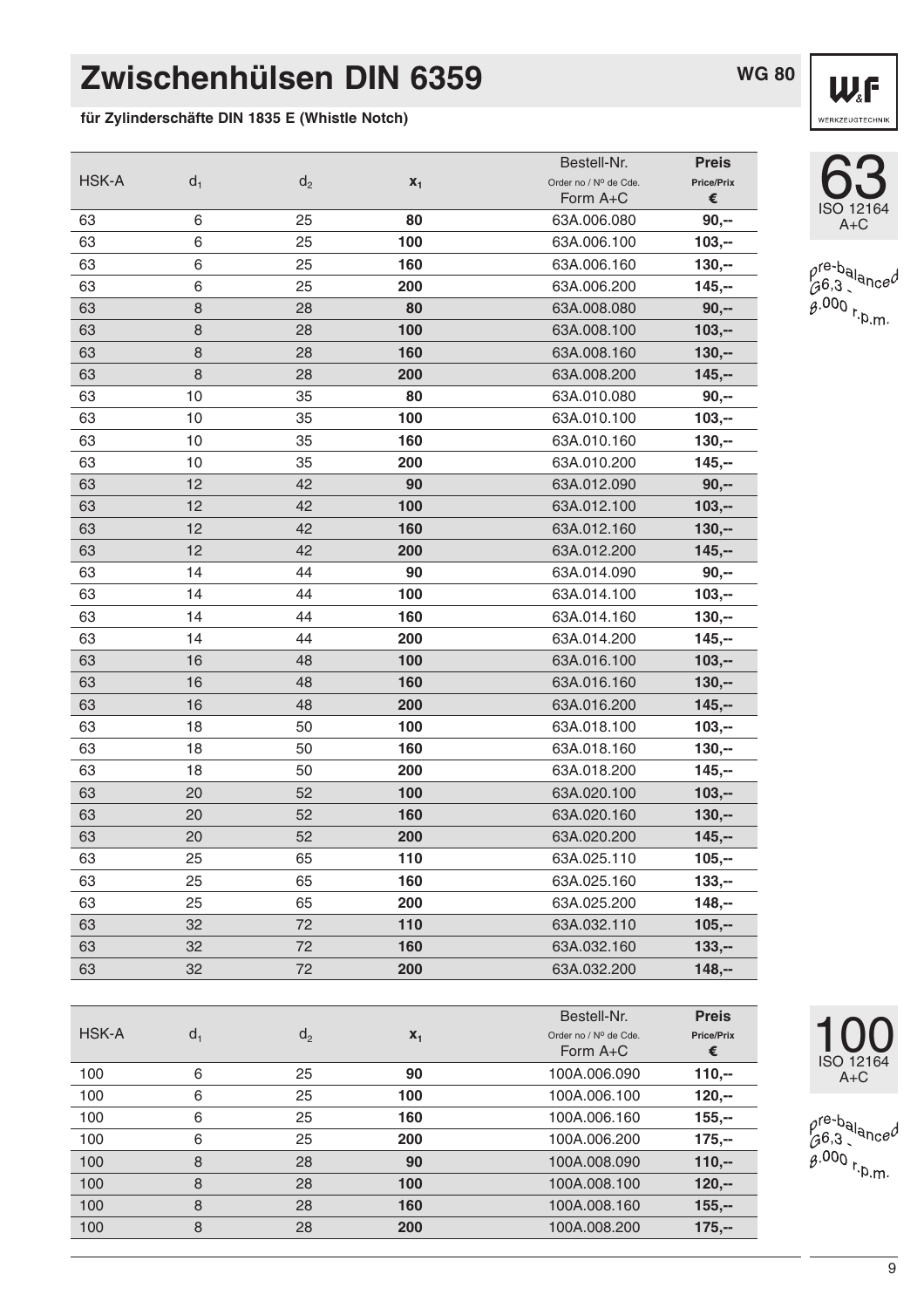![](_page_9_Picture_0.jpeg)

 $\frac{\rho^{re-b}}{\beta^{6,3}}$  $6.000_{r}$ 

#### **für Zylinderschäfte DIN 1835 E (Whistle Notch)**

**Adaptor sleeves** for parallel shanks

|                          | <b>Douilles intermediaires</b> pour queues cylindriques    |  |  |  |  |  |
|--------------------------|------------------------------------------------------------|--|--|--|--|--|
|                          |                                                            |  |  |  |  |  |
| 2164                     | Verwendung: Zum Spannen von Werkzeugen mit                 |  |  |  |  |  |
| €                        | Zylinderschaft DIN 1835 Form E                             |  |  |  |  |  |
|                          | Lieferumfang: Mit eingebauter Spann- und                   |  |  |  |  |  |
|                          | Anschlagschraube, ab ø 25 mit zwei Spannschrauben          |  |  |  |  |  |
| $\lambda_0$ nce $\theta$ | <b>Application:</b> For clamping tools with parallel shank |  |  |  |  |  |
|                          | DIN 1835 Form E                                            |  |  |  |  |  |
| Þ.m.                     | Scope of supply: Whistle Notch end mill adaptor            |  |  |  |  |  |
|                          | incl. locking screw and adjusting screw                    |  |  |  |  |  |
|                          |                                                            |  |  |  |  |  |

**Application:** Pour montage d'outils à queue cylindrique DIN 1835 forme E

**Livraison:** Mandrin de serrage Whistle Notch y compris vis de serrage et vis de réglage

![](_page_9_Picture_10.jpeg)

![](_page_9_Figure_11.jpeg)

|              |       |                |       | Bestell-Nr.           |
|--------------|-------|----------------|-------|-----------------------|
| <b>HSK-A</b> | $d_1$ | d <sub>2</sub> | $x_1$ | Order no / Nº de Cde. |
|              |       |                |       | Form $A+C$            |
| 100          | 10    | 35             | 90    | 100A.010.090          |
| 100          | 10    | 35             | 100   | 100A.010.100          |
| 100          | 10    | 35             | 160   | 100A.010.160          |
| 100          | 10    | 35             | 200   | 100A.010.200          |
| 100          | 12    | 42             | 100   | 100A.012.100          |
| 100          | 12    | 42             | 160   | 100A.012.160          |
| 100          | 12    | 42             | 200   | 100A.012.200          |
| 100          | 14    | 44             | 100   | 100A.014.100          |
| 100          | 14    | 44             | 160   | 100A.014.160          |
| 100          | 14    | 44             | 200   | 100A.014.200          |
| 100          | 16    | 48             | 100   | 100A.016.100          |
| 100          | 16    | 48             | 160   | 100A.016.160          |
| 100          | 16    | 48             | 200   | 100A.016.200          |
| 100          | 18    | 50             | 100   | 100A.018.100          |
| 100          | 18    | 50             | 160   | 100A.018.160          |
| 100          | 18    | 50             | 200   | 100A.018.200          |
| 100          | 20    | 52             | 110   | 100A.020.110          |
| 100          | 20    | 52             | 160   | 100A.020.160          |
| 100          | 20    | 52             | 200   | 100A.020.200          |
| 100          | 25    | 65             | 120   | 100A.025.120          |
| 100          | 25    | 65             | 160   | 100A.025.160          |
| 100          | 25    | 65             | 200   | 100A.025.200          |
| 100          | 32    | 72             | 120   | 100A.032.120          |
| 100          | 32    | 72             | 160   | 100A.032.160          |
| 100          | 32    | 72             | 200   | 100A.032.200          |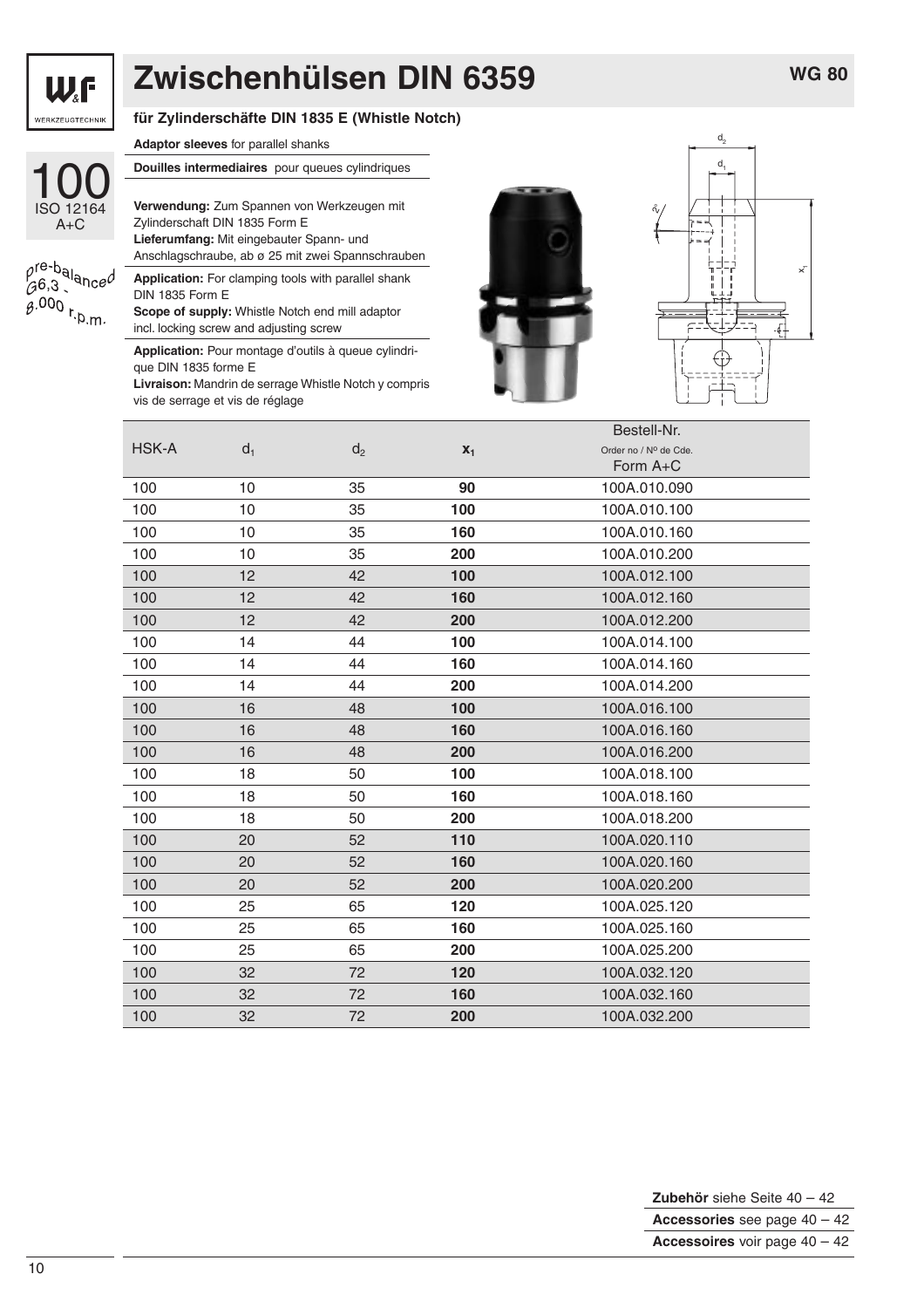# **Spannzangenfutter 8° Typ ER**

#### **für Spannzangen DIN 6499**

**Collet chucks 8°** for collets DIN 6499

**Mandrins porte-pinces 8°** pour pinces de serrage DIN 6499

**Verwendung:** Zur Aufnahme von Werkzeugen mit Zylinderschaft in Spannzangen DIN 6499 **Lieferumfang:** Fräserspannfutter mit Spannmutter und

Verstellschraube

**Application:** To hold tools with parallel shank in collets DIN 6499

**Scope of supply:** Collet chuck with collet nut and adjusting screw

**Application:** Pour montage d'outils à queue cylindrique en pinces DIN 6499

**Livraison:** Mandrins á pinces, Ecrous de serrage, Vis de règlage

![](_page_10_Picture_10.jpeg)

![](_page_10_Picture_11.jpeg)

**WG 80**

![](_page_10_Picture_12.jpeg)

p<sup>re-b</sup>al<sub>ance</sub>d  $6.000$  r.p.m.

|                  | Spannbereich        |       |       | Bestell-Nr.           |
|------------------|---------------------|-------|-------|-----------------------|
| Typ              | Clamping range      | $d_1$ | $X_1$ | Order no / Nº de Cde. |
| Type             | Capacité de serrage |       |       | Form $A+C$            |
| ER <sub>16</sub> | $0,5 - 10$          | 28    | 100   | 50A.100.110           |
| ER <sub>16</sub> | $0,5 - 10$          | 28    | 160   | 50A.160.110           |
| ER <sub>16</sub> | $0.5 - 10$          | 28    | 200   | 50A.200.110           |
| <b>ER25</b>      | $1,0 - 16$          | 42    | 100   | 50A.100.116           |
| ER <sub>25</sub> | $1,0 - 16$          | 42    | 160   | 50A.160.116           |
| ER <sub>25</sub> | $1.0 - 16$          | 42    | 200   | 50A.200.116           |
| ER32             | $2.0 - 20$          | 50    | 100   | 50A.100.220           |
| ER32             | $2.0 - 20$          | 50    | 160   | 50A.160.220           |
| ER32             | $2.0 - 20$          | 50    | 200   | 50A.200.220           |
| ER40             | $3.0 - 26$          | 63    | 120   | 50A.120.326           |
| ER40             | $3.0 - 26$          | 63    | 160   | 50A.160.326           |
| ER40             | $3.0 - 26$          | 63    | 200   | 50A.200.326           |
|                  |                     |       |       |                       |

|       | Spannbereich<br>Bestell-Nr. |                     |       |       |                       |  |
|-------|-----------------------------|---------------------|-------|-------|-----------------------|--|
| HSK-A | Typ                         | Clamping range      | $d_1$ | $X_1$ | Order no / Nº de Cde. |  |
|       | Type                        | Capacité de serrage |       |       | Form $A+C$            |  |
| 63    | ER <sub>16</sub>            | $0.5 - 10$          | 28    | 80    | 63A.080.110           |  |
| 63    | ER <sub>16</sub>            | $0.5 - 10$          | 28    | 100   | 63A.100.110           |  |
| 63    | ER <sub>16</sub>            | $0.5 - 10$          | 28    | 160   | 63A.160.110           |  |
| 63    | ER <sub>16</sub>            | $0,5 - 10$          | 28    | 200   | 63A.200.110           |  |
| 63    | ER25                        | $1,0 - 16$          | 42    | 80    | 63A.080.116           |  |
| 63    | <b>ER25</b>                 | $1,0 - 16$          | 42    | 100   | 63A.100.116           |  |
| 63    | ER25                        | $1,0 - 16$          | 42    | 160   | 63A.160.116           |  |
| 63    | ER25                        | $1,0 - 16$          | 42    | 200   | 63A.200.116           |  |
| 63    | ER32                        | $2,0 - 20$          | 50    | 100   | 63A.100.220           |  |
| 63    | ER32                        | $2,0 - 20$          | 50    | 160   | 63A.160.220           |  |
| 63    | ER32                        | $2,0 - 20$          | 50    | 200   | 63A.200.220           |  |
| 63    | ER40                        | $3.0 - 26$          | 63    | 120   | 63A.120.326           |  |
| 63    | ER40                        | $3.0 - 26$          | 63    | 160   | 63A.160.326           |  |
| 63    | <b>ER40</b>                 | $3.0 - 26$          | 63    | 200   | 63A.200.326           |  |

![](_page_10_Picture_16.jpeg)

pre-balanced  $60,3,400$ <br> $8.000$  r.p.m.

**Zubehör** siehe Seite 40 – 42

**Accessories** see page 40 – 42

**Accessoires** voir page 40 – 42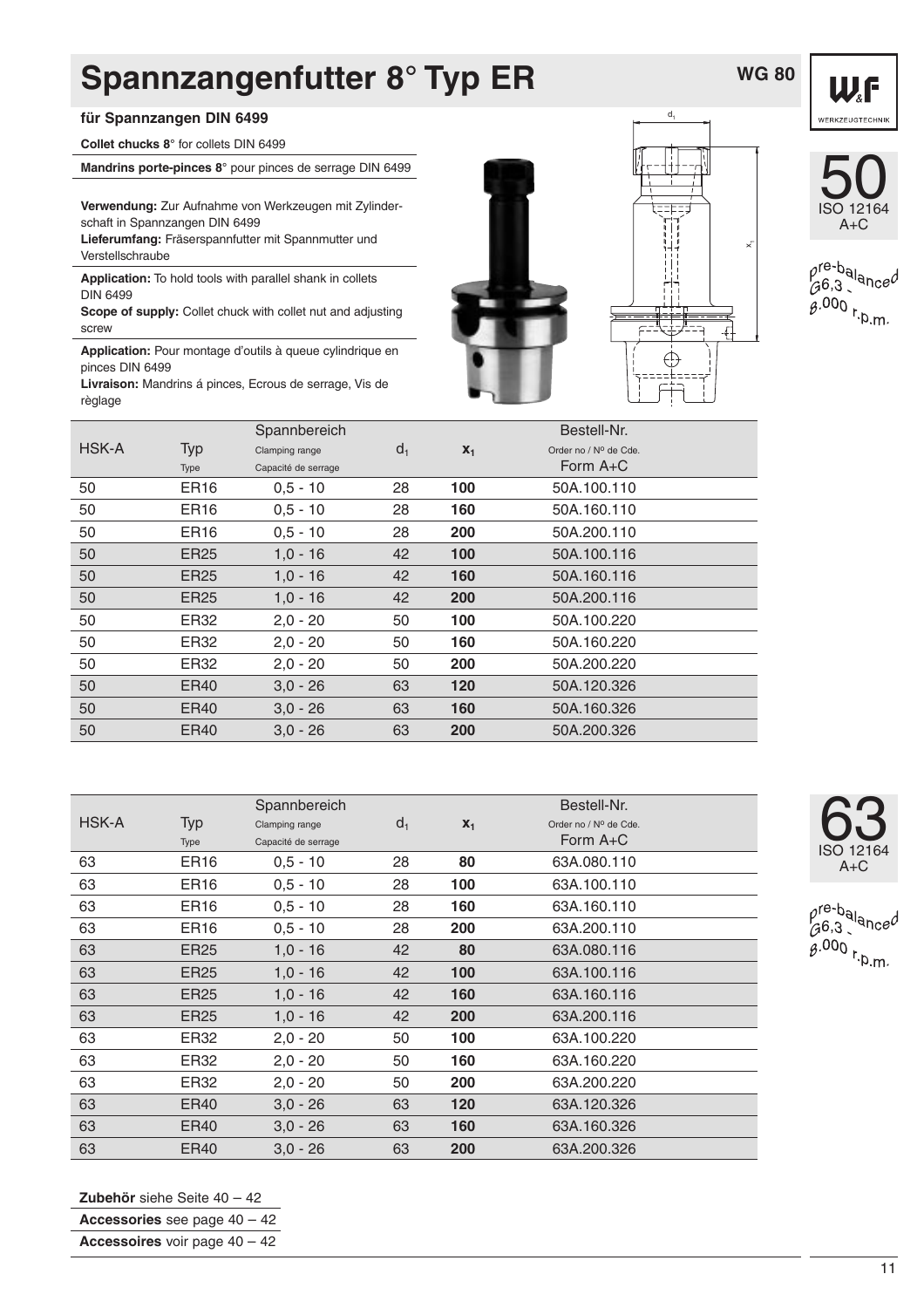![](_page_11_Picture_0.jpeg)

100 ISO 12164

 $A+C$ 

### **Spannzangenfutter 8° Typ ER**

**für Spannzangen DIN 6499**

**Collet chucks 8°** for collets DIN 6499

**Mandrins porte-pinces 8°** pour pinces de serrage DIN 6499

**Verwendung:** Zur Aufnahme von Werkzeugen mit Zylinderschaft in Spannzangen DIN 6499 **Lieferumfang:** Fräserspannfutter mit Spannmutter und

 $\beta^{\text{re-b}}$ alanced  $6.000$  r.p.m.

Verstellschraube **Application:** To hold tools with parallel shank in collets DIN 6499 **Scope of supply:** Collet chuck with collet nut and adjusting

screw

**Application:** Pour montage d'outils à queue cylindrique en pinces DIN 6499

**Livraison:** Mandrins á pinces, Ecrous de serrage, Vis de règlage

![](_page_11_Picture_12.jpeg)

![](_page_11_Figure_13.jpeg)

|              |                  | Spannbereich        |                | Bestell-Nr. |                       |  |  |  |
|--------------|------------------|---------------------|----------------|-------------|-----------------------|--|--|--|
| <b>HSK-A</b> | Typ              | Clamping range      | d <sub>1</sub> | $X_1$       | Order no / Nº de Cde. |  |  |  |
|              | Type             | Capacité de serrage |                |             | Form $A+C$            |  |  |  |
| 100          | ER <sub>16</sub> | $0.5 - 10$          | 28             | 100         | 100A.100.110          |  |  |  |
| 100          | ER <sub>16</sub> | $0.5 - 10$          | 28             | 160         | 100A.160.110          |  |  |  |
| 100          | ER <sub>16</sub> | $0.5 - 10$          | 28             | 200         | 100A.200.110          |  |  |  |
| 100          | <b>ER25</b>      | $1.0 - 16$          | 42             | 100         | 100A.100.116          |  |  |  |
| 100          | ER <sub>25</sub> | $1,0 - 16$          | 42             | 160         | 100A.160.116          |  |  |  |
| 100          | ER <sub>25</sub> | $1.0 - 16$          | 42             | 200         | 100A.200.116          |  |  |  |
| 100          | ER32             | $2,0 - 20$          | 50             | 100         | 100A.100.220          |  |  |  |
| 100          | ER32             | $2,0 - 20$          | 50             | 160         | 100A.160.220          |  |  |  |
| 100          | ER32             | $2,0 - 20$          | 50             | 200         | 100A.200.220          |  |  |  |
| 100          | ER40             | $3.0 - 26$          | 63             | 120         | 100A.120.326          |  |  |  |
| 100          | ER40             | $3.0 - 26$          | 63             | 160         | 100A.160.326          |  |  |  |
| 100          | ER40             | $3.0 - 26$          | 63             | 200         | 100A.200.326          |  |  |  |

![](_page_11_Picture_15.jpeg)

**Zubehör** siehe Seite 40 – 42 **Accessories** see page 40 – 42 **Accessoires** voir page 40 – 42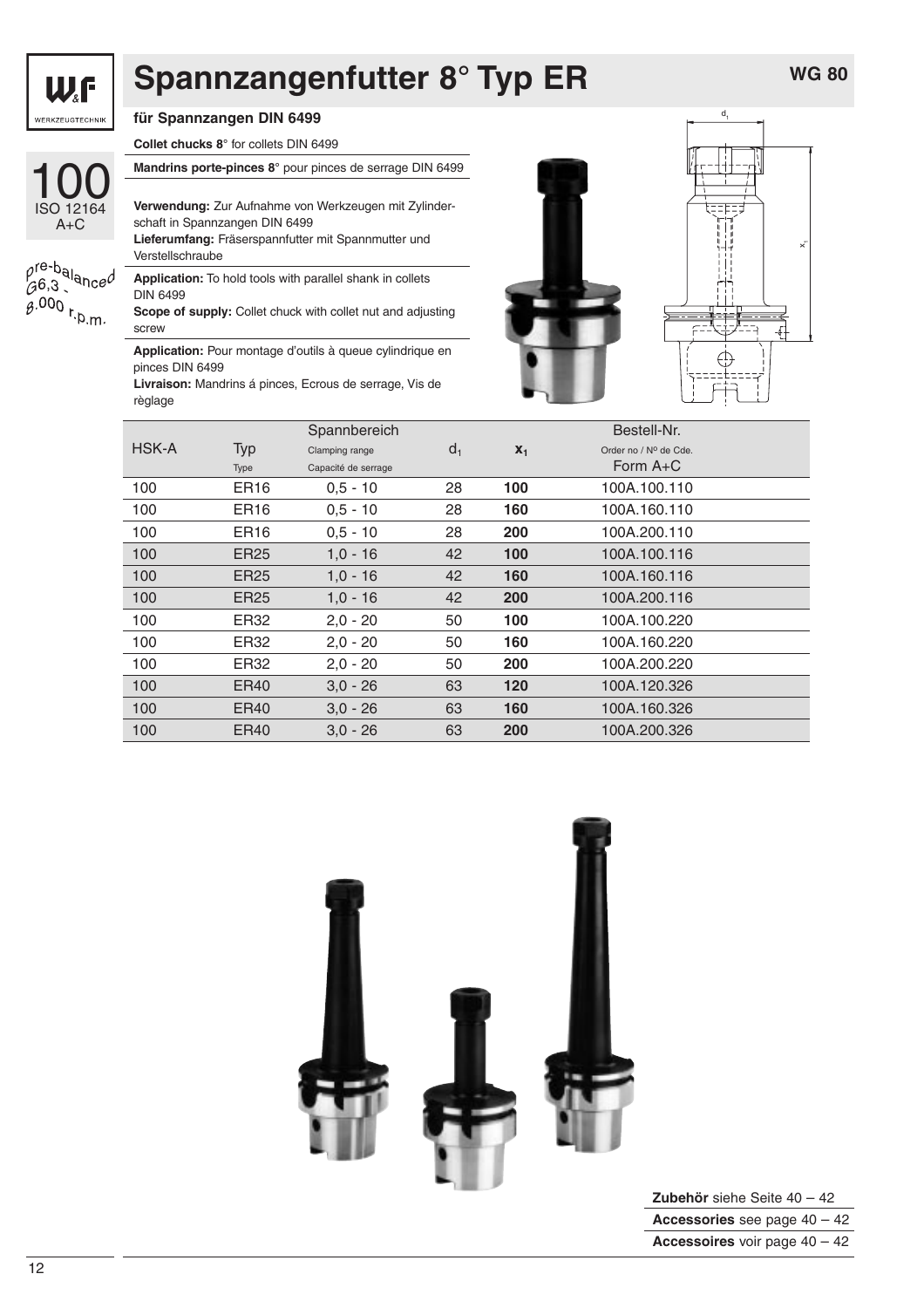### **Spannzangenfutter 1:10**

#### **für Spannzangen DIN 6388**

**Collet chucks 1:10** for collets DIN 6388

**Mandrins porte-pinces 1:10** pour pinces de serrage DIN 6388

**Verwendung:** Zur Aufnahme von Werkzeugen mit Zylinderschaft in Spannzangen DIN 6388 **Lieferumfang:** Fräserspannfutter mit Spannmutter und Verstellschraube

**Application:** To hold tools with parallel shank in collets DIN 6388

**Scope of supply:** Collet chuck with collet nut and adjusting screw

**Application:** Pour montage d'outils à queue cylindrique en pinces DIN 6388

**Livraison:** Mandrins á pinces, Ecrous de serrage, Vis de règlage

![](_page_12_Picture_9.jpeg)

d

**WG 80** WF

 $\ddot{x}$ 

![](_page_12_Picture_11.jpeg)

50<br>ISO 12164 A+C

pre-ba<sub>lance</sub>d<br>G6,3<br>g.000 r<sub>.p.m</sub>,

| <b>HSK-A</b> | <b>Typ</b><br>Type | Spannbereich<br>Clamping range<br>Capacité de serrage | a, | $X_1$ | Bestell-Nr.<br>Order no / Nº de Cde.<br>Form $A+C$ |  |
|--------------|--------------------|-------------------------------------------------------|----|-------|----------------------------------------------------|--|
| 50           | OZ16               | $1.5 - 16$                                            | 43 | 110   | 50A.110.216                                        |  |
| 50           | OZ25               | $2,0 - 25$                                            | 60 | 120   | 50A.120.225                                        |  |

|              |                  | Spannbereich        |    |       | Bestell-Nr.           |  |
|--------------|------------------|---------------------|----|-------|-----------------------|--|
| <b>HSK-A</b> | Typ              | Clamping range      | d. | $X_1$ | Order no / Nº de Cde. |  |
|              | Type             | Capacité de serrage |    |       | Form $A+C$            |  |
| 63           | OZ16             | $1.5 - 16$          | 43 | 110   | 63A.110.216           |  |
| 63           | OZ <sub>25</sub> | $2.0 - 25$          | 60 | 120   | 63A.120.225           |  |
| 63           | OZ32             | $4.0 - 32$          | 72 | 130   | 63A.130.432           |  |

|       |      | Spannbereich        |    |                | Bestell-Nr.           |  |
|-------|------|---------------------|----|----------------|-----------------------|--|
| HSK-A | Typ  | Clamping range      | d, | $\mathbf{X}_1$ | Order no / Nº de Cde. |  |
|       | Type | Capacité de serrage |    |                | Form $A+C$            |  |
| 100   | OZ16 | $1.5 - 16$          | 43 | 110            | 100A.110.216          |  |
| 100   | OZ25 | $2.0 - 25$          | 60 | 120            | 100A.120.225          |  |
| 100   | OZ32 | $4.0 - 32$          | 72 | 130            | 100A.130.432          |  |

![](_page_12_Picture_18.jpeg)

pre-balanced  $6.000$  r.p.m.

![](_page_12_Picture_20.jpeg)

pre-ba<sub>lance</sub>d<br>G6,3<br>g.000 r<sub>.p.m</sub>,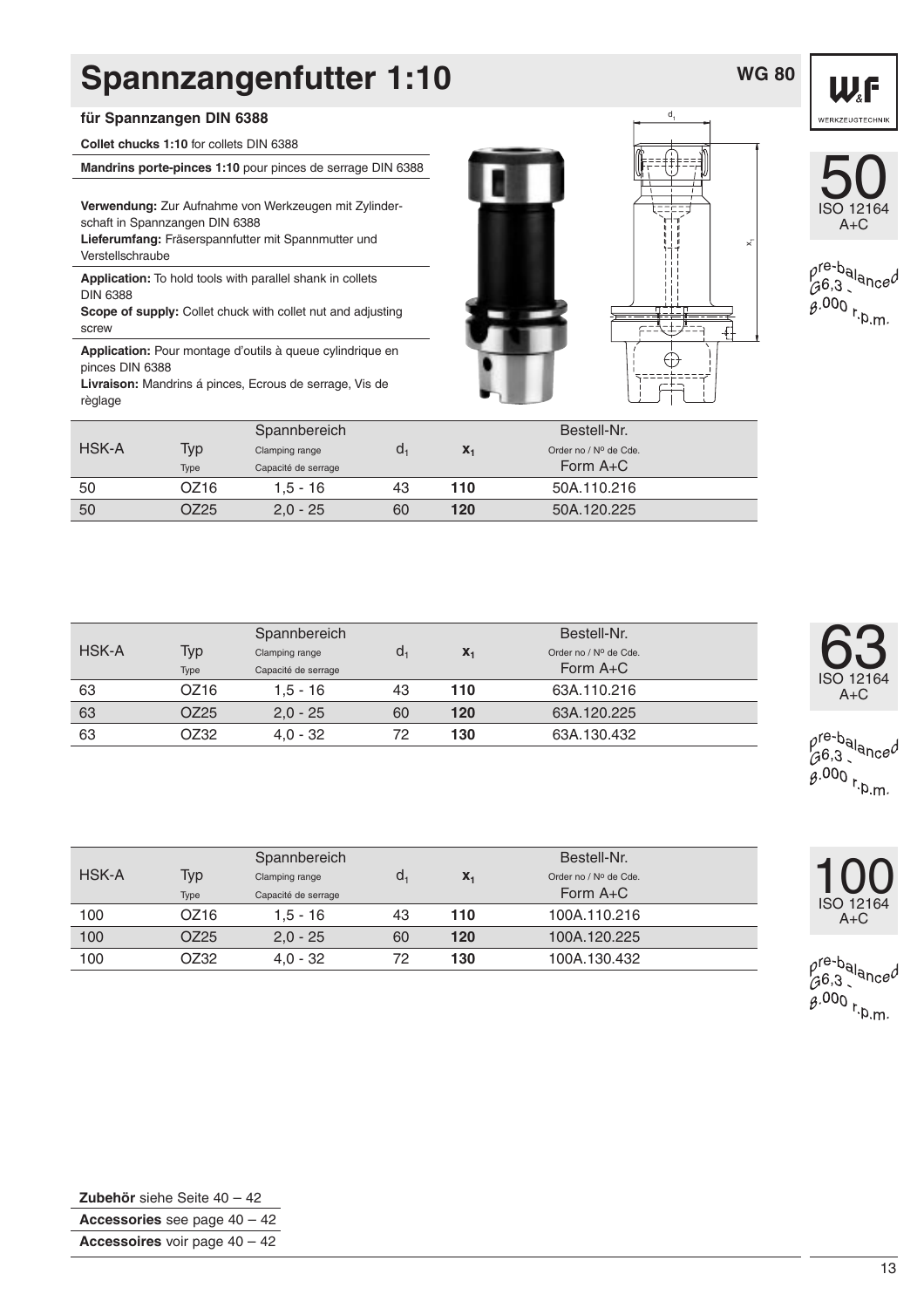![](_page_13_Picture_0.jpeg)

## **Aufsteckfräserdorne ähnl. DIN 6357**

**für Fräser mit Innenzentrierung**

**Milling machine arbors** for milling cutters

![](_page_13_Picture_5.jpeg)

**Mandrins porte-fraises** pour porte-fraises à lames amovibles

| $\tilde{\theta}$ .000 r.p.m. |  |
|------------------------------|--|

**Verwendung:** Zur Aufnahme von Fräsern mit Quernut **Lieferumfang:** Mit eingebauten Mitnehmersteinen und Fräseranzugschraube

**Application:** For cutters with key drive

**Scope of supply:** With driver and cruciform screw

**Application:** Pour le montage de fraises avec rainures transversales

**Livraison:** Avec entrainement par tenons et vis de serrage

![](_page_13_Picture_13.jpeg)

Bestell-Nr.

![](_page_13_Figure_14.jpeg)

|       |                |       |    | Bestell-Nr.           |
|-------|----------------|-------|----|-----------------------|
| $d_1$ | d <sub>2</sub> | $X_1$ | Ι, | Order no / Nº de Cde. |
|       |                |       |    | Form $A+C$            |
| 16    | 38             | 45    | 17 | 50A.16A.045.IK        |
| 16    | 38             | 100   | 17 | 50A.16A.100.IK        |
| 16    | 38             | 160   | 17 | 50A.16A.160.IK        |
| 22    | 50             | 60    | 19 | 50A.22A.050.IK        |
| 22    | 50             | 100   | 19 | 50A.22A.100.IK        |
| 22    | 50             | 160   | 19 | 50A.22A.160.IK        |
| 27    | 60             | 60    | 21 | 50A.27A.060.IK        |
| 27    | 60             | 100   | 21 | 50A.27A.100.IK        |
| 27    | 60             | 160   | 21 | 50A.27A.160.IK        |
|       |                |       |    |                       |

| 12164<br>צו |
|-------------|
|             |

 $are-h$ 

| $\frac{1}{2}$ $\frac{1}{2}$ alance <sup>0</sup><br>$6,3$ . |  |
|------------------------------------------------------------|--|
| $3.000$ r.p.m.                                             |  |

|       |       |                |       |       | DESIGII-INI.                        |
|-------|-------|----------------|-------|-------|-------------------------------------|
| HSK-A | $d_1$ | d <sub>2</sub> | $x_1$ | $I_1$ | Order no / Nº de Cde.<br>Form $A+C$ |
| 63    | 16    | 40             | 45    | 17    | 63A.16A.045.IK                      |
| 63    | 16    | 40             | 100   | 17    | 63A.16A.100.IK                      |
| 63    | 16    | 40             | 160   | 17    | 63A.16A.160.IK                      |
| 63    | 22    | 50             | 50    | 19    | 63A.22A.050.IK                      |
| 63    | 22    | 50             | 100   | 19    | 63A.22A.100.IK                      |
| 63    | 22    | 50             | 160   | 19    | 63A.22A.160.IK                      |
| 63    | 27    | 60             | 60    | 21    | 63A.27A.060.IK                      |
| 63    | 27    | 60             | 100   | 21    | 63A.27A.100.IK                      |
| 63    | 27    | 60             | 160   | 21    | 63A.27A.160.IK                      |
| 63    | 32    | 78             | 60    | 24    | 63A.32A.060.IK                      |
| 63    | 32    | 78             | 100   | 24    | 63A.32A.100.IK                      |
| 63    | 32    | 78             | 160   | 24    | 63A.32A.160.IK                      |
| 63    | 40    | 89             | 60    | 27    | 63A.40A.060.IK                      |
| 63    | 40    | 89             | 100   | 27    | 63A.40A.100.IK                      |
| 63    | 40    | 89             | 160   | 27    | 63A.40A.160.IK                      |
|       |       |                |       |       |                                     |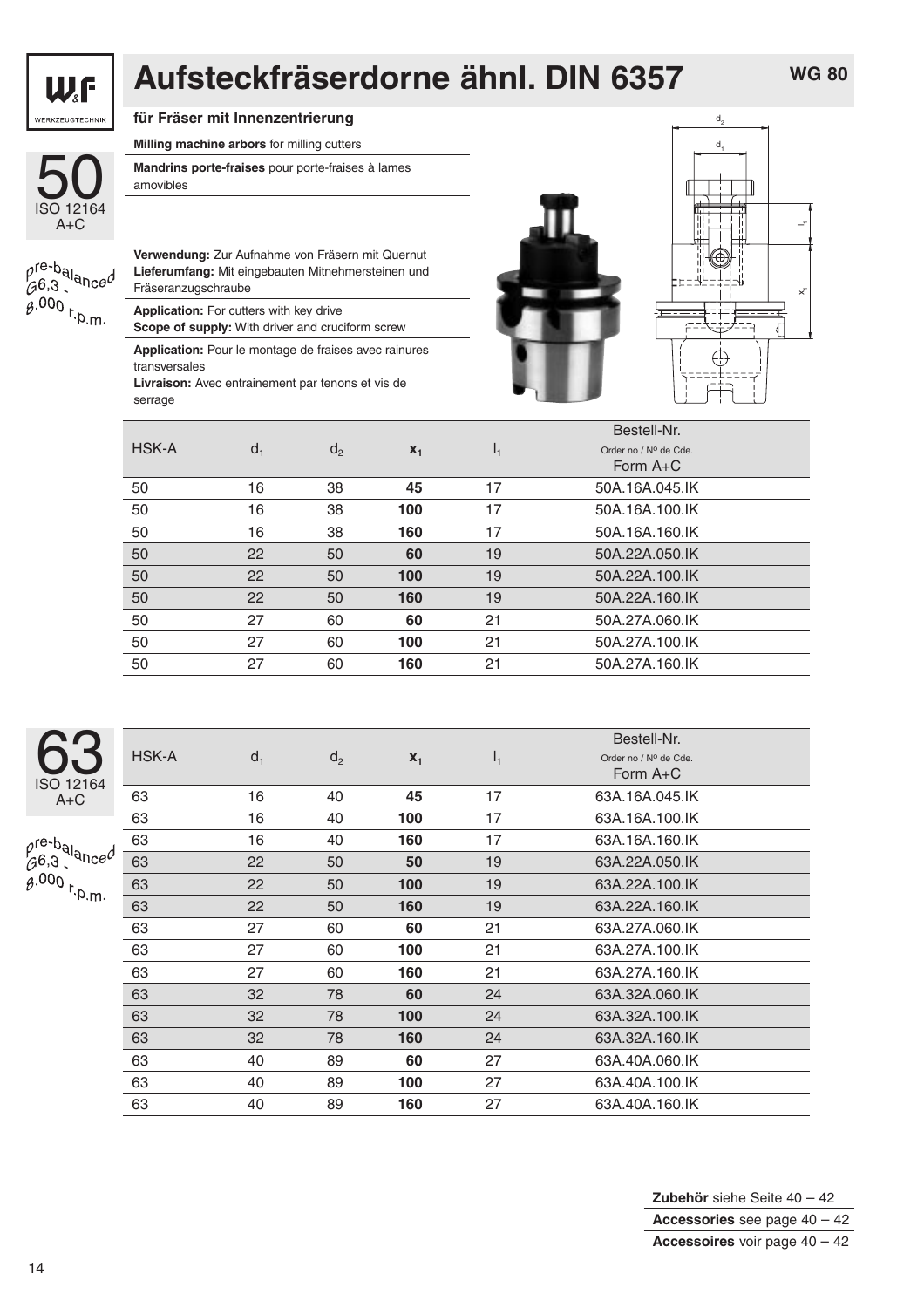## **Aufsteckfräserdorne ähnl. DIN 6357**

**für Fräser mit Innenzentrierung**

![](_page_14_Picture_2.jpeg)

![](_page_14_Picture_3.jpeg)

![](_page_14_Picture_4.jpeg)

pre-balanced<br>G6,3<br>g.000 r<sub>.p.m</sub>,

![](_page_14_Picture_6.jpeg)

| <b>HSK-A</b> | $d_1$ | d <sub>2</sub> | $X_1$ | $I_1$ | Bestell-Nr.<br>Order no / Nº de Cde.<br>Form $A+C$ |
|--------------|-------|----------------|-------|-------|----------------------------------------------------|
| 100          | 16    | 38             | 45    | 17    | 100A.16A.045.IK                                    |
| 100          | 16    | 38             | 100   | 17    | 100A.16A.100.IK                                    |
| 100          | 16    | 38             | 160   | 17    | 100A.16A.160.IK                                    |
| 100          | 22    | 50             | 50    | 19    | 100A.22A.050.IK                                    |
| 100          | 22    | 50             | 100   | 19    | 100A.22A.100.IK                                    |
| 100          | 22    | 50             | 160   | 19    | 100A.22A.160.IK                                    |
| 100          | 27    | 60             | 50    | 21    | 100A.27A.050.IK                                    |
| 100          | 27    | 60             | 100   | 21    | 100A.27A.100.IK                                    |
| 100          | 27    | 60             | 160   | 21    | 100A.27A.160.IK                                    |
| 100          | 32    | 80             | 50    | 24    | 100A.32A.050.IK                                    |
| 100          | 32    | 80             | 100   | 24    | 100A.32A.100.IK                                    |
| 100          | 32    | 80             | 160   | 24    | 100A.32A.160.IK                                    |
| 100          | 40    | 90             | 60    | 27    | 100A.40A.060.IK                                    |
| 100          | 40    | 90             | 100   | 27    | 100A.40A.100.IK                                    |
| 100          | 40    | 90             | 160   | 27    | 100A.40A.160.IK                                    |
| 100          | 60    | 129            | 80    | 40    | 100A.60A.080.IK                                    |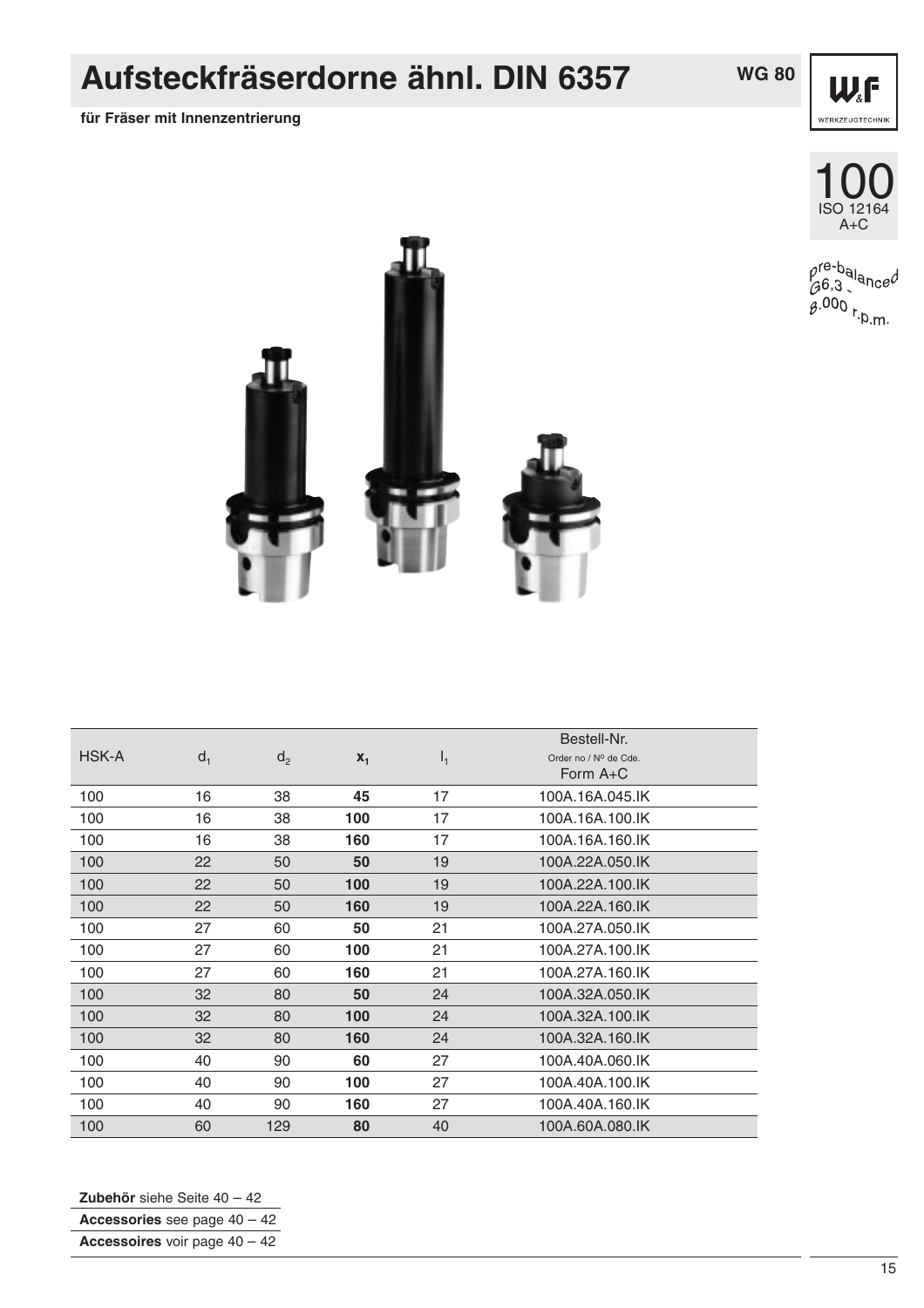![](_page_15_Picture_0.jpeg)

# **Kombi-Aufsteckfräserdorne DIN 6358**

![](_page_15_Picture_3.jpeg)

#### **für Fräser mit Längs- oder Quernut**

**Milling machine arbors** for milling cutters with longitudinal or transverse drive

**Mandrins porte-fraises** pour fraises à entraînement longitudinal ou transversal

| $\rho^{\text{re-b}}$ alanced<br>6.3 |  |
|-------------------------------------|--|
| $0.000$ r.b m.                      |  |

**Verwendung:** Zur Aufnahme von Fräsern mit Längs- oder Quernut

**Lieferumfang:** Form A mit Fräseranzugschraube, Paßfeder und Mitnehmerring

**Application:** For mounting milling cutters with tenon drive or clutch drive **Scope of supply:** Form A with cruciform screw, key and

drive ring

**Application:** Pour la fixation de fraises à rainure longitudinale ou transversale

**Livraison:** Avec entrainement par tenons ou clavette et vis de serrage

![](_page_15_Picture_14.jpeg)

![](_page_15_Figure_15.jpeg)

|       |       |                |       |       |                | Bestell-Nr.           |  |
|-------|-------|----------------|-------|-------|----------------|-----------------------|--|
| HSK-A | $d_1$ | d <sub>2</sub> | $x_1$ | $X_2$ | I <sub>2</sub> | Order no / Nº de Cde. |  |
|       |       |                |       |       |                | Form $A+C$            |  |
| 50    | 16    | 32             | 50    | 40    | 27             | 50A.16.050            |  |
| 50    | 16    | 32             | 100   | 90    | 27             | 50A.16.100            |  |
| 50    | 16    | 32             | 160   | 150   | 27             | 50A.16.160            |  |
| 50    | 22    | 40             | 50    | 38    | 31             | 50A.22.050            |  |
| 50    | 22    | 40             | 100   | 88    | 31             | 50A.22.100            |  |
| 50    | 22    | 40             | 160   | 148   | 31             | 50A.22.160            |  |
| 50    | 27    | 48             | 55    | 43    | 33             | 50A.27.055            |  |
| 50    | 27    | 48             | 100   | 88    | 33             | 50A.27.100            |  |
| 50    | 27    | 48             | 160   | 148   | 33             | 50A.27.160            |  |
| 50    | 32    | 58             | 65    | 51    | 38             | 50A.32.065            |  |
| 50    | 32    | 58             | 100   | 86    | 38             | 50A.32.100            |  |
| 50    | 32    | 58             | 160   | 146   | 38             | 50A.32.160            |  |

ISO 12164 63  $A+C$ 

 $\frac{\rho^{\text{re-b}}}{\beta^{6,3}}$ <sup>ance</sup>  $6.3$  $6.000$  r.p.m.

|    |       |       |                |       |       |                | Bestell-Nr.           |  |
|----|-------|-------|----------------|-------|-------|----------------|-----------------------|--|
|    | HSK-A | $d_1$ | d <sub>2</sub> | $X_1$ | $X_2$ | I <sub>2</sub> | Order no / Nº de Cde. |  |
| 1  |       |       |                |       |       |                | Form $A+C$            |  |
|    | 63    | 16    | 32             | 60    | 50    | 27             | 63A.16.060            |  |
|    | 63    | 16    | 32             | 100   | 90    | 27             | 63A.16.100            |  |
|    | 63    | 16    | 32             | 160   | 150   | 27             | 63A.16.160            |  |
| эd | 63    | 22    | 40             | 60    | 48    | 31             | 63A.22.060            |  |
|    | 63    | 22    | 40             | 100   | 88    | 31             | 63A.22.100            |  |
| ø. | 63    | 22    | 40             | 160   | 148   | 31             | 63A.22.160            |  |
|    | 63    | 27    | 48             | 60    | 48    | 33             | 63A.27.060            |  |
|    | 63    | 27    | 48             | 100   | 88    | 33             | 63A.27.100            |  |
|    | 63    | 27    | 48             | 160   | 148   | 33             | 63A.27.160            |  |
|    | 63    | 32    | 58             | 60    | 46    | 38             | 63A.32.060            |  |
|    | 63    | 32    | 58             | 100   | 86    | 38             | 63A.32.100            |  |
|    | 63    | 32    | 58             | 160   | 146   | 38             | 63A.32.160            |  |
|    | 63    | 40    | 70             | 70    | 56    | 41             | 63A.40.070            |  |
|    | 63    | 40    | 70             | 100   | 86    | 41             | 63A.40.100            |  |
|    | 63    | 40    | 70             | 160   | 146   | 41             | 63A.40.160            |  |
|    |       |       |                |       |       |                |                       |  |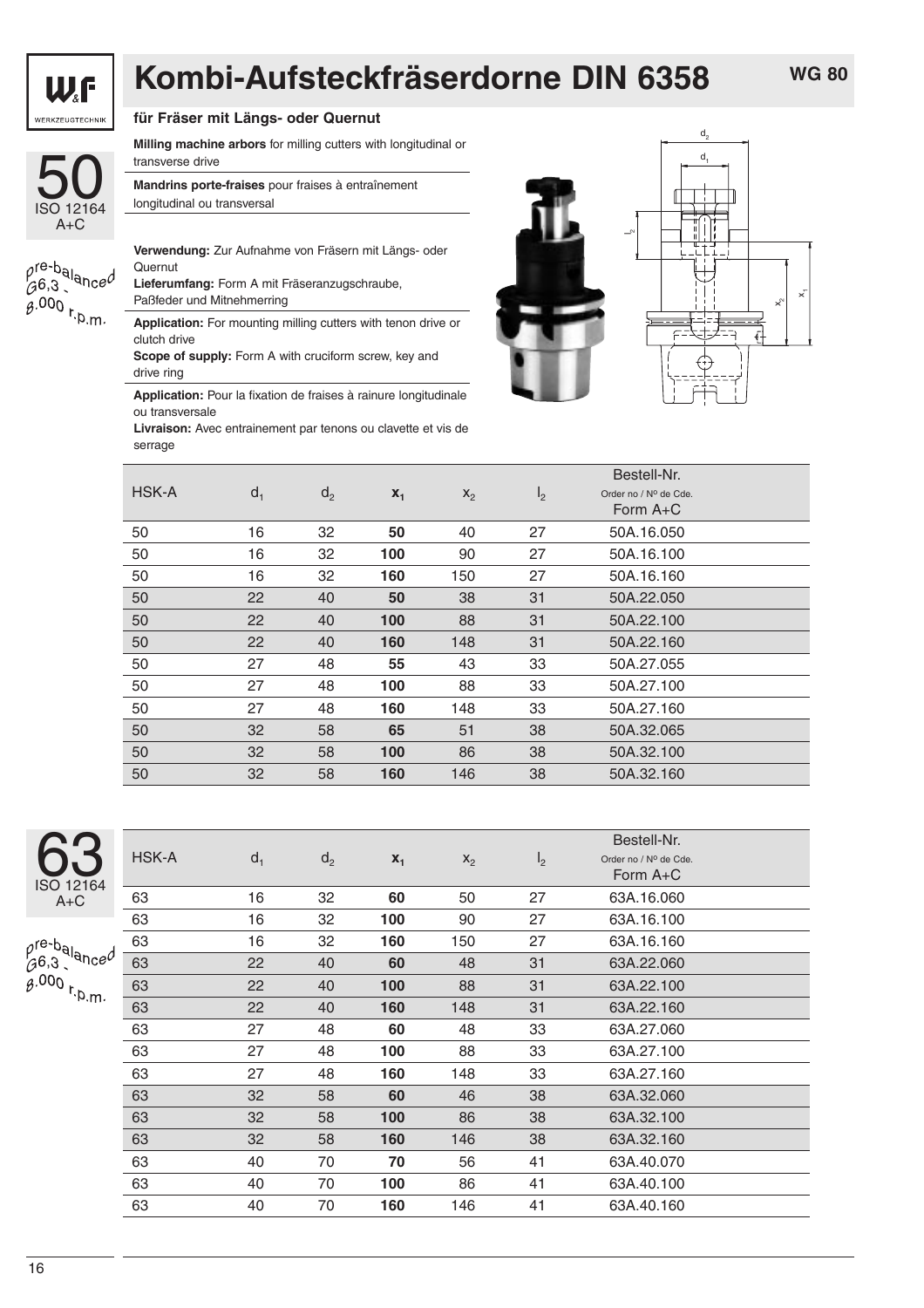### **Kombi-Aufsteckfräserdorne DIN 6358**

**für Fräser mit Längs- oder Quernut**

![](_page_16_Picture_2.jpeg)

![](_page_16_Picture_3.jpeg)

![](_page_16_Picture_4.jpeg)

pre-balanced<br>G6,3<br>g.000 r<sub>.p.m</sub>,

![](_page_16_Picture_6.jpeg)

|              |       |                |       |       |                | Bestell-Nr.           |
|--------------|-------|----------------|-------|-------|----------------|-----------------------|
| <b>HSK-A</b> | $d_1$ | d <sub>2</sub> | $X_1$ | $X_2$ | I <sub>2</sub> | Order no / Nº de Cde. |
|              |       |                |       |       |                | Form $A+C$            |
| 100          | 16    | 32             | 60    | 50    | 27             | 100A.16.060           |
| 100          | 16    | 32             | 100   | 90    | 27             | 100A.16.100           |
| 100          | 16    | 32             | 160   | 150   | 27             | 100A.16.160           |
| 100          | 22    | 40             | 60    | 48    | 31             | 100A.22.060           |
| 100          | 22    | 40             | 100   | 88    | 31             | 100A.22.100           |
| 100          | 22    | 40             | 160   | 148   | 31             | 100A.22.160           |
| 100          | 27    | 48             | 60    | 48    | 33             | 100A.27.060           |
| 100          | 27    | 48             | 100   | 88    | 33             | 100A.27.100           |
| 100          | 27    | 48             | 160   | 148   | 33             | 100A.27.160           |
| 100          | 32    | 58             | 60    | 46    | 38             | 100A.32.060           |
| 100          | 32    | 58             | 100   | 86    | 38             | 100A.32.100           |
| 100          | 32    | 58             | 160   | 146   | 38             | 100A.32.160           |
| 100          | 40    | 70             | 70    | 56    | 41             | 100A.40.070           |
| 100          | 40    | 70             | 100   | 86    | 41             | 100A.40.100           |
| 100          | 40    | 70             | 160   | 146   | 41             | 100A.40.160           |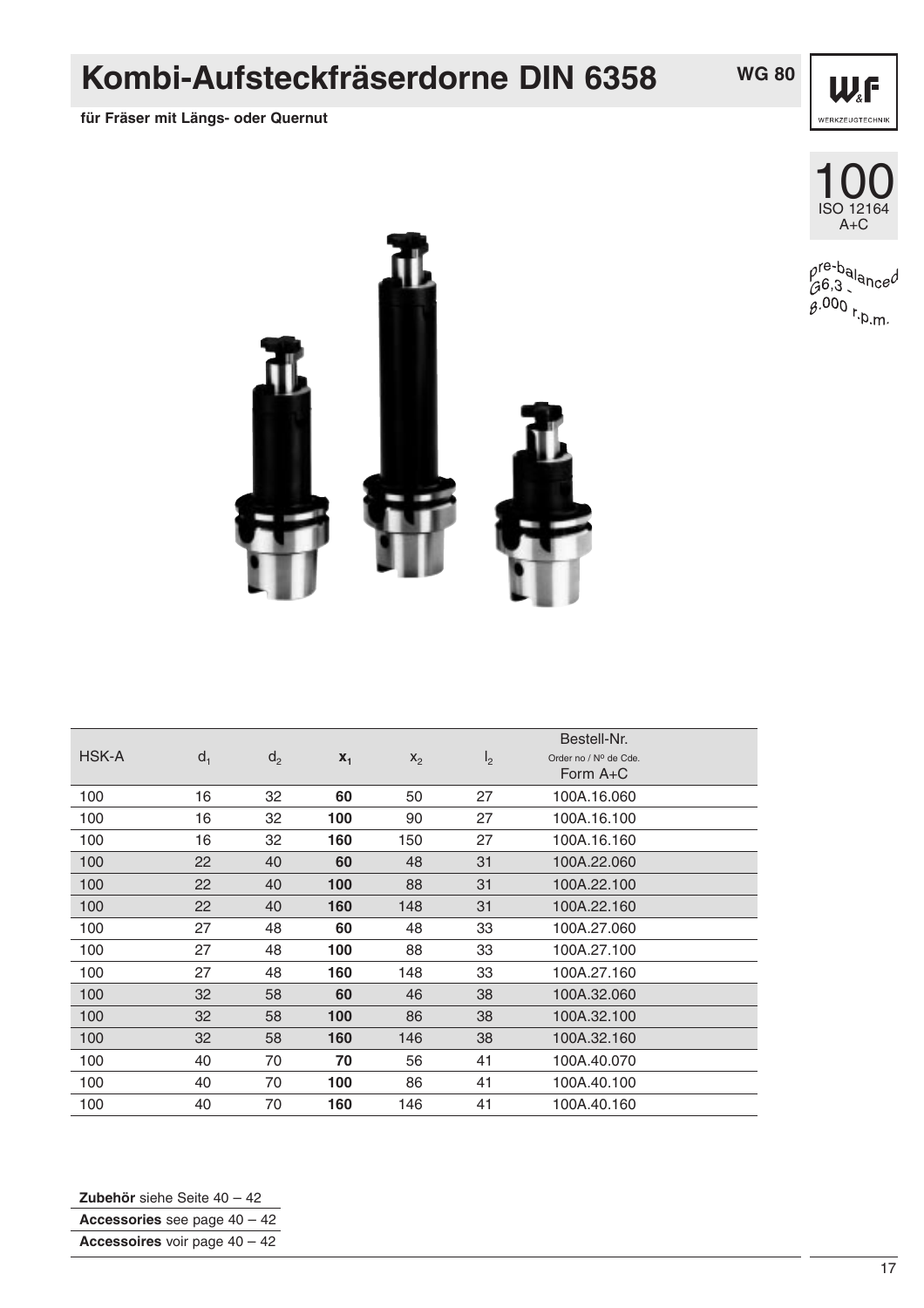![](_page_17_Picture_0.jpeg)

# **Zwischenhülsen ähnl. DIN 6383**

#### **für Morsekegelschäfte mit Austreiblappen DIN 228 B**

**Adaptor sleeves** for morse taper shanks

![](_page_17_Picture_4.jpeg)

### **Douilles intermédiaires** pour queues cônes Morse

| $0.000_{r,n_m}$ |  |
|-----------------|--|

**Verwendung:** Zur Aufnahme von Werkzeugen mit Morsekegel mit Austreiblappen DIN 228 B

**Application:** To hold tools with morse taper and flat tang DIN 228 B

**Application:** Pour le montage d'outils avec attachement CM à tenon DIN 228 B

![](_page_17_Figure_10.jpeg)

|       |           |       |                | Bestell-Nr.           |
|-------|-----------|-------|----------------|-----------------------|
| HSK-A | <b>MK</b> | $X_1$ | a <sub>1</sub> | Order no / Nº de Cde. |
|       |           |       |                | Form A+C              |
| 50    |           | 100   | 25             | 50A.001.100           |
| 50    |           | 120   | 32             | 50A.002.120           |
| 50    |           | 140   | 40             | 50A.003.140           |

| r<br>$\overline{\phantom{0}}$<br>2164 | HSK-A | <b>MK</b> | $X_1$ | $d_1$ | Bestell-Nr.<br>Order no / Nº de Cde.<br>Form A+C |
|---------------------------------------|-------|-----------|-------|-------|--------------------------------------------------|
| ⊦С                                    | 63    |           | 100   | 25    | 63A.001.100                                      |
|                                       | 63    |           | 120   | 32    | 63A.002.120                                      |
|                                       | 63    |           | 140   | 40    | 63A.003.140                                      |
| la <sub>nce</sub> d                   | 63    |           | 160   | 48    | 63A.004.160                                      |
|                                       |       |           |       |       |                                                  |

 $\frac{\rho^{re-b}}{\beta^{6,3}}$  $6.000$  r.p.m.

|               |              |               |       |       | Bestell-Nr.                         |
|---------------|--------------|---------------|-------|-------|-------------------------------------|
| ISO 12164     | <b>HSK-A</b> | <b>MK</b>     | $X_1$ | $d_1$ | Order no / Nº de Cde.<br>Form $A+C$ |
| $A+C$         | 100          |               | 110   | 25    | 100A.001.110                        |
|               | 100          | $\mathcal{P}$ | 120   | 32    | 100A.002.120                        |
|               | 100          | 3             | 150   | 40    | 100A.003.150                        |
|               | 100          | 4             | 170   | 48    | 100A.004.170                        |
| $000 r_{p,m}$ | 100          | 5             | 200   | 63    | 100A.005.200                        |
|               |              |               |       |       |                                     |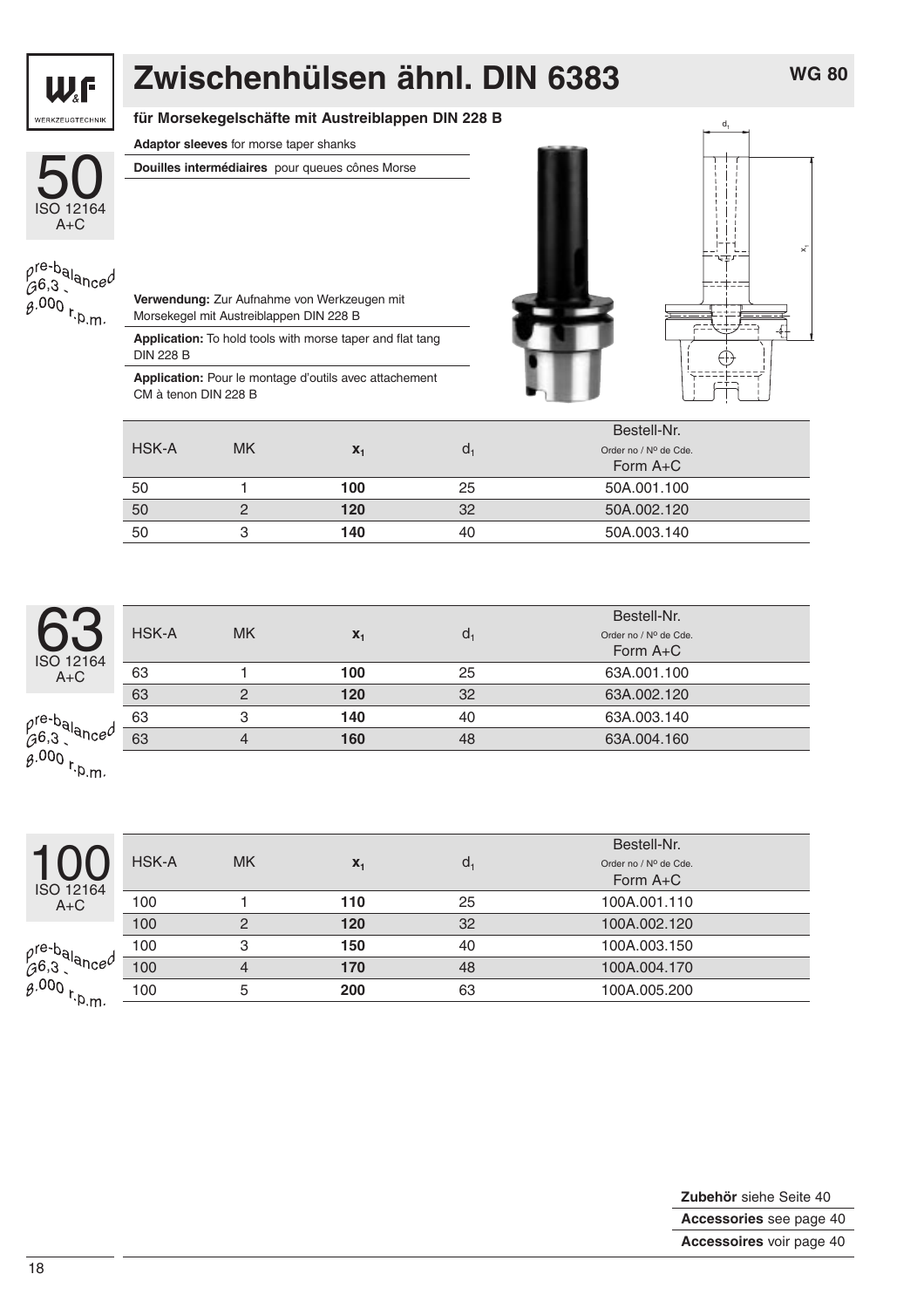#### **für Morsekegelschäfte mit Anzugsgewinde DIN 228 A**

**Adaptor sleeves** for morse taper shanks

**Douilles intermédiaires** pour queues cônes Morse

**Verwendung:** Zur Aufnahme von Werkzeugen mit Morsekegel DIN 228 A mit Anzuggewinde

**Lieferumfang:** Mit eingebauter Innensechskantschraube

**Application:** To hold tools with morse taper DIN 228 A with draw thread

**Scope of supply:** With build-in draw screw

**Application:** Pour le montage d'outils avec cône morse DIN 228 A avec trous taraude **Livraison:** Avec vis de serrage

![](_page_18_Picture_9.jpeg)

![](_page_18_Picture_10.jpeg)

**WG 80**

![](_page_18_Picture_11.jpeg)

pre-ba<sub>lance</sub>d<br>G6,3<br>g.000 r<sub>.p.m</sub>,

|              |           |       |    | Bestell-Nr.                         |
|--------------|-----------|-------|----|-------------------------------------|
| <b>HSK-A</b> | <b>MK</b> | $X_1$ | a. | Order no / Nº de Cde.<br>Form $A+C$ |
| 50           |           | 100   | 25 | 50A.MK1A.100                        |
| 50           |           | 120   | 32 | 50A.MK2A.120                        |
| 50           |           | 140   | 40 | 50A.MK3A.140                        |

| <b>HSK-A</b> | <b>MK</b> | $X_1$ | $d_1$ | Bestell-Nr.<br>Order no / Nº de Cde.<br>Form $A+C$ |
|--------------|-----------|-------|-------|----------------------------------------------------|
| 63           |           | 100   | 25    | 63A.MK1A.100                                       |
| 63           | 2         | 120   | 32    | 63A.MK2A.120                                       |
| 63           | 3         | 140   | 40    | 63A.MK3A.140                                       |
| 63           | 4         | 165   | 48    | 63A.MK4A.165                                       |
| 63           | $4*$      | 180   | 63    | 63A.MK4A.180                                       |

| HSK-A | <b>MK</b>      | $X_1$ | $d_1$ | Bestell-Nr.<br>Order no / Nº de Cde.<br>Form $A+C$ |
|-------|----------------|-------|-------|----------------------------------------------------|
| 100   |                | 100   | 25    | 100A.MK1A.100                                      |
| 100   | $\overline{2}$ | 120   | 32    | 100A.MK2A.120                                      |
| 100   | 3              | 150   | 40    | 100A.MK3A.150                                      |
| 100   | $\overline{4}$ | 170   | 48    | 100A.MK4A.170                                      |
| 100   | $4*$           | 185   | 63    | 100A.MK4A.185                                      |
| 100   | 5              | 200   | 64    | 100A.MK5A.200                                      |
| 100   | $5*$           | 218   | 78    | 100A.MK5A.218                                      |

**Hinweis:** Die mit **\*** gekennzeichneten Abmessungen werden mit Mitnahmeausfräsungen nach DIN 2201 geliefert.

**Note:** The versions marked with a **\*** are provided with drive flats to DIN 2201.

**À la consideration:** Les douilles repérées par un astérisque **\*** sont livrées avec des fraisures d'entrainement suivant DIN 2201.

**Zubehör** siehe Seite 40 **Accessories** see page 40

**Accessoires** voir page 40

![](_page_18_Picture_21.jpeg)

ISO 12164 63

 $A+C$ 

![](_page_18_Picture_22.jpeg)

pre-ba<sub>lance</sub>d<br>G6,3<br>g.000 r<sub>.p.m</sub>,

19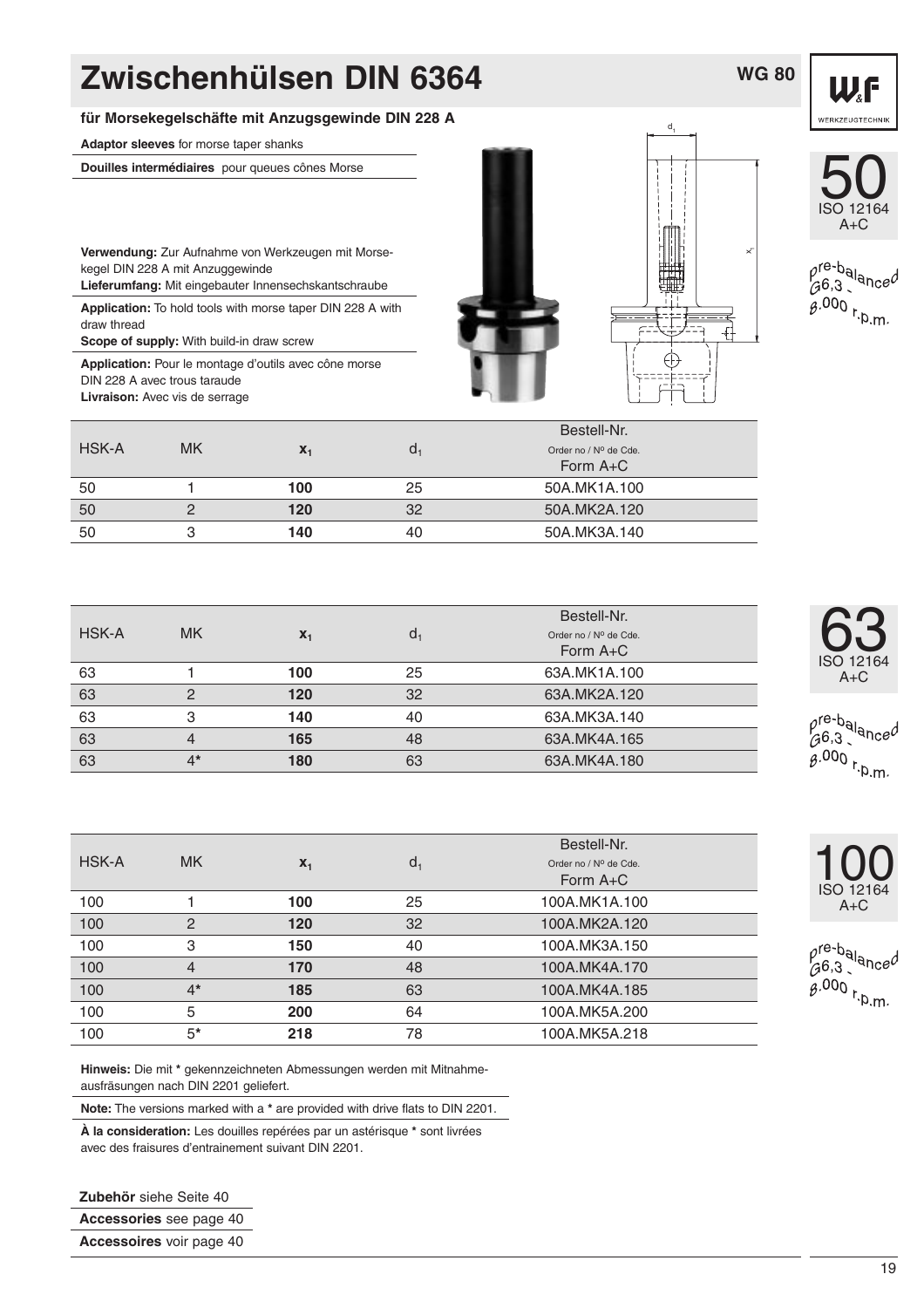![](_page_19_Picture_0.jpeg)

#### **mit Prüfprotokoll**

50<br>ISO 12164

WF

WERKZEUGTECHNIK

A+C

![](_page_19_Picture_2.jpeg)

**Verwendung:** Zur Abnahme von Werkzeugmaschinen gemäß ISO-Empfehlung R230 oder zur Überprüfung der Werkzeugspindel

**Application:** For machine tools according to ISO recommendations R230 or for testing the tool spindle

**Application:** Pour la recette technique des machines conforme recommandation ISO R230

|              |    |              | Bestell-Nr.           |
|--------------|----|--------------|-----------------------|
| <b>HSK-A</b> |    | $\mathbf{A}$ | Order no / Nº de Cde. |
|              |    |              | Form $A+C$            |
| 50           | מפ | 150          | 50A.150.KD            |

| $\mathbf{\Omega}$    |              |    |              | Bestell-Nr.                       |
|----------------------|--------------|----|--------------|-----------------------------------|
|                      | <b>HSK-A</b> | u. | $\mathbf{v}$ | Order no / Nº de Cde.<br>Form A+C |
| ISO 12164<br>$A + C$ | 63           | 40 | 200          | 63A.200.KD                        |

![](_page_19_Picture_8.jpeg)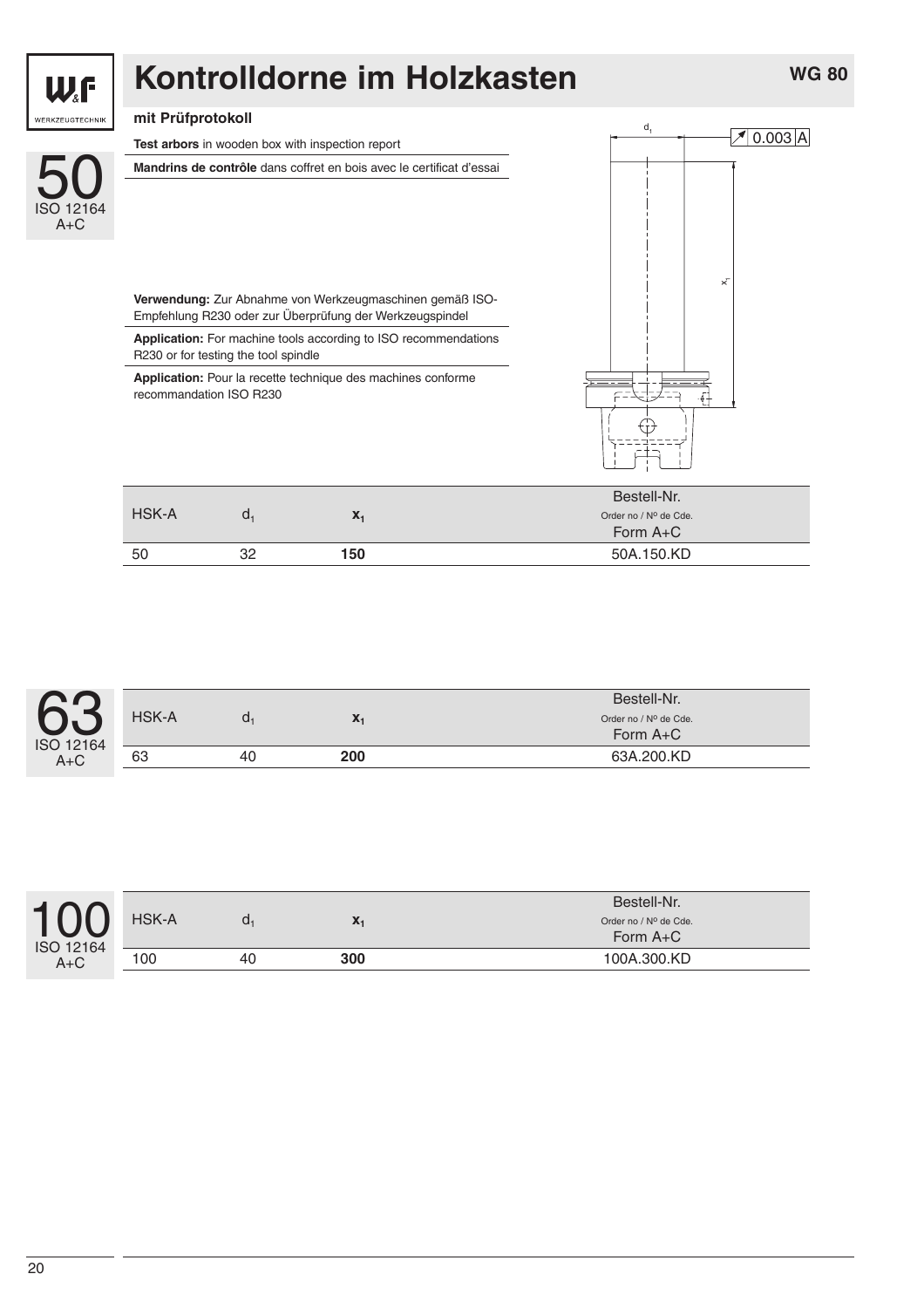### **Bohrstangen-Rohlinge**

#### **Boring bar-blanks**

**Barres à l'etat brut**

**Verwendung:** Zur Herstellung von Sonderwerkzeugen **Ausführung:** Werkzeugkegel und Bund gehärtet und geschliffen, Schaft d<sub>1</sub> ungehärtet, gedreht zum Weiterbearbeiten

**Application:** For making special tools **Execution:** Taper and collar hardened and ground. Shank  $d_1$  unhardened, turned for further machining

**Application:** Pour la fabrication d'outils spéciaux **Execution:** Cône d'outil et collerette trempés et rectifiés, tige d<sub>1</sub> non trempée, tournée pour usinage ultérieur

![](_page_20_Picture_6.jpeg)

![](_page_20_Picture_7.jpeg)

![](_page_20_Picture_8.jpeg)

**WG 80**

![](_page_20_Picture_9.jpeg)

|              |                |       | Bestell-Nr.           |
|--------------|----------------|-------|-----------------------|
| <b>HSK-A</b> | a <sub>1</sub> | $X_1$ | Order no / Nº de Cde. |
|              |                |       | Form A+C              |
| 50           | 63             | 160   | 50A.630.160           |
| 50           | 63             | 200   | 50A.630.200           |
| 50           | 63             | 250   | 50A.630.250           |
|              |                |       |                       |

|       |    |       | Bestell-Nr.                       |
|-------|----|-------|-----------------------------------|
| HSK-A | a. | $X_1$ | Order no / Nº de Cde.<br>Form A+C |
| 63    | 80 | 160   | 63A.800.160                       |
| 63    | 80 | 200   | 63A,800,200                       |
| 63    | 80 | 250   | 63A.800.250                       |

![](_page_20_Picture_12.jpeg)

100 ISO 12164

A+C

|              |    |       | Bestell-Nr.                       |
|--------------|----|-------|-----------------------------------|
| <b>HSK-A</b> | a, | $X_1$ | Order no / Nº de Cde.<br>Form A+C |
| 100          | 95 | 160   | 100A.950.160                      |
| 100          | 95 | 200   | 100A.950.200                      |
| 100          | 95 | 250   | 100A.950.250                      |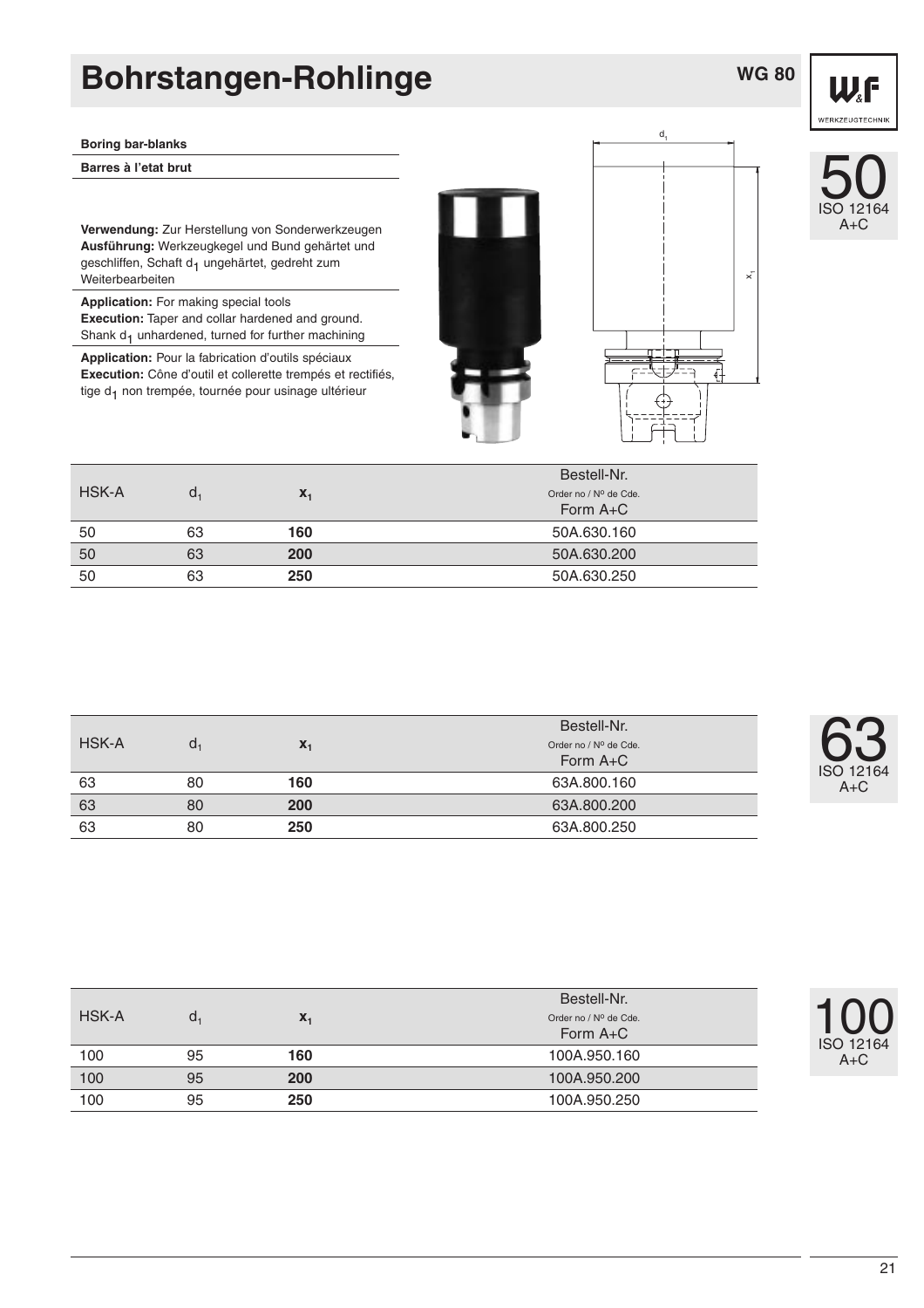# **CNC-Präzisionsbohrfutter**

![](_page_21_Picture_2.jpeg)

WF WERKZEUGTECHNIK

#### **für Rechts- und Linkslauf, ohne IKZ**

**CNC Drill chucks** for RH and LH drilling, without internal cooling system

**Mandrins de perçage CNC** pour marche à droite et à gauche, sans arrosage central

![](_page_21_Figure_6.jpeg)

#### **Beschreibung:**

- Kurzbohrfutter mit hoher Spannkraft
- Rundlaufabweichung max. 0,03 mm
- kurze Bauform
- ohne innere Kühlmittelzuführung
- Spannbereich bis 13 und 16 mm
- ungewuchtet einsetzbar bis 7000 U/min

|       | Spannbereich        |    |     |                | Bestell-Nr.           |  |
|-------|---------------------|----|-----|----------------|-----------------------|--|
| HSK-A | Clamping range      |    |     | $\mathbf{X}_1$ | Order no / Nº de Cde. |  |
|       | Capacité de serrage |    |     | max            | Form $A+C$            |  |
| 50    | $0.5 - 13$          | 50 | 116 | 122            | 50A.115.113           |  |
| 50    | $2.5 - 16$          | 57 | 116 | 127            | 50A.115.116           |  |

| 12164<br>IS |
|-------------|
|-------------|

|       | Spannbereich        |    | Bestell-Nr. |       |                       |  |
|-------|---------------------|----|-------------|-------|-----------------------|--|
| HSK-A | Clamping range      |    |             | $X_1$ | Order no / Nº de Cde. |  |
|       | Capacité de serrage |    |             | max   | Form $A+C$            |  |
| 63    | $0.5 - 13$          | 50 | 104         | 110   | 63A.115.113           |  |
| 63    | $2.5 - 16$          | 57 | 104         | 115   | 63A.115.116           |  |

![](_page_21_Picture_17.jpeg)

| <b>HSK-A</b> | Spannbereich<br>Clamping range<br>Capacité de serrage |    |     | $X_1$<br>max | Bestell-Nr.<br>Order no / Nº de Cde.<br>Form $A+C$ |
|--------------|-------------------------------------------------------|----|-----|--------------|----------------------------------------------------|
| 100          | $0.5 - 13$                                            | 50 | 111 | 117          | 100A.115.113                                       |
| 100          | $2.5 - 16$                                            | 57 | 111 | 122          | 100A.115.116                                       |

#### **Description:**

- Integral drill chucks with high clamping force
- difference to concentric running: max. 0,03 mm
- short design
- without internal cooling system
- range up to 13 and 16 mm
- unbalanced for use until 7000 r.p.m.

#### **Remarques:**

- Mandrins de perçage court avec effort de tension haut
- tolerance de concentricite: max. 0,03 mm
- construction courte
- sans arrosage central
- capacite de serrage à 13 mm et à 16 mm
- pour l'usage non équilibré jusque à 7000 r.p.m.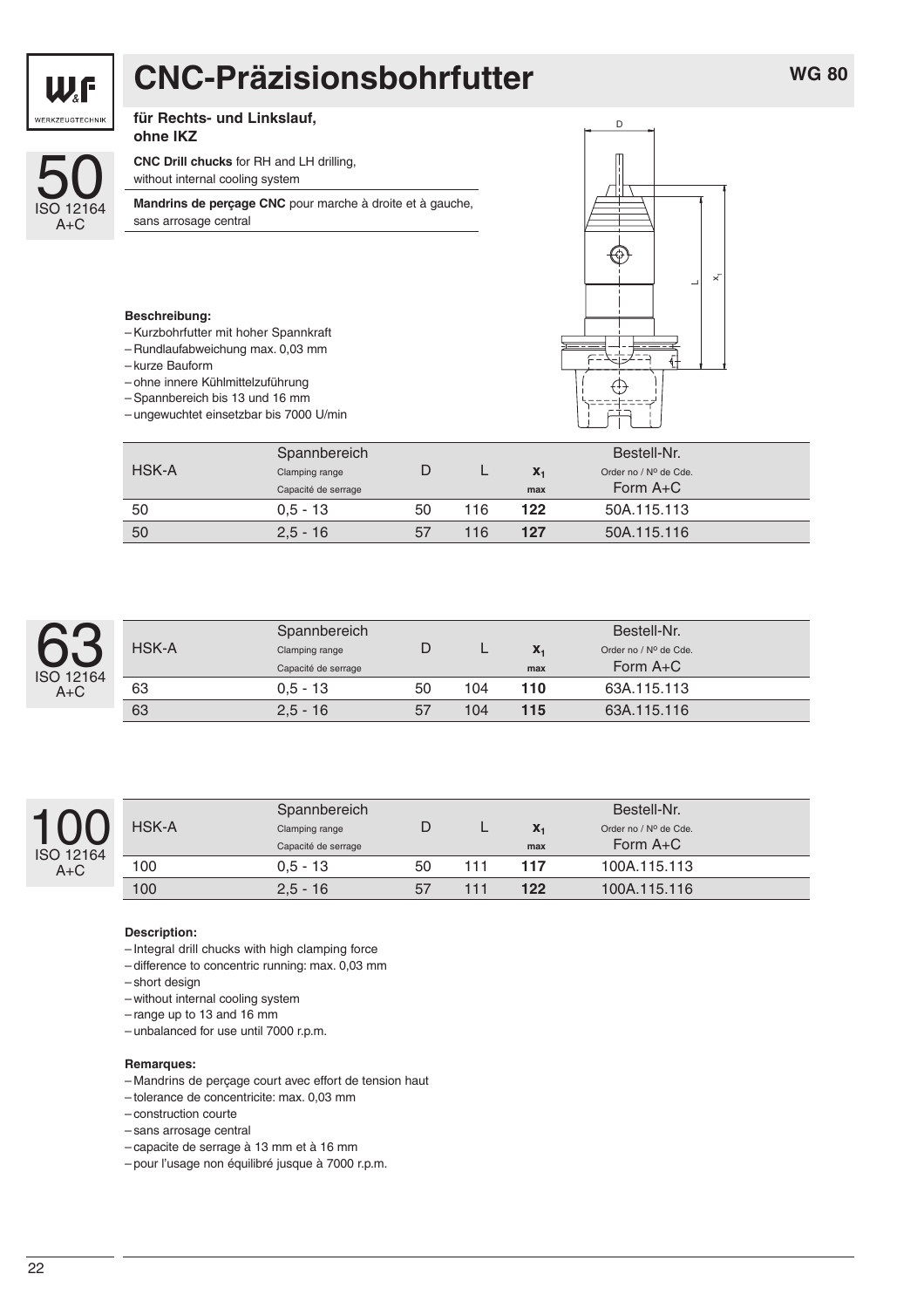## **CNC-Präzisionsbohrfutter**

### **WG 80**

WF **WERKZEUGTECHNIK** 

#### **für Rechts- und Linkslauf, mit IKZ**

**CNC Drill chucks** for RH and LH drilling, with internal cooling system

**Mandrins de perçage CNC** pour marche à droite et à gauche, avec arrosage central

![](_page_22_Figure_6.jpeg)

D

### ISO 12164 50 A+C

#### **Beschreibung:**

- Kurzbohrfutter mit hoher Spannkraft
- Rundlaufabweichung max. 0,03 mm
- kurze Bauform
- mit innerer Kühlmittelzuführung
- Spannbereich bis 13 und 16 mm
- ungewuchtet einsetzbar bis 7000 U/min

|       | Spannbereich        |    |     |       | Bestell-Nr.           |  |
|-------|---------------------|----|-----|-------|-----------------------|--|
| HSK-A | Clamping range      |    |     | $X_1$ | Order no / Nº de Cde. |  |
|       | Capacité de serrage |    |     | max   | Form $A+C$            |  |
| 50    | $0.5 - 13$          | 50 | 116 | 122   | 50A.115.113.IK        |  |
| 50    | $2.5 - 16$          | 57 | 116 | 127   | 50A.115.116.IK        |  |

|       | Spannbereich        |    |     |       | Bestell-Nr.           |
|-------|---------------------|----|-----|-------|-----------------------|
| HSK-A | Clamping range      |    |     | $X_1$ | Order no / Nº de Cde. |
|       | Capacité de serrage |    |     | max   | Form $A+C$            |
| 63    | $0.5 - 13$          | 50 | 104 | 110   | 63A.115.113.IK        |
| 63    | $2.5 - 16$          | 57 | 104 | 115   | 63A.115.116.IK        |

| ISO 12164<br>$A+C$ |
|--------------------|
|                    |

**69** 

|              | Spannbereich        |    |       | Bestell-Nr.           |  |
|--------------|---------------------|----|-------|-----------------------|--|
| <b>HSK-A</b> | Clamping range      |    | $X_1$ | Order no / Nº de Cde. |  |
|              | Capacité de serrage |    | max   | Form $A+C$            |  |
| 100          | $0.5 - 13$          | 50 | 117   | 100A.115.113.IK       |  |
| 100          | $2.5 - 16$          | 57 | 122   | 100A.115.116.IK       |  |

![](_page_22_Picture_19.jpeg)

#### **Description:**

- Integral drill chucks with high clamping force
- difference to concentric running: max. 0,03 mm
- short design
- with internal cooling system
- range up to 13 and 16 mm
- unbalanced for use until 7000 r.p.m.

#### **Remarques:**

- Mandrins de perçage court avec effort de tension haut
- tolerance de concentricite: max. 0,03 mm
- construction courte

– avec arrosage central

- capacite de serrage à 13 mm et à 16 mm
- pour l'usage non équilibré jusque à 7000 r.p.m.

#### **Zubehör** siehe Seite 40

**Accessories** see page 40

**Accessoires** voir page 40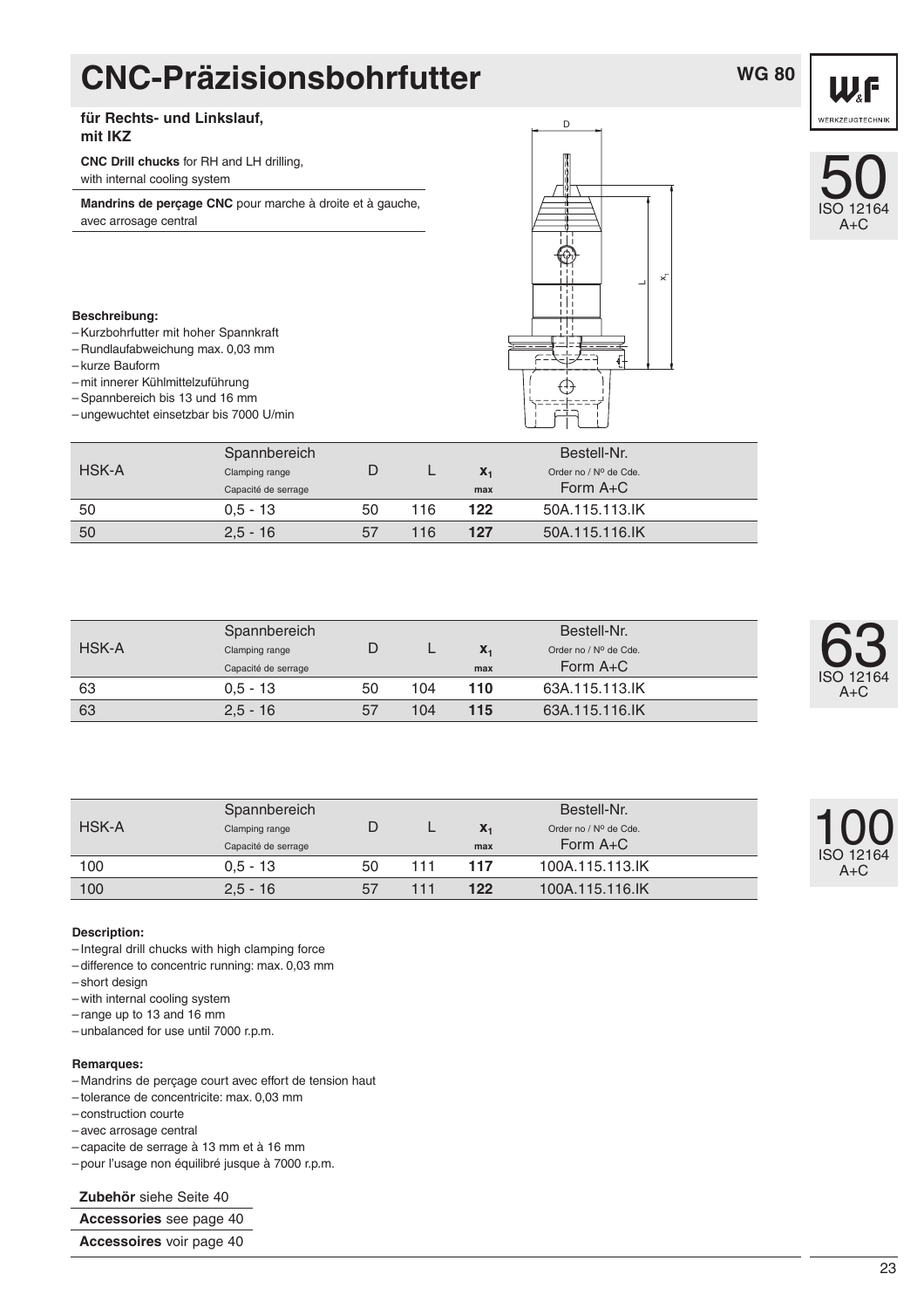$\times$ 

![](_page_23_Picture_1.jpeg)

# **HSK - Verlängerungen**

| WERKZEUGTECHNIK    |                                                                                                                            |   |  |
|--------------------|----------------------------------------------------------------------------------------------------------------------------|---|--|
|                    | <b>HSK - Extensions</b>                                                                                                    | D |  |
| ISO 12164<br>$A+C$ | <b>HSK - Prolongations</b>                                                                                                 |   |  |
|                    | Verwendung: Zur Aufnahme von Werkzeugen mit HSK-<br>Schaft für Handspannung<br>Lieferumfang: Mit eingebautem Spannelement  |   |  |
|                    | <b>Application:</b> To hold tools with HSK shank for manual<br>clamping<br>Scope of supply: With build-in clamping element |   |  |
|                    | <b>Application:</b> Pour la montage d'outils HSK pour tension<br>par main<br>Livraison: Avec élément inséré de tension     |   |  |

|       | Innenkegel   |                |    | Bestell-Nr.           |  |
|-------|--------------|----------------|----|-----------------------|--|
| HSK-A | Female Taper | $\mathbf{x}_1$ |    | Order no / Nº de Cde. |  |
|       | HSK-A        |                |    | Form $A+C$            |  |
| 50    | 50           | 80             | 50 | 50A.50A.080           |  |

| 12164<br>IS<br>÷ |
|------------------|

| HSK-A | Innenkegel<br>Female Taper |       |    | Bestell-Nr.                         |  |
|-------|----------------------------|-------|----|-------------------------------------|--|
|       | HSK-A                      | $X_1$ |    | Order no / Nº de Cde.<br>Form $A+C$ |  |
| 63    | 63                         | 80    | 63 | 63A.63A.080                         |  |
| 63    | 63                         | 100   | 63 | 63A.63A.100                         |  |

![](_page_23_Picture_7.jpeg)

|       | Innenkegel   |       |     | Bestell-Nr.           |
|-------|--------------|-------|-----|-----------------------|
| HSK-A | Female Taper | $X_1$ |     | Order no / Nº de Cde. |
|       | <b>HSK-A</b> |       |     | Form $A+C$            |
| 100   | 100          | 140   | 100 | 100A.100A.140         |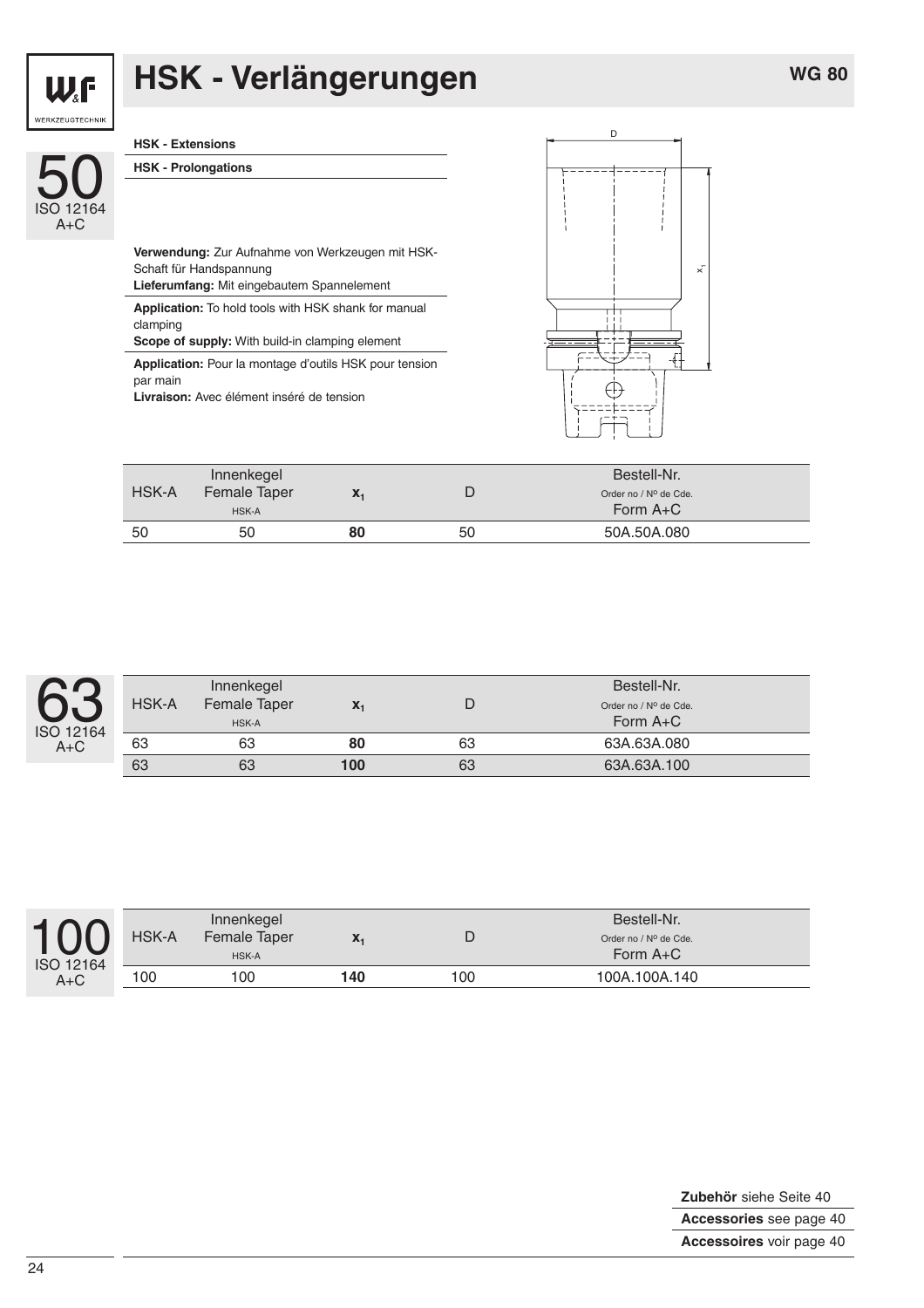# **HSK - Reduzierungen**

### **WG 80**

![](_page_24_Figure_2.jpeg)

63

A+C

| <b>HSK - Reductions</b>                                                                                                          |
|----------------------------------------------------------------------------------------------------------------------------------|
| <b>HSK - Réductions</b>                                                                                                          |
|                                                                                                                                  |
|                                                                                                                                  |
| <b>Verwendung:</b> Zur Aufnahme von Werkzeugen mit HSK-<br>Schaft für Handspannung<br>Lieferumfang: Mit eingebautem Spannelement |
| <b>Application:</b> To hold tools with HSK shank for manual<br>clamping<br>Scope of supply: With build-in clamping element       |
| <b>Application:</b> Pour la montage d'outils HSK pour tension<br>par main<br>Livraison: Avec élément inséré de tension           |

|       | Innenkegel   |              |    | Bestell-Nr.           |  |
|-------|--------------|--------------|----|-----------------------|--|
| HSK-A | Female Taper | $\mathbf{X}$ |    | Order no / Nº de Cde. |  |
|       | HSK-A        |              |    | Form A+C              |  |
| 63    | 50           | 80           | 50 | 63A.50A.080           |  |

| <b>HSK-A</b> | Innenkegel<br>Female Taper<br>HSK-A | $\mathbf{A}_1$ |    | Bestell-Nr.<br>Order no / Nº de Cde.<br>Form $A+C$ | ISO 12164 |
|--------------|-------------------------------------|----------------|----|----------------------------------------------------|-----------|
| 100          | 50                                  | 80             | 50 | 100A.50A.080                                       | $A+C$     |
| 100          | 63                                  | 100            | 63 | 100A.63A.100                                       |           |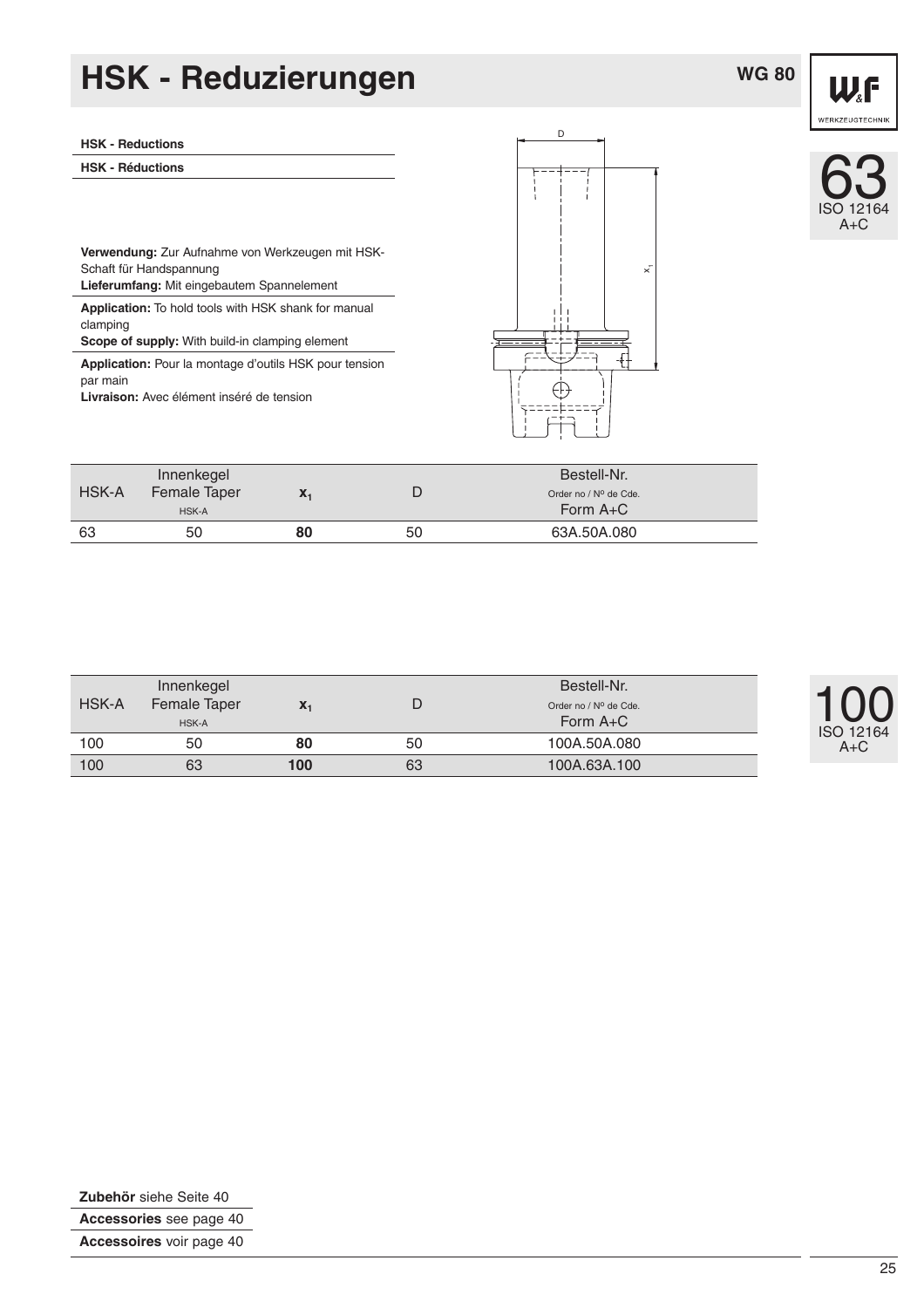![](_page_25_Picture_0.jpeg)

## **Gewindeschneid-Schnellwechselfutter**

**mit elastischem Längenausgleich auf Druck und Zug, ohne IKZ**

![](_page_25_Picture_4.jpeg)

#### **Tapping head quick-change** with length compensation in compression and tension, without internal cooling system

**Mandrins de taraudage à changement rapide** pour la taille des filets avec compensation longitudinale de la pression et de la traction, sans arrosage central

![](_page_25_Picture_7.jpeg)

![](_page_25_Figure_8.jpeg)

| <b>HSK-A</b> | Aufnahmeschaft<br>für Gewindebohrer<br>Taper for tapping drill | Längenausgleich<br>Linear compensation<br>Compensation |           | d. | d <sub>2</sub> | $X_1$ | Bestell-Nr.<br>Order no / Nº de Cde.<br>Form $A+C$ |
|--------------|----------------------------------------------------------------|--------------------------------------------------------|-----------|----|----------------|-------|----------------------------------------------------|
|              | Cône pour tarauds                                              | <b>Druck</b>                                           | Zug       |    |                |       |                                                    |
|              |                                                                | Compression                                            | Tension   |    |                |       |                                                    |
|              |                                                                | Compres                                                | Extension |    |                |       |                                                    |
| 50           | M3 - M12                                                       | 7.5                                                    | 7.5       | 19 | 41             | 72    | 50A.GWF.112                                        |
| 50           | M6 - M20                                                       | 10,0                                                   | 10,0      | 31 | 60             | 110   | 50A.GWF.120                                        |

| HSK-A | Aufnahmeschaft<br>für Gewindebohrer | Längenausgleich<br>Linear compensation |           | $d_1$ | d <sub>2</sub> | $X_1$ | Bestell-Nr.<br>Order no / Nº de Cde. |
|-------|-------------------------------------|----------------------------------------|-----------|-------|----------------|-------|--------------------------------------|
|       | Taper for tapping drill             | Compensation                           |           |       |                |       | Form $A+C$                           |
|       | Cône pour tarauds                   | <b>Druck</b>                           | Zug       |       |                |       |                                      |
|       |                                     | Compression                            | Tension   |       |                |       |                                      |
|       |                                     | Compres                                | Extension |       |                |       |                                      |
| 63    | M3 - M12                            | 7,5                                    | 7.5       | 19    | 41             | 72    | 63A.GWF.112                          |
| 63    | M6 - M20                            | 10,0                                   | 10,0      | 31    | 60             | 110   | 63A.GWF.120                          |
| 63    | M14 - M33                           | 17,5                                   | 17,5      | 48    | 86             | 141   | 63A.GWF.133                          |
|       |                                     |                                        |           |       |                |       |                                      |

![](_page_25_Picture_12.jpeg)

|              | Aufnahmeschaft          | Längenausgleich     |           | Bestell-Nr. |         |       |                       |  |  |  |
|--------------|-------------------------|---------------------|-----------|-------------|---------|-------|-----------------------|--|--|--|
| <b>HSK-A</b> | für Gewindebohrer       | Linear compensation |           | $d_1$       | $d_{2}$ | $X_1$ | Order no / Nº de Cde. |  |  |  |
|              | Taper for tapping drill | Compensation        |           |             |         |       | Form $A+C$            |  |  |  |
|              | Cône pour tarauds       | <b>Druck</b>        | Zug       |             |         |       |                       |  |  |  |
|              |                         | Compression         | Tension   |             |         |       |                       |  |  |  |
|              |                         | Compres             | Extension |             |         |       |                       |  |  |  |
| 100          | M3 - M12                | 7.5                 | 7.5       | 19          | 41      | 80    | 100A.GWF.112          |  |  |  |
| 100          | M6 - M20                | 10,0                | 10,0      | 31          | 60      | 100   | 100A.GWF.120          |  |  |  |
| 100          | M14 - M33               | 17,5                | 17,5      | 48          | 86      | 144   | 100A.GWF.133          |  |  |  |
|              |                         |                     |           |             |         |       |                       |  |  |  |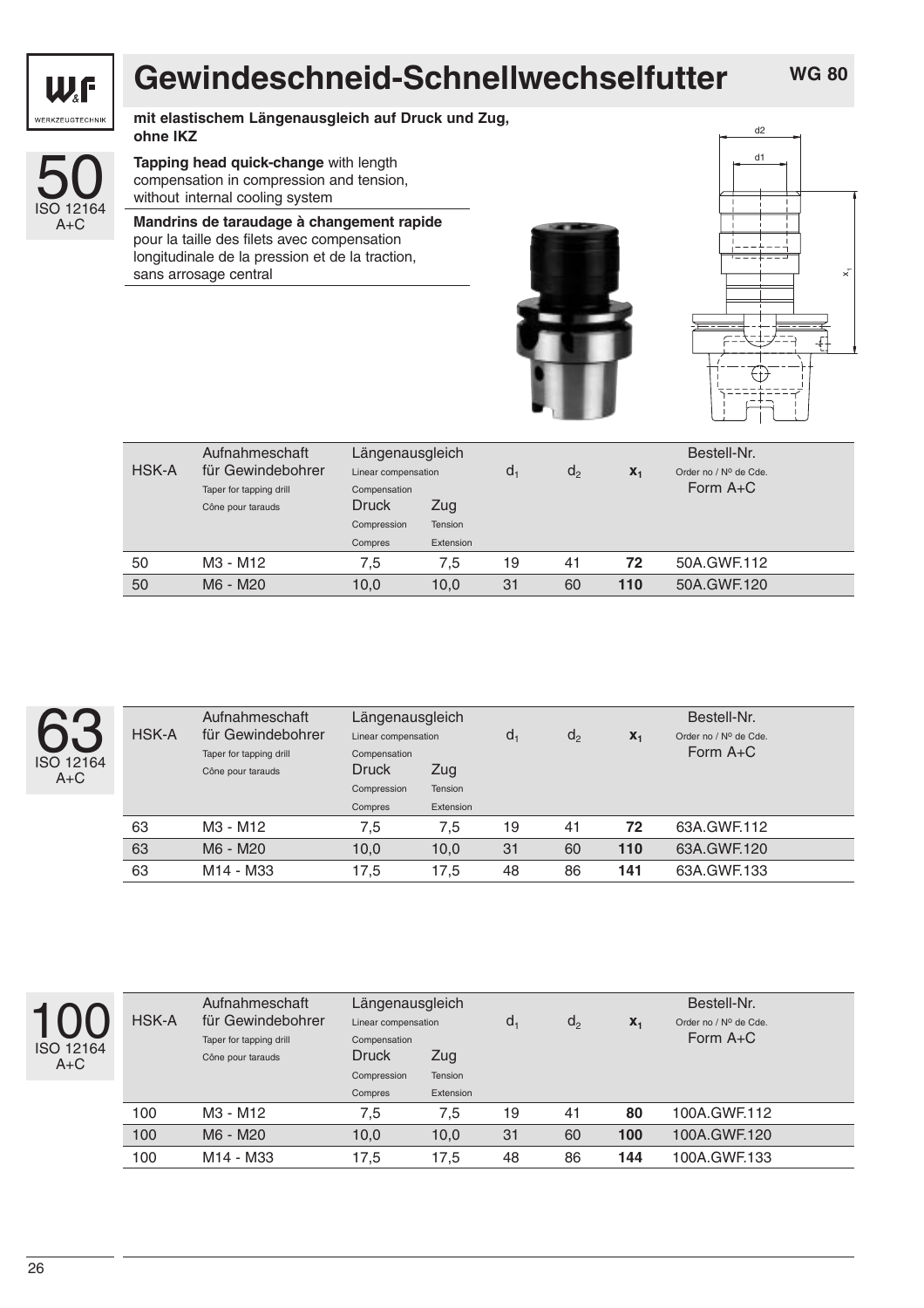## **Gewindeschneid-Schnellwechselfutter**

### **WG 80**

WF WERKZEUGTECHNIK

**ohne elastischem Längenausgleich auf Druck und Zug, mit IKZ**

**Tapping head quick-change** without length compensation in compression and tension, with internal cooling system

**Mandrins de taraudage à changement rapide** pour la taille des filets sans compensation longitudinale de la pression et de la traction, avec arrosage central

![](_page_26_Picture_6.jpeg)

![](_page_26_Picture_7.jpeg)

d2

![](_page_26_Picture_8.jpeg)

|       | Aufnahmeschaft          | Längenausgleich     |           |       |                |       | Bestell-Nr.           |  |
|-------|-------------------------|---------------------|-----------|-------|----------------|-------|-----------------------|--|
| HSK-A | für Gewindebohrer       | Linear compensation |           | $d_1$ | d <sub>2</sub> | $X_1$ | Order no / Nº de Cde. |  |
|       | Taper for tapping drill | Compensation        |           |       |                |       | Form $A+C$            |  |
|       | Cône pour tarauds       | <b>Druck</b>        | Zug       |       |                |       |                       |  |
|       |                         | Compression         | Tension   |       |                |       |                       |  |
|       |                         | Compres             | Extension |       |                |       |                       |  |
| 50    | M3 - M12                | 0,0                 | 0.0       | 19    | 33             | 63    | 50A.GWF.112.IK.OL     |  |
| 50    | M6 - M20                | 0,0                 | 0,0       | 31    | 50             | 98    | 50A.GWF.120.IK.OL     |  |

| HSK-A | Aufnahmeschaft<br>Längenausgleich<br>für Gewindebohrer<br>Linear compensation |                              |           | d. | $d_{2}$ | $X_1$ | Bestell-Nr.<br>Order no / Nº de Cde. |                           |
|-------|-------------------------------------------------------------------------------|------------------------------|-----------|----|---------|-------|--------------------------------------|---------------------------|
|       | Taper for tapping drill<br>Cône pour tarauds                                  | Compensation<br><b>Druck</b> | Zug       |    |         |       | Form $A+C$                           | <b>ISO 12164</b><br>$A+C$ |
|       |                                                                               | Compression                  | Tension   |    |         |       |                                      |                           |
|       |                                                                               | Compres                      | Extension |    |         |       |                                      |                           |
| 63    | M3 - M12                                                                      | 0,0                          | 0,0       | 19 | 33      | 63    | 63A.GWF.112.IK.OL                    |                           |
| 63    | M6 - M20                                                                      | 0,0                          | 0,0       | 31 | 50      | 89    | 63A.GWF.120.IK.OL                    |                           |
| 63    | M14 - M33                                                                     | 0,0                          | 0,0       | 48 | 72      | 129   | 63A.GWF.133.IK.OL                    |                           |
|       |                                                                               |                              |           |    |         |       |                                      |                           |

| HSK-A | Aufnahmeschaft<br>für Gewindebohrer<br>Taper for tapping drill | Längenausgleich<br>Linear compensation<br>Compensation |           | d. | $d_{2}$ | $X_1$ | Bestell-Nr.<br>Order no / Nº de Cde.<br>Form $A+C$ |                    |
|-------|----------------------------------------------------------------|--------------------------------------------------------|-----------|----|---------|-------|----------------------------------------------------|--------------------|
|       | Cône pour tarauds                                              | <b>Druck</b>                                           | Zug       |    |         |       |                                                    | ISO 12164<br>$A+C$ |
|       |                                                                | Compression                                            | Tension   |    |         |       |                                                    |                    |
|       |                                                                | Compres                                                | Extension |    |         |       |                                                    |                    |
| 100   | M3 - M12                                                       | 0,0                                                    | 0,0       | 19 | 33      | 66    | 100A.GWF.112.IK.OL                                 |                    |
| 100   | M6 - M20                                                       | 0,0                                                    | 0,0       | 31 | 50      | 92    | 100A.GWF.120.IK.OL                                 |                    |
| 100   | M14 - M33                                                      | 0,0                                                    | 0,0       | 48 | 72      | 132   | 100A.GWF.133.IK.OL                                 |                    |

**Zubehör** siehe Seite 40

**Accessories** see page 40

**Accessoires** voir page 40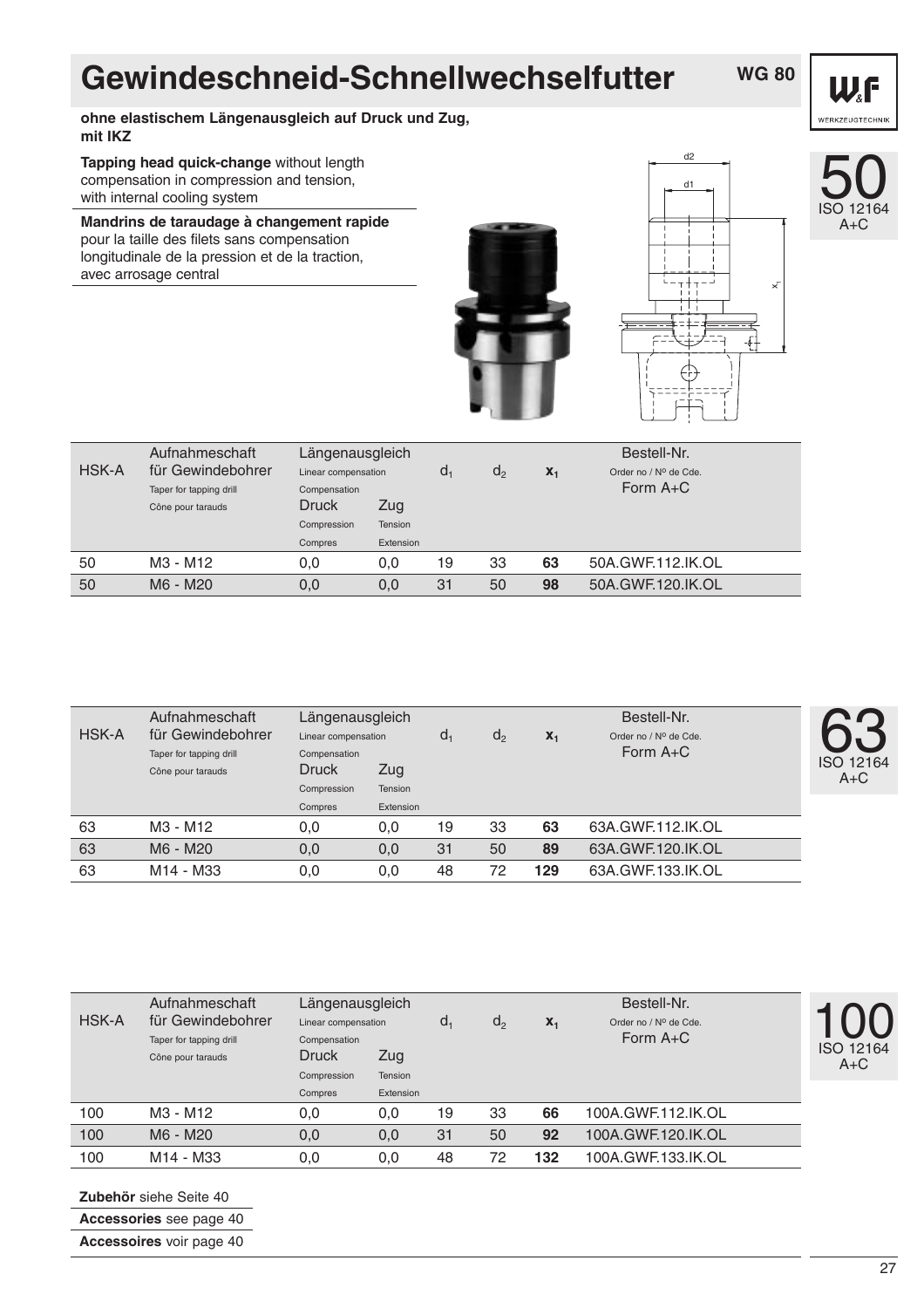![](_page_27_Picture_0.jpeg)

# **Gewindeschneid-Schnellwechselfutter**

**mit elastischem Längenausgleich auf Druck und Zug, mit IKZ**

![](_page_27_Picture_4.jpeg)

**Tapping head quick-change** with length compensation in compression and tension, with internal cooling system

**Mandrins de taraudage à changement rapide** pour la taille des filets avec compensation longitudinale de la pression et de la traction, avec arrosage central

![](_page_27_Figure_7.jpeg)

|              | Aufnahmeschaft          | Längenausgleich        |           |    |         |       | Bestell-Nr.           |
|--------------|-------------------------|------------------------|-----------|----|---------|-------|-----------------------|
| <b>HSK-A</b> | für Gewindebohrer       | Linear compensation    |           | d. | $d_{2}$ | $X_1$ | Order no / Nº de Cde. |
|              | Taper for tapping drill | Compensation           |           |    |         |       | Form $A+C$            |
|              | Cône pour tarauds       | Druck                  | Zug       |    |         |       |                       |
|              |                         | Tension<br>Compression |           |    |         |       |                       |
|              |                         | Compres                | Extension |    |         |       |                       |
| 50           | M3 - M12                | 7.5                    | 7.5       | 19 | 39      | 105   | 50A.GWF.112.IK        |
| 50           | M6 - M20                | 10,0                   | 10.0      | 31 | 53      | 140   | 50A.GWF.120.IK        |

![](_page_27_Picture_9.jpeg)

| HSK-A | Aufnahmeschaft<br>für Gewindebohrer | Längenausgleich<br>Linear compensation | $d_1$     | $d_{2}$ | $X_1$ | Bestell-Nr.<br>Order no / Nº de Cde. |                |
|-------|-------------------------------------|----------------------------------------|-----------|---------|-------|--------------------------------------|----------------|
|       | Taper for tapping drill             | Compensation                           |           |         |       |                                      | Form $A+C$     |
|       | Cône pour tarauds                   | <b>Druck</b><br>Zug                    |           |         |       |                                      |                |
|       |                                     | Compression<br>Tension                 |           |         |       |                                      |                |
|       |                                     | Compres                                | Extension |         |       |                                      |                |
| 63    | M3 - M12                            | 7.5                                    | 7.5       | 19      | 39    | 105                                  | 63A.GWF.112.IK |
| 63    | M6 - M20                            | 10,0                                   | 10,0      | 31      | 53    | 140                                  | 63A.GWF.120.IK |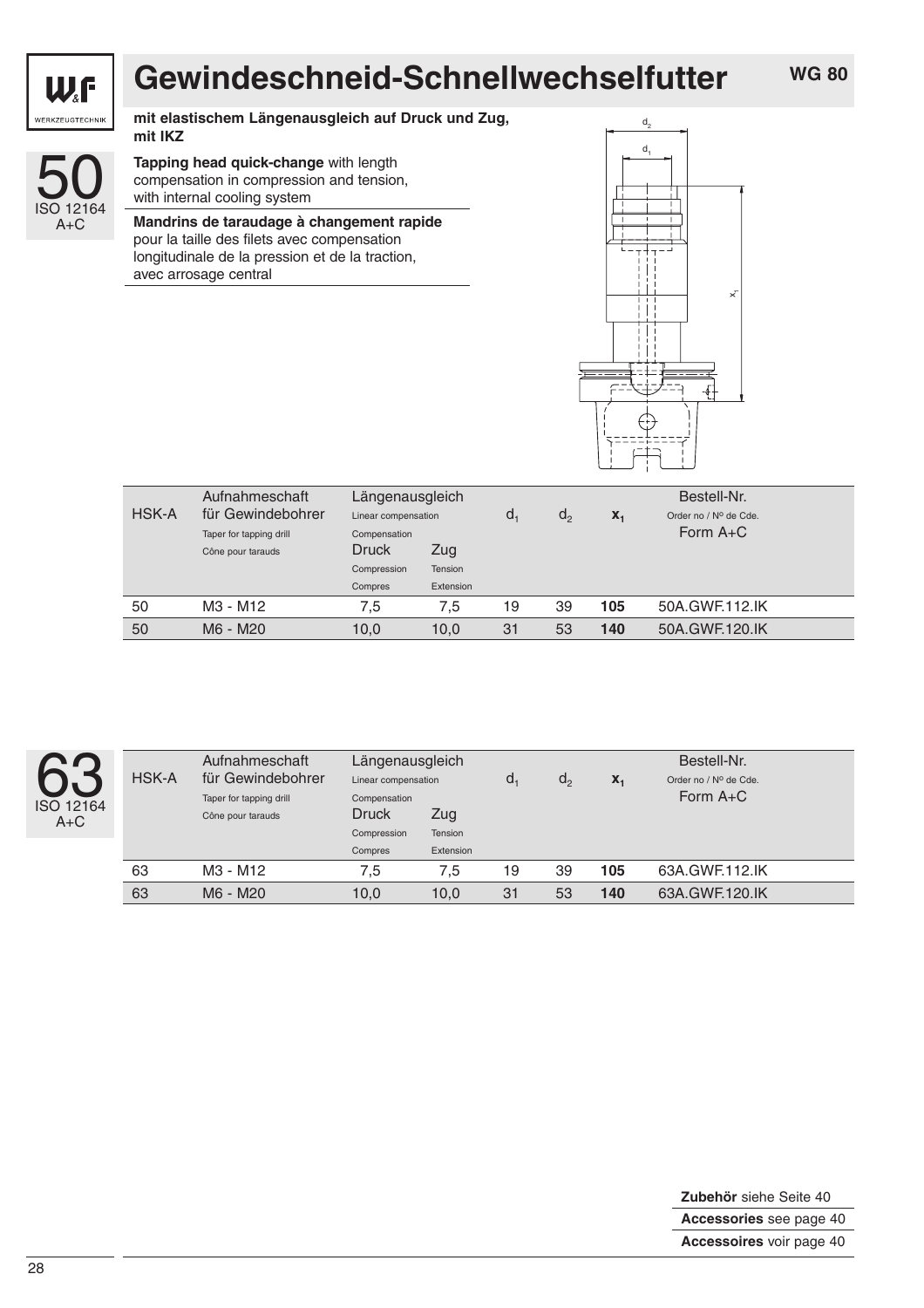### **Gewindebohrer-Schaftmaße**

**Screw taps-shaft size**

**Pour taraud-taille de la tige**

![](_page_28_Picture_3.jpeg)

Bitte bei Bestellung den Schaft-Ø bzw. Gewindebohrernorm DIN 371 / 374 / 376 angeben

Please quote shaft diameter Ø or tap norm DIN 371 / 374 / 376 when ordering

Pour la commande, prière l'indiquer le diamètre de la queue ou la norme DIN 371 / 374 / 376 du taraud

| Schaftmaße<br>$\emptyset \times \square$   | <b>DIN 352</b>                 | <b>DIN 5157</b>                   | <b>DIN 371</b>      | <b>DIN 374</b> | <b>DIN 376</b>      |
|--------------------------------------------|--------------------------------|-----------------------------------|---------------------|----------------|---------------------|
| $2,5 \times 2,1$<br>Ø                      | $\overline{1}$<br>M            |                                   | $\mathbf{1}$<br>м   | M 3            | M 3,5               |
| $2,5 \times 2,1 \Box$<br>Ø                 | 1,1<br>M                       |                                   | 1,1<br>M            | M 3,5          |                     |
| $2,5 \times 2,1 \Box$<br>Ø                 | 1,2<br>M                       |                                   | 1,2<br>M            |                |                     |
| $2,5 \times 2,1 \Box$<br>Ø                 | 1,4<br>M                       |                                   | 1,4<br>M            |                |                     |
| $2,5 \times 2,1 \Box$<br>Ø                 | 1,6<br>M                       |                                   | 1,6<br>Μ            |                |                     |
| $2,5 \times 2,1 \Box$<br>Ø                 | 1,8<br>M                       |                                   | M<br>1,8            |                |                     |
| $2,8 \times 2,1$ $\square$<br>Ø            | $\mathbf{2}$<br>M              |                                   | $\overline{c}$<br>M | M 4            | M<br>$\overline{4}$ |
| $2,8 \times 2,1 \Box$<br>Ø                 | 2,2<br>M                       |                                   | 2,2<br>Μ            |                |                     |
| $2,8 \times 2,1$ $\square$<br>Ø            | 2,5<br>M                       |                                   | M<br>2,5            |                |                     |
| $3,5 \times 2,7$<br>Ø                      | $\ensuremath{\mathsf{3}}$<br>M |                                   | $\,3$<br>M          | M 5            | 5<br>M              |
| $\,3$<br>Ø<br>4<br>$\pmb{\mathsf{X}}$<br>□ | 3,5<br>M                       |                                   | 3,5<br>M            |                |                     |
| 4,5x<br>$3,4$ $\square$<br>Ø               | $\overline{4}$<br>M            |                                   | M<br>4              | M 6            | 6<br>M              |
| $x \quad 4.9$ $\square$<br>Ø<br>6          | 5<br>M                         |                                   | 5<br>Μ              |                |                     |
| $x \quad 4.9$ $\square$<br>Ø<br>6          | M 6                            |                                   | М<br>6              |                |                     |
| Ø<br>$x \quad 4.9$ $\square$<br>6          | M 8                            |                                   |                     | M 8            | M 8                 |
| $x$ 5,5 $\Box$<br>Ø<br>7                   | M 10                           | G 1/8"                            |                     | M 10           | M 10                |
| $x$ 6,2 $\Box$<br>Ø<br>8                   |                                |                                   | M 8                 |                |                     |
| Ø<br>9<br>$\overline{7}$<br>О<br>X         | M 12                           |                                   |                     | M 12           | M 12                |
| $Ø$ 10<br>x 8<br>□                         |                                |                                   | M 10                |                |                     |
| $Ø$ 11<br>$x \quad 9$<br>□                 | M 14                           | G 1/4"                            |                     | M 14           | M 14                |
| Ø 12<br>$x \quad 9$<br>□                   | M 16                           | $G \frac{3}{8}$ "                 |                     | M 16           | M 16                |
| x <sub>11</sub><br>Ø 14<br>□               | M 18                           |                                   |                     | M 18           | M 18                |
| x 12<br>Ø 16<br>о                          | M 20                           | G ½"                              |                     | M 20           | M 20                |
| $x 14,5 \Box$<br>Ø 18                      | M 22                           | G 5/8"                            |                     | M 22           | M 22                |
| Ø18<br>$x$ 14,5 $\Box$                     | M 24                           |                                   |                     | M 24           | M 24                |
| Ø 20<br>x 16<br>□                          | M 27                           | G 3/4"                            |                     | M 27           | M 27                |
| Ø 22<br>x 18<br>□                          | M 30                           | G 7/8"                            |                     | M 30           | M 30                |
| Ø 25<br>x 20<br>□                          | M 33                           | G <sub>1</sub>                    |                     | M 33           | M 33                |
| Ø 28<br>x 22<br>□                          | M 36                           | G 1%"                             |                     | M 36           | M 36                |
| Ø 32<br>x 34<br>□                          | M 39                           | G 11/4"                           |                     | M 39           | M 39                |
| Ø 32<br>x 24<br>□                          | M 42                           |                                   |                     | M 42           | M 42                |
| Ø 36<br>x 29<br>Ω                          | M 45                           | G 13/8"                           |                     | M 45           | M 45                |
| Ø 36<br>x 29<br>□                          | M 48                           | G 1 <sup>1</sup> / <sub>2</sub> " |                     | M 48           | M 48                |
| Ø 36<br>x 29<br>□                          |                                | G 13/4"                           |                     |                |                     |
| Ø 36<br>x 29<br>□                          |                                | G 2"                              |                     |                |                     |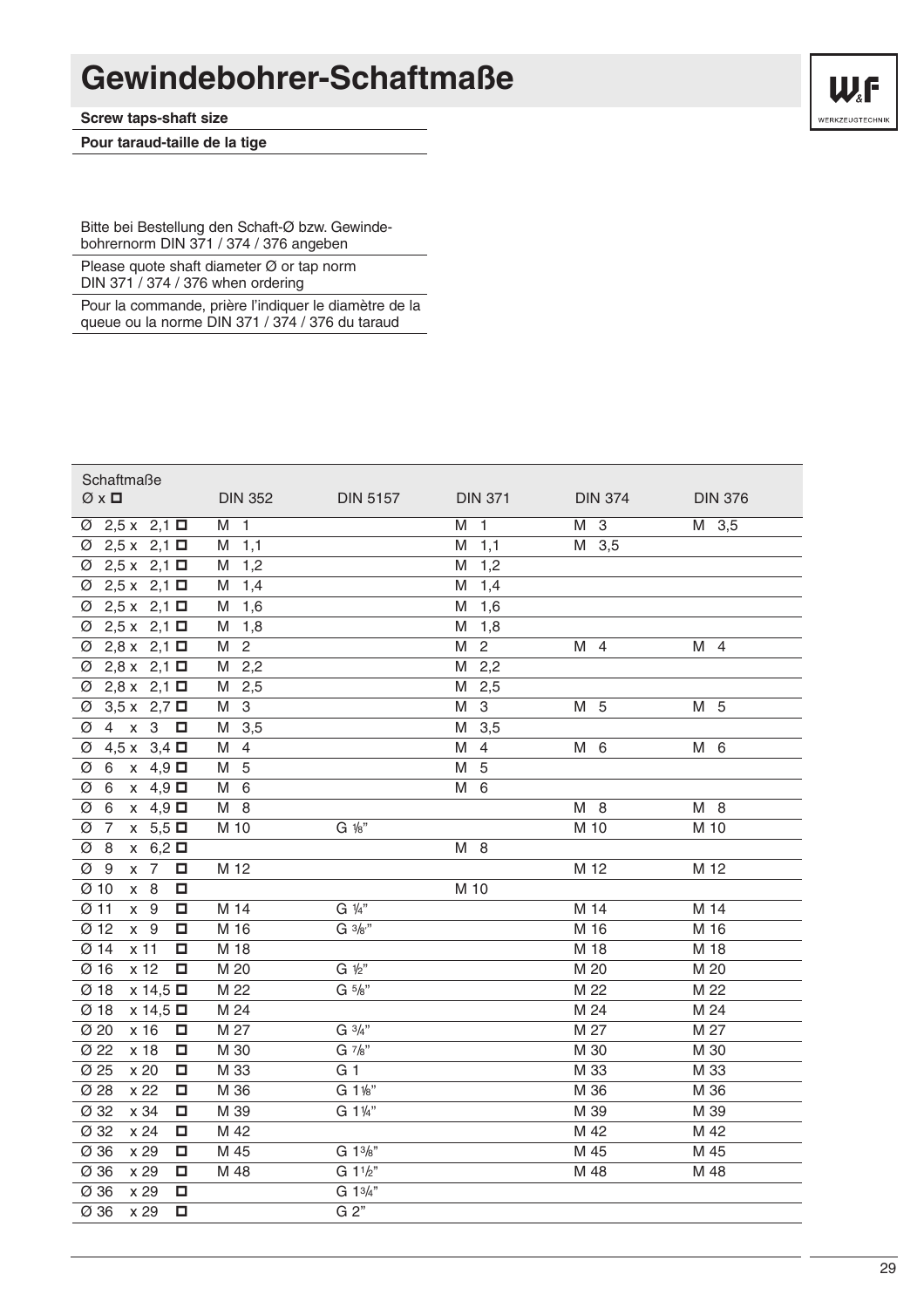![](_page_29_Picture_0.jpeg)

# **Schnellwechsel-Einsätze SES**

**WG 11**

**mit Sicherheitskupplung**

**Quick-change inserts SES** with safety coupling

**Einsätze** Méches a serrage rapide SES avec couplage de sécurité

**Inserts Méches a**

**serrage**

![](_page_29_Figure_9.jpeg)

**DIN Standard**

| Größe<br>Gewindebohrer<br>for tap/Filetages | D  | d  | 1  | Schaft Ø<br>Shank Ø<br>Queue Ø | □    | Bestell-Nr.<br>Order no / N° de Cde. |
|---------------------------------------------|----|----|----|--------------------------------|------|--------------------------------------|
| $M_3 - M_14$                                | 32 | 19 | 25 | 3,5                            | 2,7  | 10.140 M3                            |
|                                             |    |    |    | 4,0                            | 3,0  | 10.141 M3,5                          |
|                                             |    |    |    | 4,5                            | 3,4  | 10.142 M4                            |
|                                             |    |    |    | 6,0                            | 4,9  | 10.143 M5                            |
|                                             |    |    |    | 6,0                            | 4,9  | 10.143 M6                            |
|                                             |    |    |    | 6,0                            | 4,9  | 10.143 M8                            |
|                                             |    |    |    | 7,0                            | 5,5  | 10.144 M10                           |
|                                             |    |    |    | 8,0                            | 6,2  | 10.145 M8                            |
|                                             |    |    |    | 9,0                            | 7,0  | 10.146 M12                           |
|                                             |    |    |    | 10,0                           | 8,0  | 10.147 M10                           |
|                                             |    |    |    | 11,0                           | 9,0  | 10.148 M14                           |
| $M 8 - M 20$                                | 50 | 31 | 34 | 7,0                            | 5,5  | 10.250 M10                           |
|                                             |    |    |    | 8,0                            | 6,2  | 10.251 M8                            |
|                                             |    |    |    | 9,0                            | 7,0  | 10.252 M12                           |
|                                             |    |    |    | 10,0                           | 8,0  | 10.253 M10                           |
|                                             |    |    |    | 11,0                           | 9,0  | 10.254 M14                           |
|                                             |    |    |    | 12,0                           | 9,0  | 10.255 M16                           |
|                                             |    |    |    | 14,0                           | 11,0 | 10.256 M18                           |
|                                             |    |    |    | 16,0                           | 12,0 | 10.257 M20                           |
|                                             |    |    |    | 18,0                           | 14,5 | 10.258 M22                           |
|                                             |    |    |    | 18,0                           | 14,5 | 10.258 M24                           |
|                                             |    |    |    |                                |      |                                      |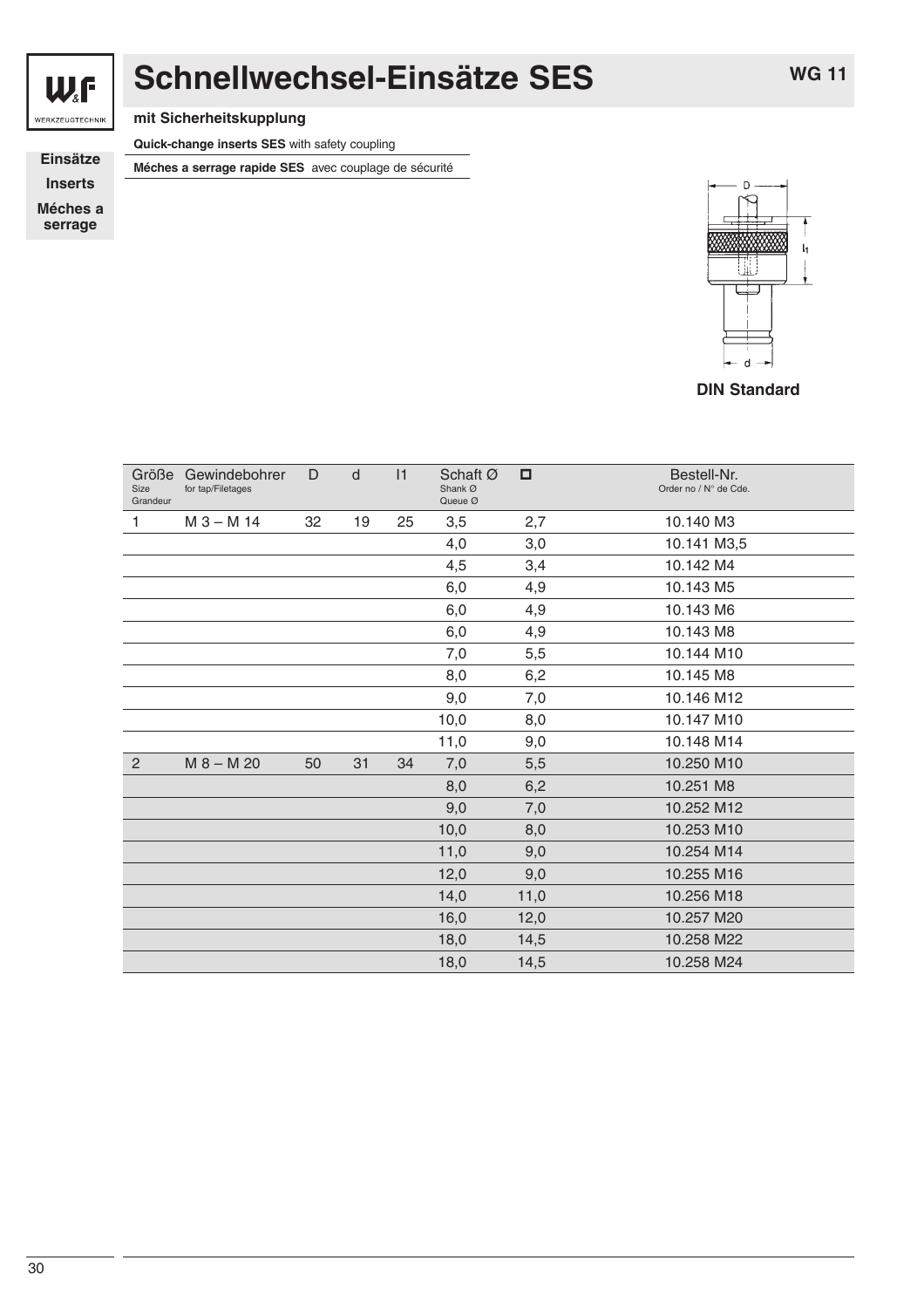## **Schnellwechsel-Einsätze SES**

#### **mit Sicherheitskupplung**

**Quick-change inserts SES** with safety coupling

**Méches a serrage rapide SES** avec couplage de sécurité **Einsätze Einsätze** 

**Inserts Méches a**

**serrage**

![](_page_30_Picture_7.jpeg)

| Größe<br>Size<br>Grandeur | Gewindebohrer<br>for tap/Filetages | D    | d  | 1  | Schaft Ø<br>Shank Ø<br>Queue Ø | □    | Bestell-Nr.<br>Order no / N° de Cde. |
|---------------------------|------------------------------------|------|----|----|--------------------------------|------|--------------------------------------|
| 3                         | M 14 – M 33                        | 72,0 | 48 | 45 | 11                             | 9,0  | 10.360 M14                           |
|                           |                                    |      |    |    | 12                             | 9,0  | 10.361 M16                           |
|                           |                                    |      |    |    | 14                             | 11,0 | 10.362 M18                           |
|                           |                                    |      |    |    | 16                             | 12,0 | 10.363 M20                           |
|                           |                                    |      |    |    | 18                             | 14,5 | 10.364 M22                           |
|                           |                                    |      |    |    | 20                             | 16,0 | 10.365 M27                           |
|                           |                                    |      |    |    | 22                             | 18,0 | 10.366 M30                           |
|                           |                                    |      |    |    | 25                             | 20,0 | 10.367 M33                           |
|                           |                                    |      |    |    | 28                             | 22,0 | 10.368 M36                           |
| $\overline{4}$            | $M$ 22 – M 48                      | 95,0 | 60 | 68 | 18                             | 14,5 | 10.470 M24                           |
|                           |                                    |      |    |    | 20                             | 16,0 | 10.471 M27                           |
|                           |                                    |      |    |    | 22                             | 18,0 | 10.472 M30                           |
|                           |                                    |      |    |    | 25                             | 20,0 | 10.473 M33                           |
|                           |                                    |      |    |    | 28                             | 22,0 | 10.474 M36                           |
|                           |                                    |      |    |    | 32                             | 24,0 | 10.475 M42                           |
|                           |                                    |      |    |    | 36                             | 29,0 | 10.476 M45                           |

![](_page_30_Picture_9.jpeg)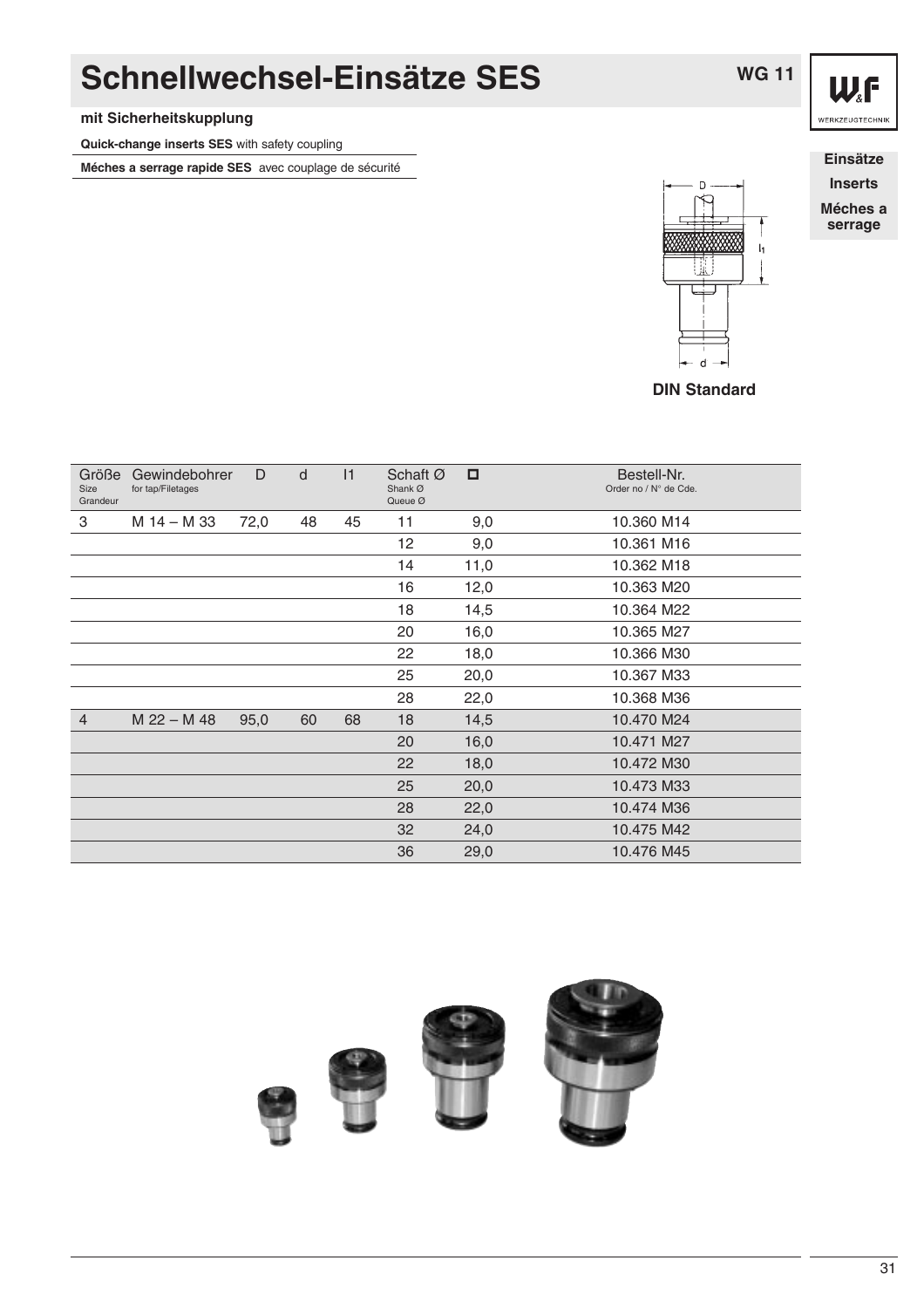![](_page_31_Picture_0.jpeg)

# **Schnellwechsel-Einsätze SE**

WERKZEUGTECHNIK

**ohne Sicherheitskupplung**

**Quick-change inserts SE** without safety coupling

**Inserts**

**Méches a serrage**

**Einsätze** Méches a serrage rapide SE sans couplage de sécurité

![](_page_31_Picture_8.jpeg)

#### **DIN Standard**

| Größe<br>Size<br>Grandeur | Gewindebohrer<br>for tap/Filetages | D  | d  | 1              | Schaft Ø<br>Shank Ø<br>Queue Ø | □    | Bestell-Nr.<br>Order no / N° de Cde. |
|---------------------------|------------------------------------|----|----|----------------|--------------------------------|------|--------------------------------------|
| 1                         | $M_3 - M_14$                       | 30 | 19 | $\overline{7}$ | 3,5                            | 2,7  | 11.140 M3                            |
|                           |                                    |    |    |                | 4,0                            | 3,0  | 11.141 M3,5                          |
|                           |                                    |    |    |                | 4,5                            | 3,4  | 11.142 M4                            |
|                           |                                    |    |    |                | 6,0                            | 4,9  | 11.143 M5                            |
|                           |                                    |    |    |                | 6,0                            | 4,9  | 11.143 M6                            |
|                           |                                    |    |    |                | 6,0                            | 4,9  | 11.143 M8                            |
|                           |                                    |    |    |                | 7,0                            | 5,5  | 11.144 M10                           |
|                           |                                    |    |    |                | 8,0                            | 6,2  | 11.145 M8                            |
|                           |                                    |    |    |                | 9,0                            | 7,0  | 11.146 M12                           |
|                           |                                    |    |    |                | 10,0                           | 8,0  | 11.147 M10                           |
|                           |                                    |    |    |                | 11,0                           | 9,0  | 11.148 M14                           |
| 2                         | $M 8 - M 20$                       | 46 | 31 | 11             | 7,0                            | 5,5  | 11.250 M10                           |
|                           |                                    |    |    |                | 8,0                            | 6,2  | 11.251 M8                            |
|                           |                                    |    |    |                | 9,0                            | 7,0  | 11.252 M12                           |
|                           |                                    |    |    |                | 10,0                           | 8,0  | 11.253 M10                           |
|                           |                                    |    |    |                | 11,0                           | 9,0  | 11.254 M14                           |
|                           |                                    |    |    |                | 12,0                           | 9,0  | 11.255 M16                           |
|                           |                                    |    |    |                | 14,0                           | 11,0 | 11.256 M18                           |
|                           |                                    |    |    |                | 16,0                           | 12,0 | 11.257 M20                           |
|                           |                                    |    |    |                | 18,0                           | 14,5 | 11.258 M22                           |
|                           |                                    |    |    |                | 18,0                           | 14,5 | 11.258 M24                           |
|                           |                                    |    |    |                |                                |      |                                      |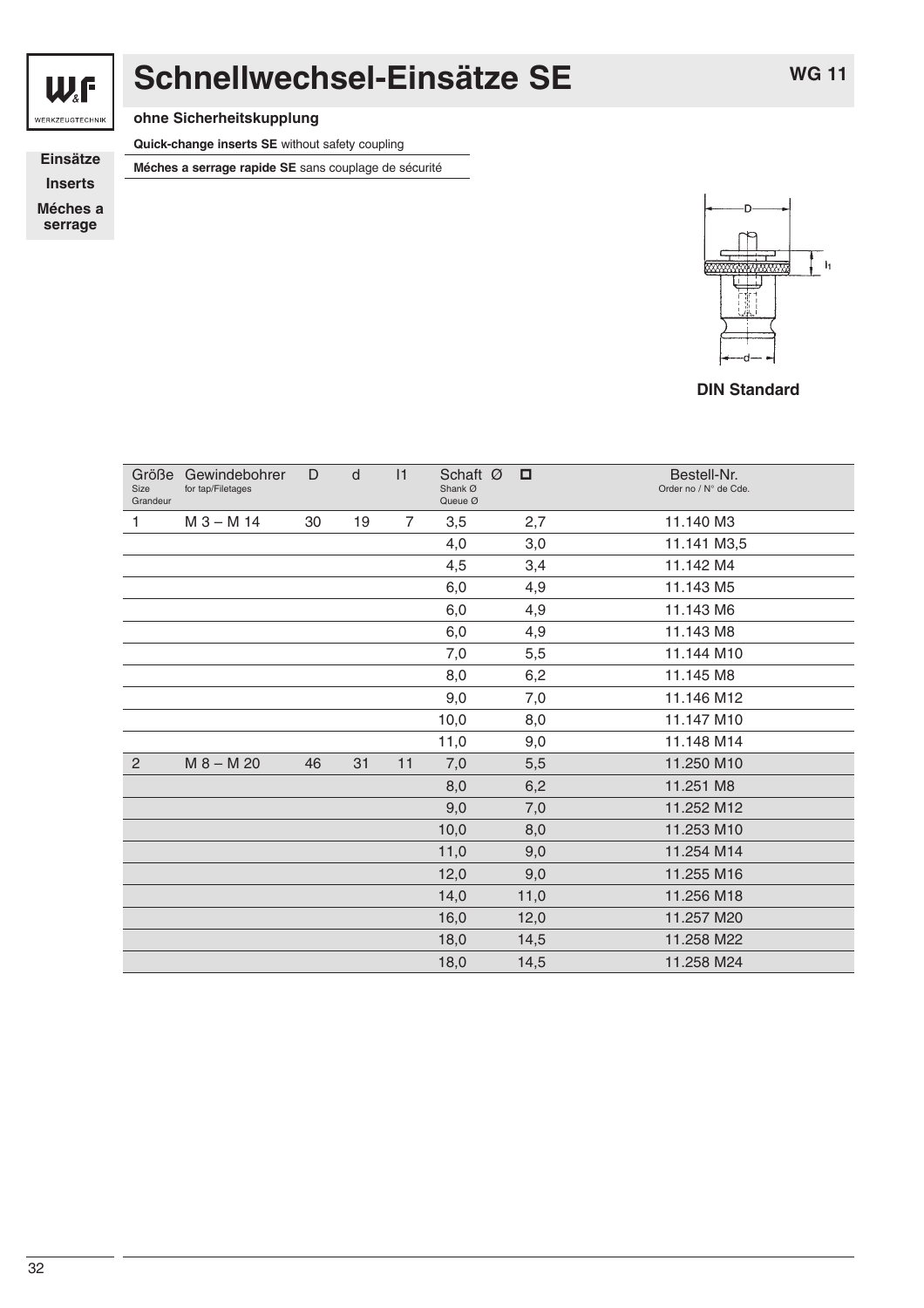### **Schnellwechsel-Einsätze SE**

#### **ohne Sicherheitskupplung**

**Quick-change inserts SE** without safety coupling

**Méches a serrage rapide SE** sans couplage de sécurité

![](_page_32_Figure_4.jpeg)

**WG 11**

![](_page_32_Figure_5.jpeg)

**DIN Standard**

| Größe<br><b>Size</b><br>Grandeur | Gewindebohrer<br>for tap/Filetages | D  | d  | 1  | Schaft Ø<br>Shank Ø<br>Queue Ø | □    | Bestell-Nr.<br>Order no / N° de Cde. |
|----------------------------------|------------------------------------|----|----|----|--------------------------------|------|--------------------------------------|
| 3                                | M 14 - M 33                        | 68 | 48 | 14 | 11                             | 9,0  | 11.360 M14                           |
|                                  |                                    |    |    |    | 12                             | 9,0  | 11.361 M16                           |
|                                  |                                    |    |    |    | 14                             | 11,0 | 11.362 M18                           |
|                                  |                                    |    |    |    | 16                             | 12,0 | 11.363 M20                           |
|                                  |                                    |    |    |    | 18                             | 14,5 | 11.364 M22                           |
|                                  |                                    |    |    |    | 20                             | 16,0 | 11.365 M27                           |
|                                  |                                    |    |    |    | 22                             | 18,0 | 11.366 M30                           |
|                                  |                                    |    |    |    | 25                             | 20,0 | 11.367 M33                           |
|                                  |                                    |    |    |    | 28                             | 22,0 | 11.368 M36                           |
| $\overline{4}$                   | $M$ 22 - M 48                      | 83 | 60 | 42 | 18                             | 14,5 | 11.470 M24                           |
|                                  |                                    |    |    |    | 20                             | 16,0 | 11.471 M27                           |
|                                  |                                    |    |    |    | 22                             | 18,0 | 11.472 M30                           |
|                                  |                                    |    |    |    | 25                             | 20,0 | 11.473 M33                           |
|                                  |                                    |    |    |    | 28                             | 22,0 | 11.474 M36                           |
|                                  |                                    |    |    |    | 32                             | 24,0 | 11.475 M42                           |
|                                  |                                    |    |    |    | 36                             | 29,0 | 11.476 M45                           |

![](_page_32_Picture_8.jpeg)

WF WERKZEUGTECHNIK

**Inserts Méches a serrage**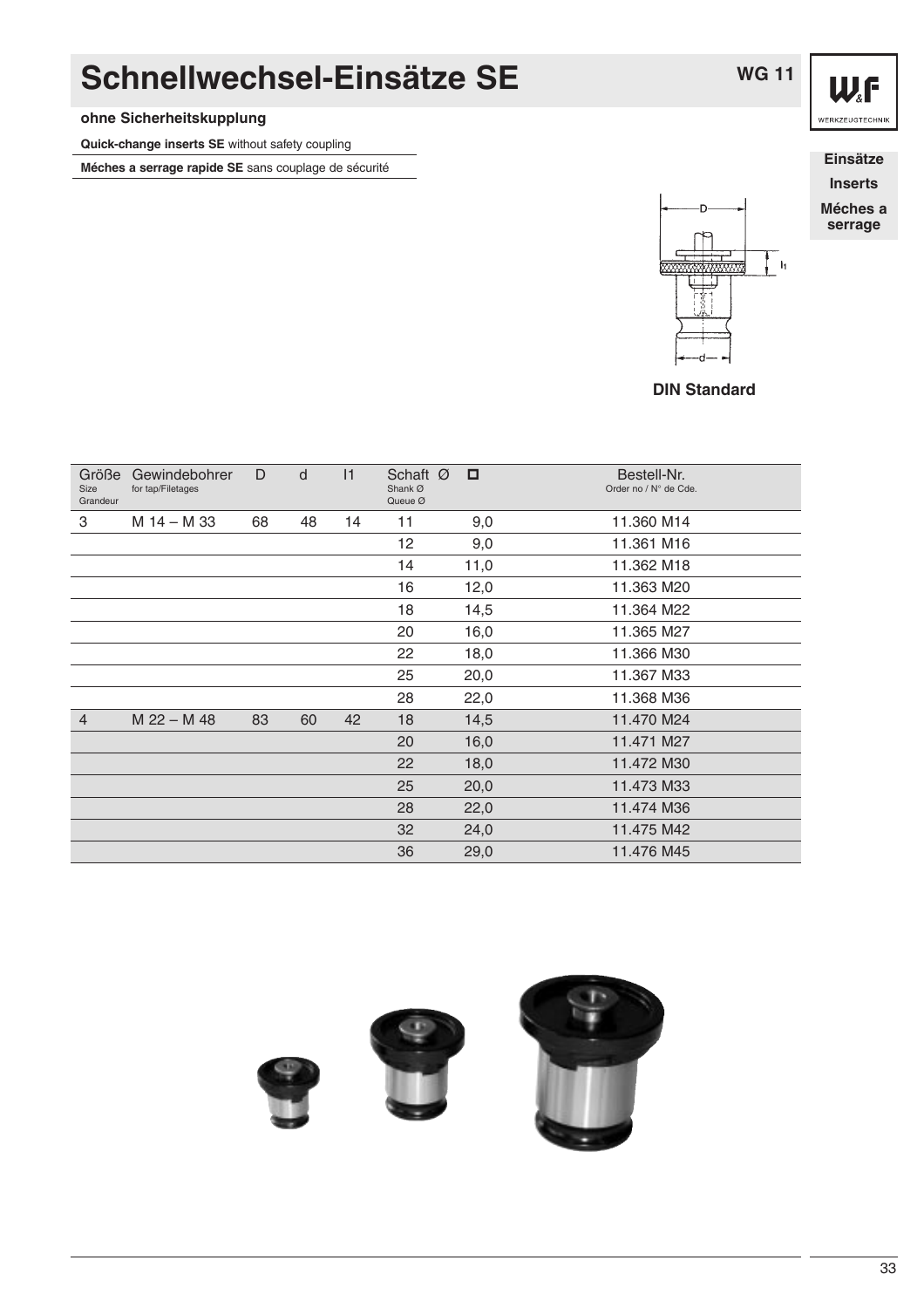### **Spannzangen**

**WG 11**

**System ER / ESX**

**Collets System ER / ESX**

**ER11 ER16 ER20**

**Pinces de serrage Systéme ER / ESX**

| 424 E | 11,5 | 18   |  |
|-------|------|------|--|
| 426 E | 17   | 27   |  |
| 428 E | 21   | 31,5 |  |

| Ø   | Bestell-Nr.         |  |
|-----|---------------------|--|
|     | Order no /          |  |
|     | No° de Cde.         |  |
|     | ER 11 (1 – 7) 424 E |  |
| 1,0 | 12.107.010          |  |
| 1,5 | 12.107.015          |  |
| 2.0 | 12.107.020          |  |
| 2,5 | 12.107.025          |  |
| 3,0 | 12.107.030          |  |
| 3,5 | 12.107.035          |  |
| 4,0 | 12.107.040          |  |
| 4,5 | 12.107.045          |  |
| 5,0 | 12.107.050          |  |
| 5,5 | 12.107.055          |  |
| 6.0 | 12.107.060          |  |
| 6,5 | 12.107.065          |  |
| 7.0 | 12.107.070          |  |

| Ø    | Bestell-Nr.          |
|------|----------------------|
|      | Order no /           |
|      | No° de Cde.          |
|      | ER 16 (1 – 12) 426 E |
| 1,0  | 12.110.010           |
| 1,5  | 12.110.015           |
| 2,0  | 12.110.020           |
| 2,5  | 12.110.025           |
| 3,0  | 12.110.030           |
| 3,5  | 12.110.035           |
| 4,0  | 12.110.040           |
| 4,5  | 12.110.045           |
| 5,0  | 12.110.050           |
| 5,5  | 12.110.055           |
| 6,0  | 12.110.060           |
| 6,5  | 12.110.065           |
| 7,0  | 12.110.070           |
| 7,5  | 12.110.075           |
| 8,0  | 12.110.080           |
| 8,5  | 12.110.085           |
| 9,0  | 12.110.090           |
| 9,5  | 12.110.095           |
| 10,0 | 12.110.100           |
| 10,5 | 12.110.105*          |
| 11,0 | 12.110.110*          |
| 11,5 | 12.110.115*          |
| 12,0 | 12.110.120*          |

![](_page_33_Picture_10.jpeg)

| Ø    | Bestell-Nr.            |  |
|------|------------------------|--|
|      | Order no /             |  |
|      | No° de Cde.            |  |
|      | ER 20 (1,0 – 15) 428 E |  |
| 1,0  | 12.113.010*            |  |
| 2,0  | 12.113.020             |  |
| 3,0  | 12.113.030             |  |
| 4,0  | 12.113.040             |  |
| 5,0  | 12.113.050             |  |
| 6,0  | 12.113.060             |  |
| 7,0  | 12.113.070             |  |
| 8,0  | 12.113.080             |  |
| 9,0  | 12.113.090             |  |
| 10,0 | 12.113.100             |  |
| 11,0 | 12.113.110             |  |
| 12,0 | 12.113.120             |  |
| 13,0 | 12.113.130             |  |
| 13,5 | 12.113.135*            |  |
| 14,0 | 12.113.140*            |  |
| 14,5 | 12.113.145*            |  |
| 15,0 | 12.113.150*            |  |

**\*Sondergröße Special size Grandeur speciale**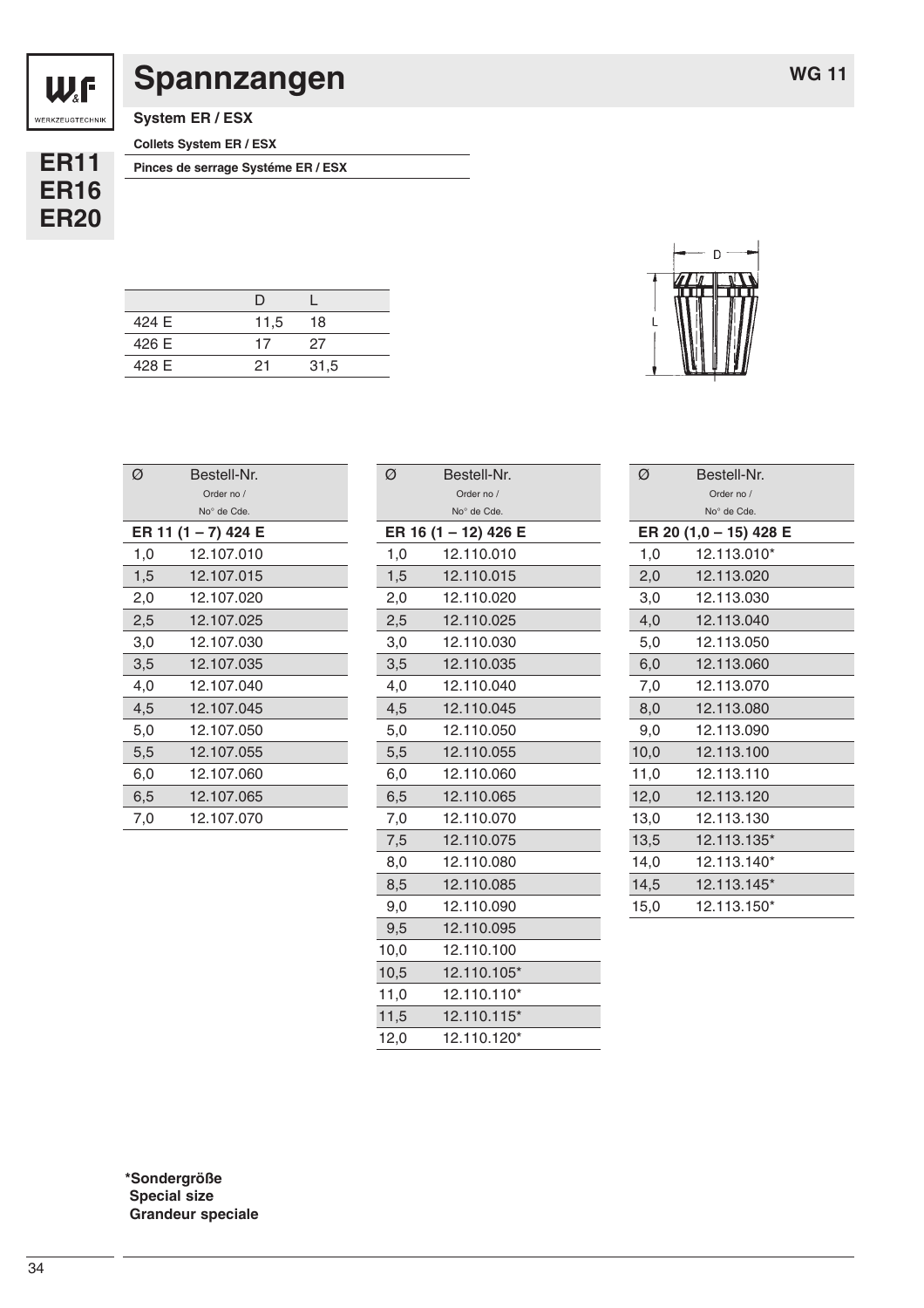### **Spannzangen**

**System ER / ESX**

**Collets System ER / ESX**

Pinces de serrage Systéme ER / ESX **ER25** 

|       | I) |    |  |
|-------|----|----|--|
| 430 E | 26 | 34 |  |
| 470 E | 33 | 40 |  |
| 472 E | 41 | 46 |  |

| Ø    | Bestell-Nr.          |  |
|------|----------------------|--|
|      | Order no /           |  |
|      | No° de Cde.          |  |
|      | ER 25 (1 – 16) 430 E |  |
| 1,0  | 12.116.010*          |  |
| 2,0  | 12.116.020           |  |
| 3,0  | 12.116.030           |  |
| 4,0  | 12.116.040           |  |
| 5,0  | 12.116.050           |  |
| 6,0  | 12.116.060           |  |
| 7,0  | 12.116.070           |  |
| 8,0  | 12.116.080           |  |
| 9,0  | 12.116.090           |  |
| 10,0 | 12.116.100           |  |
| 11,0 | 12.116.110           |  |
| 12,0 | 12.116.120           |  |
| 13,0 | 12.116.130           |  |
| 14,0 | 12.116.140           |  |
| 15,0 | 12.116.150           |  |
| 16,0 | 12.116.160           |  |

| Ø    | Bestell-Nr.          |
|------|----------------------|
|      | Order no /           |
|      | No° de Cde.          |
|      | ER 32 (2 - 22) 470 E |
| 2,0  | 12.220.020*          |
| 3,0  | 12.220.030           |
| 4,0  | 12.220.040           |
| 5,0  | 12.220.050           |
| 6,0  | 12.220.060           |
| 7,0  | 12.220.070           |
| 8,0  | 12.220.080           |
| 9,0  | 12.220.090           |
| 10,0 | 12.220.100           |
| 11,0 | 12.220.110           |
| 12,0 | 12.220.120           |
| 13,0 | 12.220.130           |
| 14,0 | 12.220.140           |
| 15,0 | 12.220.150           |
| 16,0 | 12.220.160           |
| 17,0 | 12.220.170           |
| 18,0 | 12.220.180           |
| 19,0 | 12.220.190           |
| 20,0 | 12.220.200           |
| 21,0 | 12.220.210*          |
| 22,0 | 12.220.220*          |
|      |                      |

| ER 40 (3 - 30) 472 E                                                                                       |
|------------------------------------------------------------------------------------------------------------|
| 3,0<br>12.326.030*                                                                                         |
| 4,0<br>12.326.040                                                                                          |
| 12.326.050<br>5,0                                                                                          |
| 6,0<br>12.326.060                                                                                          |
| 12.326.070                                                                                                 |
| 12.326.080                                                                                                 |
| 9,0<br>12.326.090                                                                                          |
| 10,0<br>12.326.100                                                                                         |
| 12.326.110                                                                                                 |
| 12.326.120                                                                                                 |
| 12.326.130                                                                                                 |
| 12.326.140                                                                                                 |
| 15,0<br>12.326.150                                                                                         |
| 12.326.160                                                                                                 |
| 12.326.170                                                                                                 |
| 18,0<br>12.326.180                                                                                         |
| 12.326.190                                                                                                 |
| 20,0<br>12.326.200                                                                                         |
| 12.326.210                                                                                                 |
| 12.326.220                                                                                                 |
| 12.326.230<br>23,0                                                                                         |
| 12.326.240                                                                                                 |
| 12.326.250<br>25,0                                                                                         |
| 26,0<br>12.326.260                                                                                         |
| 27,0<br>12.326.270*                                                                                        |
| 12.326.280*<br>28,0                                                                                        |
| 12.326.290*                                                                                                |
| 12.326.300*                                                                                                |
| 7,0<br>8,0<br>11,0<br>12,0<br>13,0<br>14,0<br>16,0<br>17,0<br>19,0<br>21,0<br>22,0<br>24,0<br>29,0<br>30,0 |

|      | ER 32 (2 - 22) 470 E |
|------|----------------------|
| 2,0  | 12.220.020*          |
| 3,0  | 12.220.030           |
| 4,0  | 12.220.040           |
| 5,0  | 12.220.050           |
| 6,0  | 12.220.060           |
| 7,0  | 12.220.070           |
| 8,0  | 12.220.080           |
| 9,0  | 12.220.090           |
| 10,0 | 12.220.100           |
| 11,0 | 12.220.110           |
| 12,0 | 12.220.120           |
| 13,0 | 12.220.130           |
| 14.0 | 12.220.140           |
| 15,0 | 12.220.150           |
| 16,0 | 12.220.160           |
| 17,0 | 12.220.170           |
| 18,0 | 12.220.180           |
| 19,0 | 12.220.190           |
| 20,0 | 12.220.200           |
| 21,0 | 12.220.210*          |
| 22,0 | 12.220.220*          |

![](_page_34_Picture_10.jpeg)

Ø Bestell-Nr.

Order no / No° de Cde.

| <b>ER32</b><br><b>ER40</b> |
|----------------------------|
|                            |
|                            |
|                            |
|                            |

![](_page_34_Picture_13.jpeg)

WF WERKZEUGTECHNIK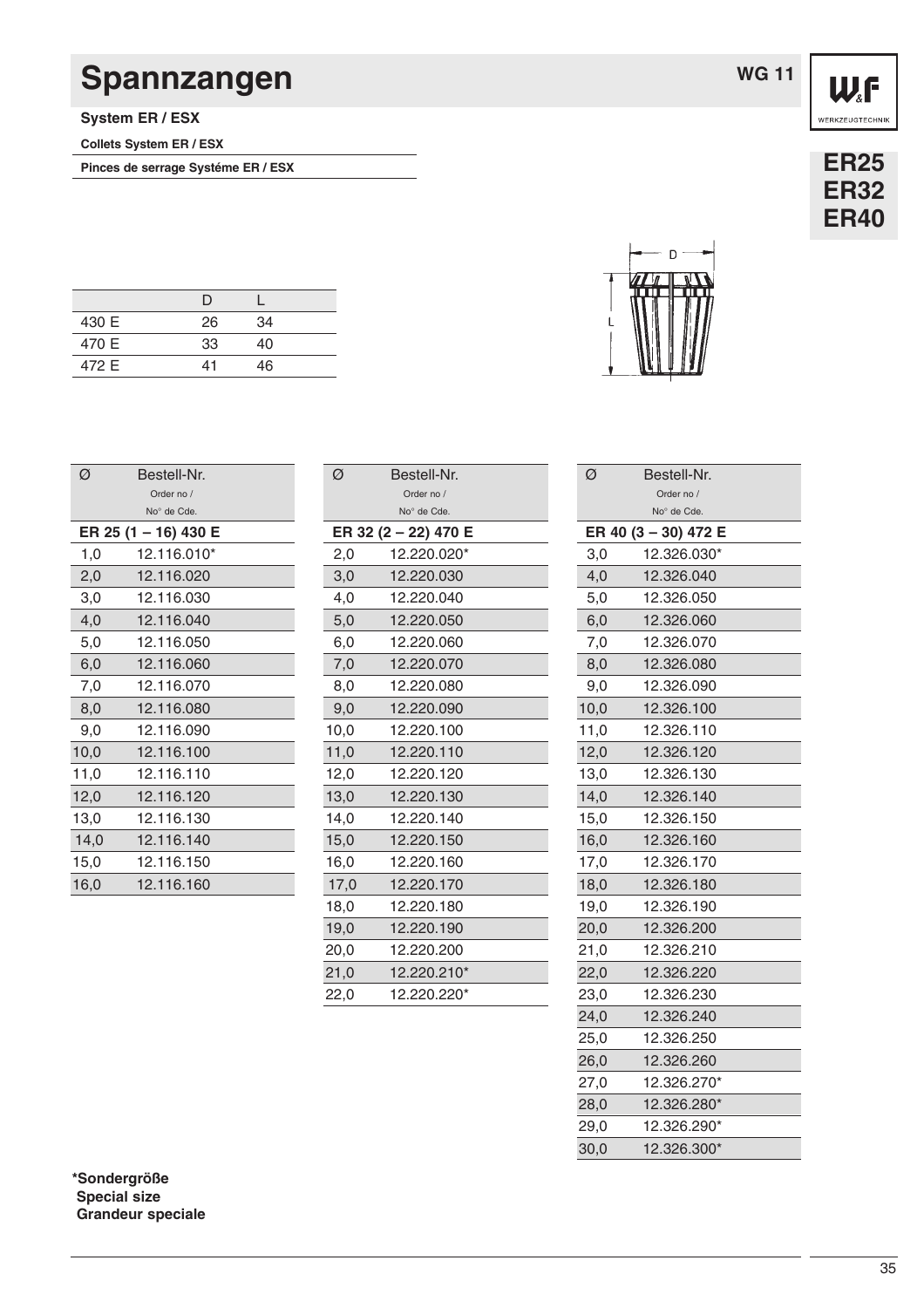![](_page_35_Picture_0.jpeg)

## **Spannzangen "Extra Precision" < 5** µ

**System ER / ESX**

**Collets System ER / ESX**

**P**recision  $<$  5  $\mu$ 

**E**xtra **Pinces de serrage Systéme ER / ESX**

| Ø          | Bestell-Nr.          |  |  |
|------------|----------------------|--|--|
| Order no / |                      |  |  |
|            | No° de Cde.          |  |  |
|            | ER 16 (1 – 10) 426 E |  |  |
| 1,0        | 12.110.010EP         |  |  |
| 1,5        | 12.110.015EP         |  |  |
| 2,0        | 12.110.020EP         |  |  |
| 2,5        | 12.110.025EP         |  |  |
| 3,0        | 12.110.030EP         |  |  |
| 3,5        | 12.110.035EP         |  |  |
| 4,0        | 12.110.040EP         |  |  |
| 4,5        | 12.110.045EP         |  |  |
| 5,0        | 12.110.050EP         |  |  |
| 5,5        | 12.110.055EP         |  |  |
| 6,0        | 12.110.060EP         |  |  |
| 6,5        | 12.110.065EP         |  |  |
| 7,0        | 12.110.070EP         |  |  |
| 7,5        | 12.110.075EP         |  |  |
| 8,0        | 12.110.080EP         |  |  |
| 8,5        | 12.110.085EP         |  |  |
| 9,0        | 12.110.090EP         |  |  |
| 9,5        | 12.110.095EP         |  |  |
| 10,0       | 12.110.100EP         |  |  |

| Ø    | Bestell-Nr.          |  |
|------|----------------------|--|
|      | Order no /           |  |
|      | No° de Cde.          |  |
|      | ER 25 (1 – 16) 430 E |  |
| 1,0  | 12.116.010EP*        |  |
| 2,0  | 12.116.020EP         |  |
| 3,0  | 12.116.030EP         |  |
| 4,0  | 12.116.040EP         |  |
| 5,0  | 12.116.050EP         |  |
| 6,0  | 12.116.060EP         |  |
| 7,0  | 12.116.070EP         |  |
| 8,0  | 12.116.080EP         |  |
| 9,0  | 12.116.090EP         |  |
| 10,0 | 12.116.100EP         |  |
| 11,0 | 12.116.110EP         |  |
| 12,0 | 12.116.120EP         |  |
| 13,0 | 12.116.130EP         |  |
| 14,0 | 12.116.140EP         |  |
| 15,0 | 12.116.150EP         |  |
| 16,0 | 12.116.160EP         |  |
|      |                      |  |

| Ø    | Bestell-Nr.          |  |
|------|----------------------|--|
|      | Order no /           |  |
|      | No° de Cde.          |  |
|      | ER 20 (1 – 13) 428 E |  |
| 1,0  | 12.113.010EP*        |  |
| 2,0  | 12.113.020EP         |  |
| 3,0  | 12.113.030EP         |  |
| 4,0  | 12.113.040EP         |  |
| 5,0  | 12.113.050EP         |  |
| 6.0  | 12.113.060EP         |  |
| 7,0  | 12.113.070EP         |  |
| 8,0  | 12.113.080EP         |  |
| 9,0  | 12.113.090EP         |  |
| 10,0 | 12.113.100EP         |  |
| 11.0 | 12.113.110EP         |  |
| 12,0 | 12.113.120EP         |  |
| 13,0 | 12.113.130EP         |  |
|      |                      |  |

| Ø          | Bestell-Nr.          |  |
|------------|----------------------|--|
| Order no / |                      |  |
|            | No° de Cde.          |  |
|            | ER 32 (2 – 20) 470 E |  |
| 2,0        | 12.220.020EP*        |  |
| 3,0        | 12.220.030EP         |  |
| 4,0        | 12.220.040EP         |  |
| 5,0        | 12.220.050EP         |  |
| 6,0        | 12.220.060EP         |  |
| 7,0        | 12.220.070EP         |  |
| 8,0        | 12.220.080EP         |  |
| 9,0        | 12.220.090EP         |  |
| 10,0       | 12.220.100EP         |  |
| 11,0       | 12.220.110EP         |  |
| 12,0       | 12.220.120EP         |  |
| 13,0       | 12.220.130EP         |  |
| 14,0       | 12.220.140EP         |  |
| 15,0       | 12.220.150EP         |  |
| 16,0       | 12.220.160EP         |  |
| 17,0       | 12.220.170EP         |  |
| 18,0       | 12.220.180EP         |  |
| 19,0       | 12.220.190EP         |  |
| 20,0       | 12.220.200EP         |  |
|            |                      |  |

**\*Sondergröße Special size Grandeur speciale**

| Ø<br>Bestell-Nr. |                      |  |
|------------------|----------------------|--|
| Order no /       |                      |  |
|                  | No° de Cde.          |  |
|                  | ER 40 (3 - 26) 472 E |  |
| 3,0              | 12.326.030EP*        |  |
| 4,0              | 12.326.040EP         |  |
| 5,0              | 12.326.050EP         |  |
| 6,0              | 12.326.060EP         |  |
| 7,0              | 12.326.070EP         |  |
| 8,0              | 12.326.080EP         |  |
| 9,0              | 12.326.090EP         |  |
| 10,0             | 12.326.100EP         |  |
| 11,0             | 12.326.110EP         |  |
| 12,0             | 12.326.120EP         |  |
| 13,0             | 12.326.130EP         |  |
| 14,0             | 12.326.140EP         |  |
| 15,0             | 12.326.150EP         |  |
| 16,0             | 12.326.160EP         |  |
| 17,0             | 12.326.170EP         |  |
| 18,0             | 12.326.180EP         |  |
| 19,0             | 12.326.190EP         |  |
| 20,0             | 12.326.200EP         |  |
| 21,0             | 12.326.210EP         |  |
| 22,0             | 12.326.220EP         |  |
| 23,0             | 12.326.230EP         |  |
| 24,0             | 12.326.240EP         |  |
| 25,0             | 12.326.250EP         |  |
| 26,0             | 12.326.260EP         |  |

![](_page_35_Picture_12.jpeg)

|       | נו |      |
|-------|----|------|
| 426 E | 17 | 27   |
| 428 E | 21 | 31,5 |
| 430 E | 26 | 34   |
| 470 E | 33 | 40   |
| 472 E | 41 | 46   |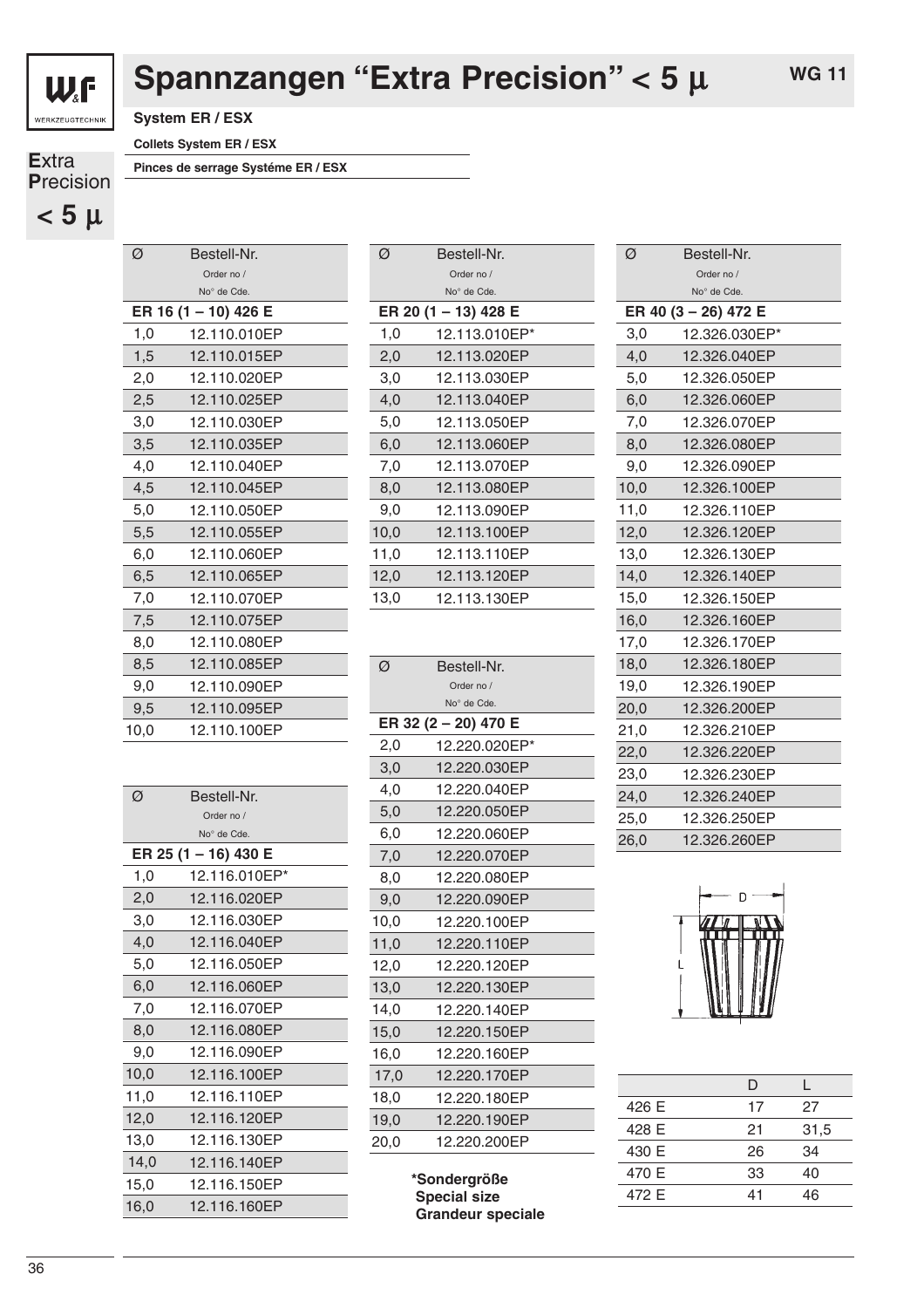### **Spannzangen-Sätze mit Holzsockel**

**W.F WERKZEUGTECHN** 

**System ER / ESX**

**ER 40 (3-26) 472 E** 23 Spannzangen

Art. Nr. 12.326.OHS

**gegen Mehrpreis**

Art. Nr. 12.326.030

Art. Nr. 12.326.030EP

Art. Nr. 12.326.OHS.EP

**zusätzlich** (wie Abbildung)

1 Spannzange mit 3 mm Ø

4-26 mm Ø, 1 mm gestuft

**Collets System ER / ESX in wooden board**

**Pinces de serrage Systéme ER / ESX en socle de bois**

**D L**  $\Gamma$ **426 E 17 27 428 E 21 31,5 430 E 26 34 470 E 33 40 472 E 41 46**

> **ER 32 (2-20) 470 E** 18 Spannzangen 3-20 mm Ø, 1 mm gestuft

Art. Nr. 12.220.OHS

Art. Nr. 12.220.OHS.EP

**ER 25 (2-16) 430 E** 15 Spannzangen 2-16 mm Ø, 1 mm gestuft

Art. Nr. 12.116.OHS

Art. Nr. 12.116.OHS.EP

**zusätzlich** (wie Abbildung) **gegen Mehrpreis** 1 Spannzange mit 1 mm Ø

Art. Nr. 12.116.010

Art. Nr. 12.116.010EP

**ER 20 (2-13) 428 E** 12 Spannzangen 2-13 mm Ø, 1 mm gestuft Art. Nr. 12.113.OHS

Art. Nr. 12.113.OHS.EP

**ER 16 (1-10) 426 E** 10 Spannzangen 1-10 mm Ø, 1 mm gestuft

Art. Nr. 12.110.OHS

Art. Nr. 12.110.OHS.EP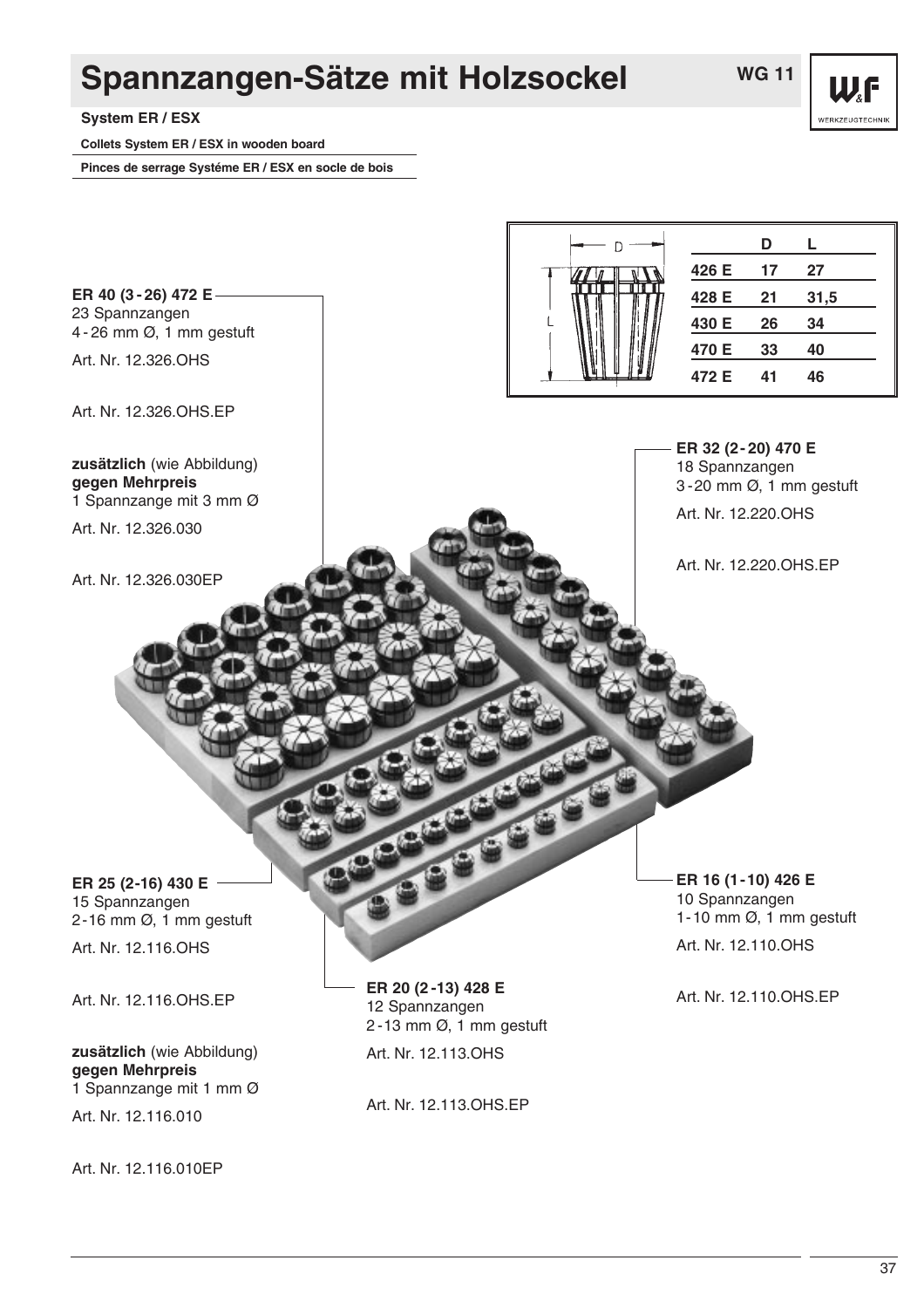![](_page_37_Picture_0.jpeg)

### **Spannzangen**

**WG 11**

**DIN 6388, Form B**

**Collets DIN 6388, Form B**

**415 E 462 E** **Pinces de serrage DIN 6388, forme B**

| 415 E | 25.5     | 40 |
|-------|----------|----|
| 462 E | 35,05 52 |    |
|       |          |    |

| Ø    | Bestell-Nr.      |
|------|------------------|
|      | Order no /       |
|      | No° de Cde.      |
|      | $(2 - 16)$ 415 E |
| 2,0  | B9.216.020       |
| 2,5  | B9.216.025       |
| 3,0  | B9.216.030       |
| 3,5  | B9.216.035       |
| 4,0  | B9.216.040       |
| 4,5  | B9.216.045       |
| 5,0  | B9.216.050       |
| 5,5  | B9.216.055       |
| 6,0  | B9.216.060       |
| 6,5  | B9.216.065       |
| 7,0  | B9.216.070       |
| 7,5  | B9.216.075       |
| 8,0  | B9.216.080       |
| 8,5  | B9.216.085       |
| 9,0  | B9.216.090       |
| 9,5  | B9.216.095       |
| 10,0 | B9.216.100       |
| 10,5 | B9.216.105       |
| 11,0 | B9.216.110       |
| 11,5 | B9.216.115       |
| 12,0 | B9.216.120       |
| 12,5 | B9.216.125       |
| 13,0 | B9.216.130       |
| 13,5 | B9.216.135       |
| 14,0 | B9.216.140       |
| 14,5 | B9.216.145       |
| 15,0 | B9.216.150       |
| 15,5 | B9.216.155       |
| 16,0 | B9.216.160       |

| Ø    | Bestell-Nr.    |
|------|----------------|
|      | Order no /     |
|      | No° de Cde.    |
|      | (2 - 25) 462 E |
| 2,0  | B9.225.020     |
| 2,5  | B9.225.025     |
| 3,0  | B9.225.030     |
| 3,5  | B9.225.035     |
| 4,0  | B9.225.040     |
| 4,5  | B9.225.045     |
| 5,0  | B9.225.050     |
| 5,5  | B9.225.055     |
| 6,0  | B9.225.060     |
| 6,5  | B9.225.065     |
| 7,0  | B9.225.070     |
| 7,5  | B9.225.075     |
| 8,0  | B9.225.080     |
| 8,5  | B9.225.085     |
| 9,0  | B9.225.090     |
| 9,5  | B9.225.095     |
| 10,0 | B9.225.100     |
| 10,5 | B9.225.105     |
| 11,0 | B9.225.110     |
| 11,5 | B9.225.115     |
| 12,0 | B9.225.120     |
| 12,5 | B9.225.125     |
| 13,0 | B9.225.130     |
| 13,5 | B9.225.135     |
| 14,0 | B9.225.140     |
| 14,5 | B9.225.145     |
| 15,0 | B9.225.150     |
| 15,5 | B9.225.155     |
| 16,0 | B9.225.160     |
|      |                |

![](_page_37_Picture_10.jpeg)

| Ø                | Bestell-Nr. |
|------------------|-------------|
|                  | Order no /  |
|                  | No° de Cde. |
| $(2 - 25)$ 462 E |             |
| 16,5             | B9.225.165  |
| 17,0             | B9.225.170  |
| 17,5             | B9.225.175  |
| 18,0             | B9.225.180  |
| 18,5             | B9.225.185  |
| 19,0             | B9.225.190  |
| 19,5             | B9.225.195  |
| 20,0             | B9.225.200  |
| 20,5             | B9.225.205  |
| 21,0             | B9.225.210  |
| 21,5             | B9.225.215  |
| 22,0             | B9.225.220  |
| 22,5             | B9.225.225  |
| 23,0             | B9.225.230  |
| 23,5             | B9.225.235  |
| 24,0             | B9.225.240  |
| 24,5             | B9.225.245  |
| 25,0             | B9.225.250  |
|                  |             |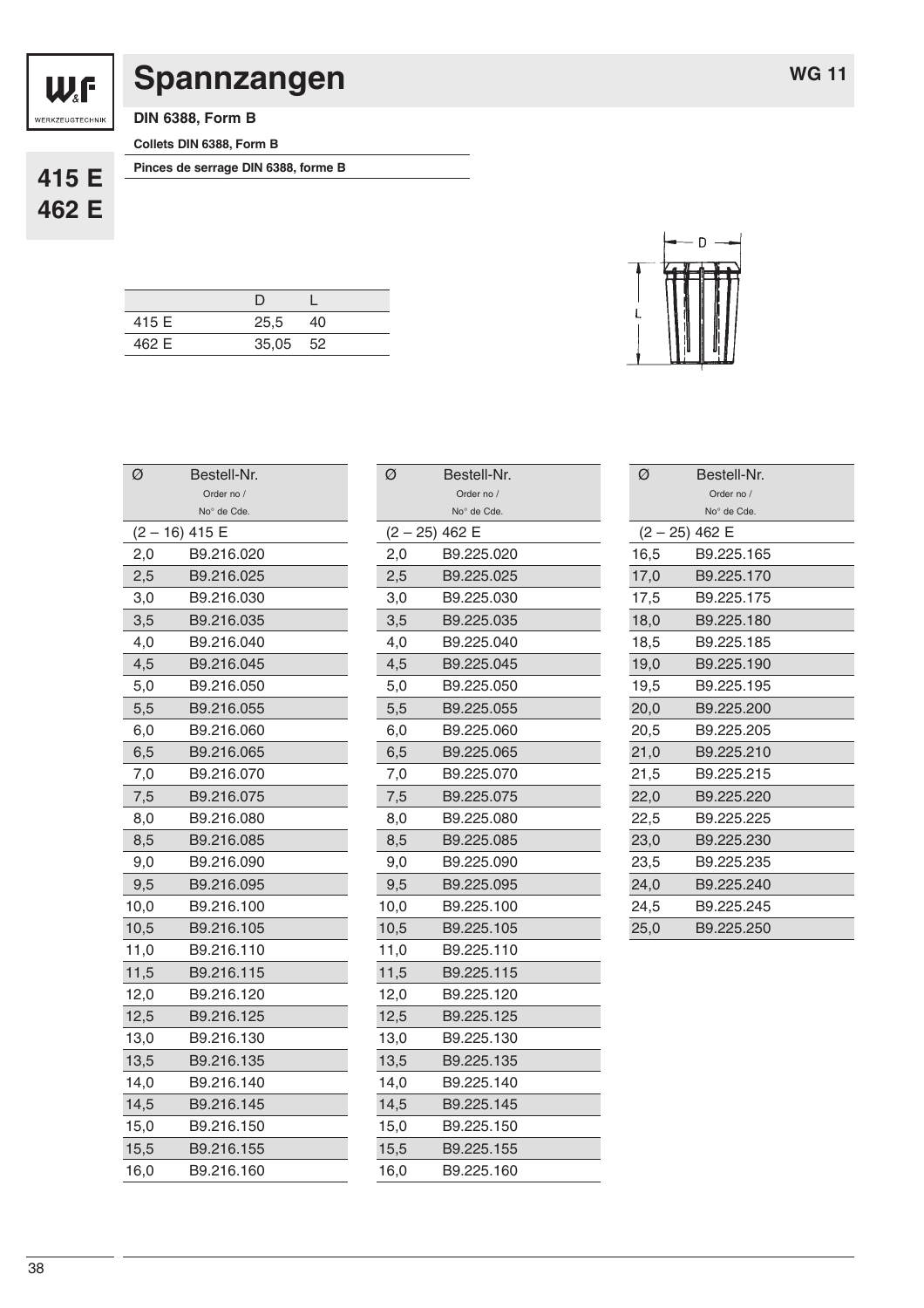# **Spannzangen**

**DIN 6388, Form B**

**Collets DIN 6388, Form B**

**Pinces de serrage DIN 6388, forme B**

|  | WG 11 |  |
|--|-------|--|
|  |       |  |

**467 E**

- D

| 467 E | 12 7 | 60 |
|-------|------|----|

| Bestell-Nr.<br>Ø |      |             |
|------------------|------|-------------|
|                  |      | Order no /  |
|                  |      | No° de Cde. |
|                  | (4 - | - 32) 467 E |
|                  | 4,0  | B9.432.040  |
|                  | 4,5  | B9.432.045  |
|                  | 5,0  | B9.432.050  |
|                  | 5,5  | B9.432.055  |
|                  | 6,0  | B9.432.060  |
|                  | 6,5  | B9.432.065  |
|                  | 7,0  | B9.432.070  |
|                  | 7,5  | B9.432.075  |
|                  | 8,0  | B9.432.080  |
|                  | 8,5  | B9.432.085  |
|                  | 9,0  | B9.432.090  |
|                  | 9,5  | B9.432.095  |
|                  | 10,0 | B9.432.100  |
|                  | 10,5 | B9.432.105  |
|                  | 11,0 | B9.432.110  |
|                  | 11,5 | B9.432.115  |
|                  | 12,0 | B9.432.120  |
|                  | 12,5 | B9.432.125  |
|                  | 13,0 | B9.432.130  |
|                  | 13,5 | B9.432.135  |
|                  | 14,0 | B9.432.140  |
|                  | 14,5 | B9.432.145  |
|                  | 15,0 | B9.432.150  |
|                  | 15,5 | B9.432.155  |
|                  | 16,0 | B9.432.160  |
|                  | 16,5 | B9.432.165  |
|                  | 17,0 | B9.432.170  |
|                  | 17,5 | B9.432.175  |
|                  | 18,0 | B9.432.180  |
|                  |      |             |

| Ø    | Bestell-Nr.    |  |
|------|----------------|--|
|      | Order no /     |  |
|      | No° de Cde.    |  |
|      | (4 – 32) 467 E |  |
| 18,5 | B9.432.185     |  |
| 19,0 | B9.432.190     |  |
| 19,5 | B9.432.195     |  |
| 20,0 | B9.432.200     |  |
| 20,5 | B9.432.205     |  |
| 21,0 | B9.432.210     |  |
| 21,5 | B9.432.215     |  |
| 22,0 | B9.432.220     |  |
| 22,5 | B9.432.225     |  |
| 23,0 | B9.432.230     |  |
| 23,5 | B9.432.235     |  |
| 24,0 | B9.432.240     |  |
| 24,5 | B9.432.245     |  |
| 25,0 | B9.432.250     |  |
| 25,5 | B9.432.255     |  |
| 26,0 | B9.432.260     |  |
| 26,5 | B9.432.265     |  |
| 27,0 | B9.432.270     |  |
| 27,5 | B9.432.275     |  |
| 28,0 | B9.432.280     |  |
| 28,5 | B9.432.285     |  |
| 29,0 | B9.432.290     |  |
| 29,5 | B9.432.295     |  |
| 30,0 | B9.432.300     |  |
| 30,5 | B9.432.305     |  |
| 31,0 | B9.432.310     |  |
| 31,5 | B9.432.315     |  |
| 32,0 | B9.432.320     |  |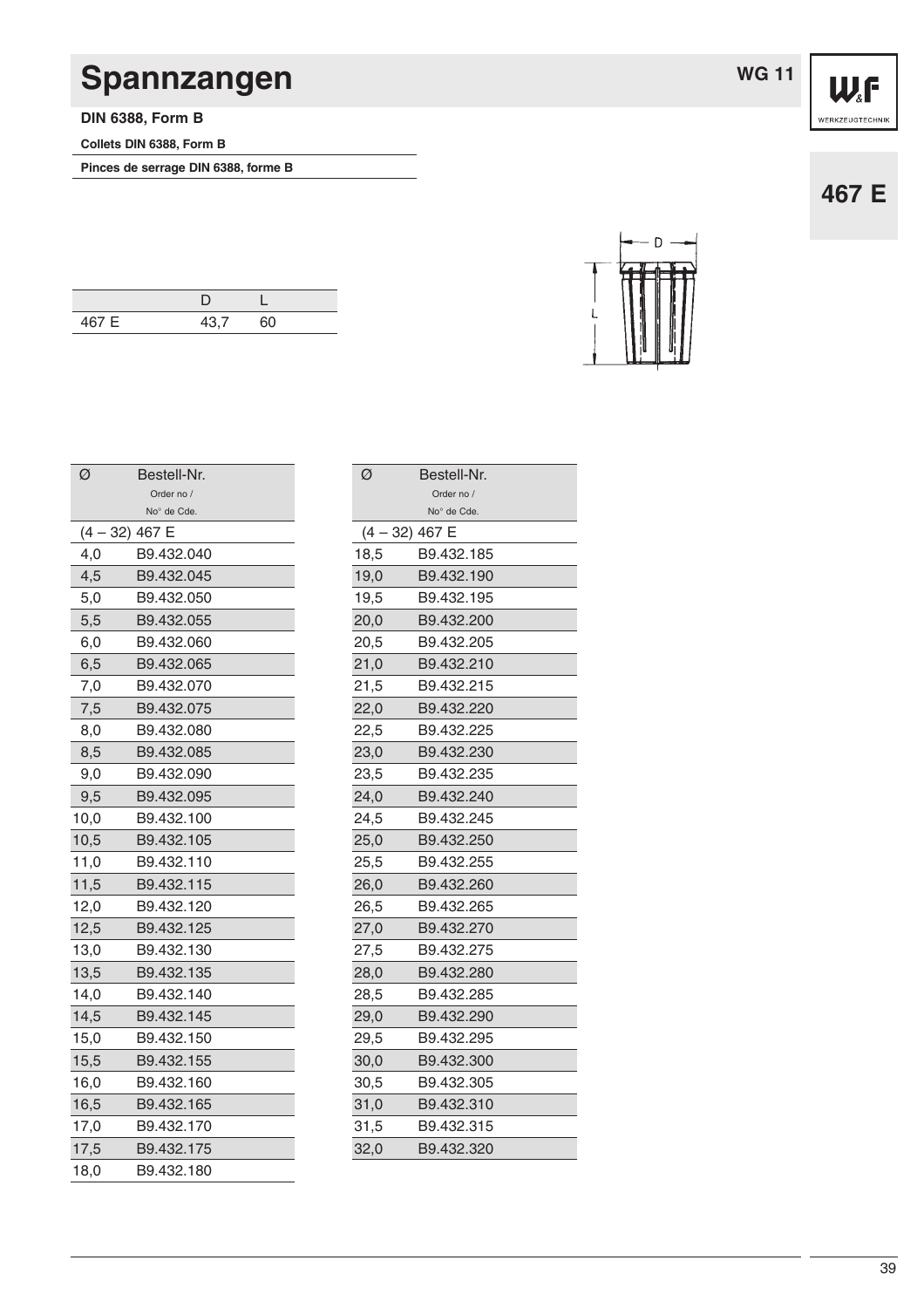![](_page_39_Picture_1.jpeg)

### **Zubehör**

**Accessories**

**Accessoires**

![](_page_39_Picture_5.jpeg)

### **Kühlmittelübergabeeinheit Coolant supply unit / Unite de transmission pour lubrification par le centren**

| <b>Für HSK</b><br>For HSK<br>Pour HSK | Gewinde<br>Screw thread<br>Filetage | Bestell-Nr.<br>Order no./N° de Cde. |  |
|---------------------------------------|-------------------------------------|-------------------------------------|--|
| 32                                    | $M10 \times 1.0$                    | 32A.999.M10                         |  |
| 40                                    | $M12 \times 1.0$                    | 40A.999.M12                         |  |
| 50                                    | $M16 \times 1.0$                    | 50A.999.M16                         |  |
| 63                                    | M <sub>18</sub> x 1,0               | 63A.999.M18                         |  |
| 80                                    | $M20 \times 1,5$                    | 80A.999.M20                         |  |
| 100                                   | $M24 \times 1.5$                    | 100A.999.M24                        |  |

![](_page_39_Picture_8.jpeg)

### **Schlüssel für Kühlmittelübergabeeinheit Key for coolant supply unit / Clé pour unite de transmission pour lubrifiant**

| Für HSK<br>For HSK<br>Pour HSK | Bestell-Nr.<br>Order no./N° de Cde. |
|--------------------------------|-------------------------------------|
| 32                             | 32A.999.001                         |
| 40                             | 40A.999.002                         |
| 50                             | 50A.999.003                         |
| 63                             | 63A.999.004                         |
| 80                             | 80A.999.005                         |
| 100                            | 100A.999.006                        |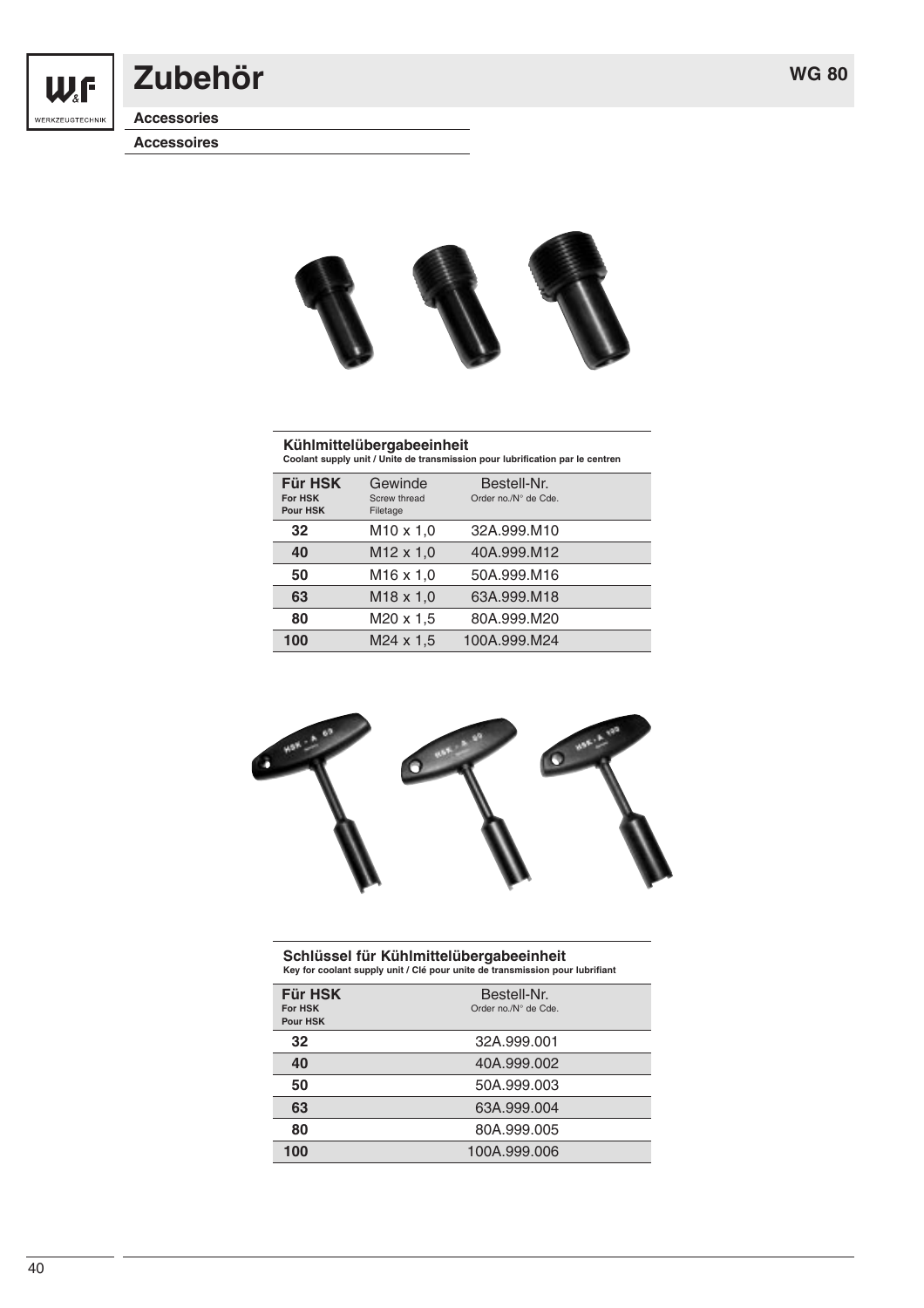### **Ersatzteile / Zubehör**

#### **Spare parts**

**Accessoires**

#### **Spannschrauben DIN 1835-B Retaining screw / Vis de serrage**

| d1 | Bestell-Nr.<br>Order no./N° de Cde. |
|----|-------------------------------------|
| 6  | 03.999.106                          |
| 8  | 03.999.108                          |
| 10 | 03.999.110                          |
| 12 | 03.999.112                          |
| 14 | 03.999.114                          |
| 16 | 03.999.116                          |
| 18 | 03.999.118                          |
| 20 | 03.999.120                          |
| 25 | 03.999.125                          |
| 32 | 03.999.132                          |
| 40 | 03.999.140                          |

#### **Überwurfmuttern DIN 6499 Tightening nuts / Ecrou de serrage**

| Spannbereich<br>Clamping range<br>Capacitè de serrage | Bestell-Nr.<br>Order no./N° de Cde. |  |
|-------------------------------------------------------|-------------------------------------|--|
| $1 - 10$ (ER 16)                                      | 12.999.110                          |  |
|                                                       | M 22 x 1.5                          |  |
| 1 - 13 (ER 20)                                        | 12.999.113                          |  |
|                                                       | M 25 x 1.5                          |  |
| 1 – 16 (ER 25)                                        | 12.999.116                          |  |
|                                                       | M 32 x 1,5                          |  |
| $2 - 20$ (ER 32)                                      | 12.999.220                          |  |
|                                                       | M 40 x 1.5                          |  |
| $3 - 26$ (ER 40)                                      | 12.999.326                          |  |
|                                                       | M 50 x 1.5                          |  |

### **Spannschlüssel für Spannzangenfutter ER /ESX Wrench / Clé de serrage**

| Spannbereich<br>Clamping range<br>Capacitè de serrage | Bestell-Nr.<br>Order no./N° de Cde. |  |
|-------------------------------------------------------|-------------------------------------|--|
| $1 - 10$ (ER 16)                                      | 12.998.110                          |  |
|                                                       | M 22 x 1.5                          |  |
| $1 - 13$ (ER 20)                                      | 12.998.113                          |  |
|                                                       | M 25 x 1.5                          |  |
| $1 - 16$ (ER 25)                                      | 12.998.116                          |  |
|                                                       | M 32 x 1.5                          |  |
| $2 - 20$ (ER 32)                                      | 12.998.220                          |  |
|                                                       | M 40 x 1.5                          |  |
| $3 - 26$ (ER 40)                                      | 12.998.326                          |  |
|                                                       | M 50 x 1.5                          |  |

#### **Überwurfmuttern DIN 6388 Tightening nuts / Ecrou de serrage**

| Spannbereich<br>Clamping range<br>Capacitè de serrage | Bestell-Nr.<br>Order no./N° de Cde. |
|-------------------------------------------------------|-------------------------------------|
| $2 - 16$                                              | 09.430.216                          |
|                                                       | M 33 x 1.5                          |
| $2 - 25$                                              | 09.600.225                          |
|                                                       | M 48 x 2                            |
| $3 - 32$                                              | 09.720.432                          |
|                                                       | M 60 x 2.5                          |

#### **Hakenschlüssel für Spannzangenfutter DIN 6388 Hook wrenches / Clef à ergots**

| Spannbereich<br>Clamping range<br>Capacitè de serrage | Bestell-Nr.<br>Order no./N° de Cde. |
|-------------------------------------------------------|-------------------------------------|
| $2 - 16$                                              | 09.999.216                          |
| $2 - 25$                                              | 09.999.225                          |
| 4 – 32                                                | 09.999.432                          |

#### **Fräseranzugschrauben DIN 6367**

**Cutter retaining screws / Vis de serrage de la fraise**

| d, | Gewinde<br>Screw thread<br>Filetage | Bestell-Nr.<br>Order no./N° de Cde. |  |
|----|-------------------------------------|-------------------------------------|--|
| 16 | M 8                                 | 07.999.632                          |  |
| 22 | M 10                                | 07.999.240                          |  |
| 27 | M 12                                | 07.999.748                          |  |
| 32 | M 16                                | 07.999.258                          |  |
| 40 | M 20                                | 07.999.070                          |  |
| 50 | M 24                                | 07.999.050                          |  |
|    |                                     |                                     |  |

#### **Mitnehmerringe DIN 6366**

#### **Clutch drive rings / Bague d'entraînement**

| $d_{1}$ | Größe<br>Size<br>Grandeur | Bestell-Nr.<br>Order no./<br>$N^{\circ}$ de Cde. |  |
|---------|---------------------------|--------------------------------------------------|--|
| 16      | $16 \times 10$            | 07.998.632                                       |  |
| 22      | $22 \times 12$            | 07,998.240                                       |  |
| 27      | 27 x 12                   | 07.998.748                                       |  |
| 32      | $32 \times 14$            | 07,998,258                                       |  |
| 40      | 40 x 14                   | 07.998.070                                       |  |
| 50      | 50 x 16                   | 07.998.050                                       |  |

#### **Passfedern**

**Feathers / Clavette**

| d, | Größe<br>Size<br>Grandeur | Bestell-Nr.<br>Order no./<br>$N^{\circ}$ de Cde. |  |
|----|---------------------------|--------------------------------------------------|--|
| 16 | $4 \times 4 \times 20$    | 07,997.632                                       |  |
| 22 | 6 x 6 x 22                | 07.997.240                                       |  |
| 27 | 7 x 7 x 25                | 07,997.748                                       |  |
| 32 | $8 \times 7 \times 30$    | 07.997.258                                       |  |
| 40 |                           | 10 x 8 x 32 07.997.070                           |  |
| 50 |                           | 12 x 8 x 36 07.997.050                           |  |

![](_page_40_Picture_22.jpeg)

**WG 11**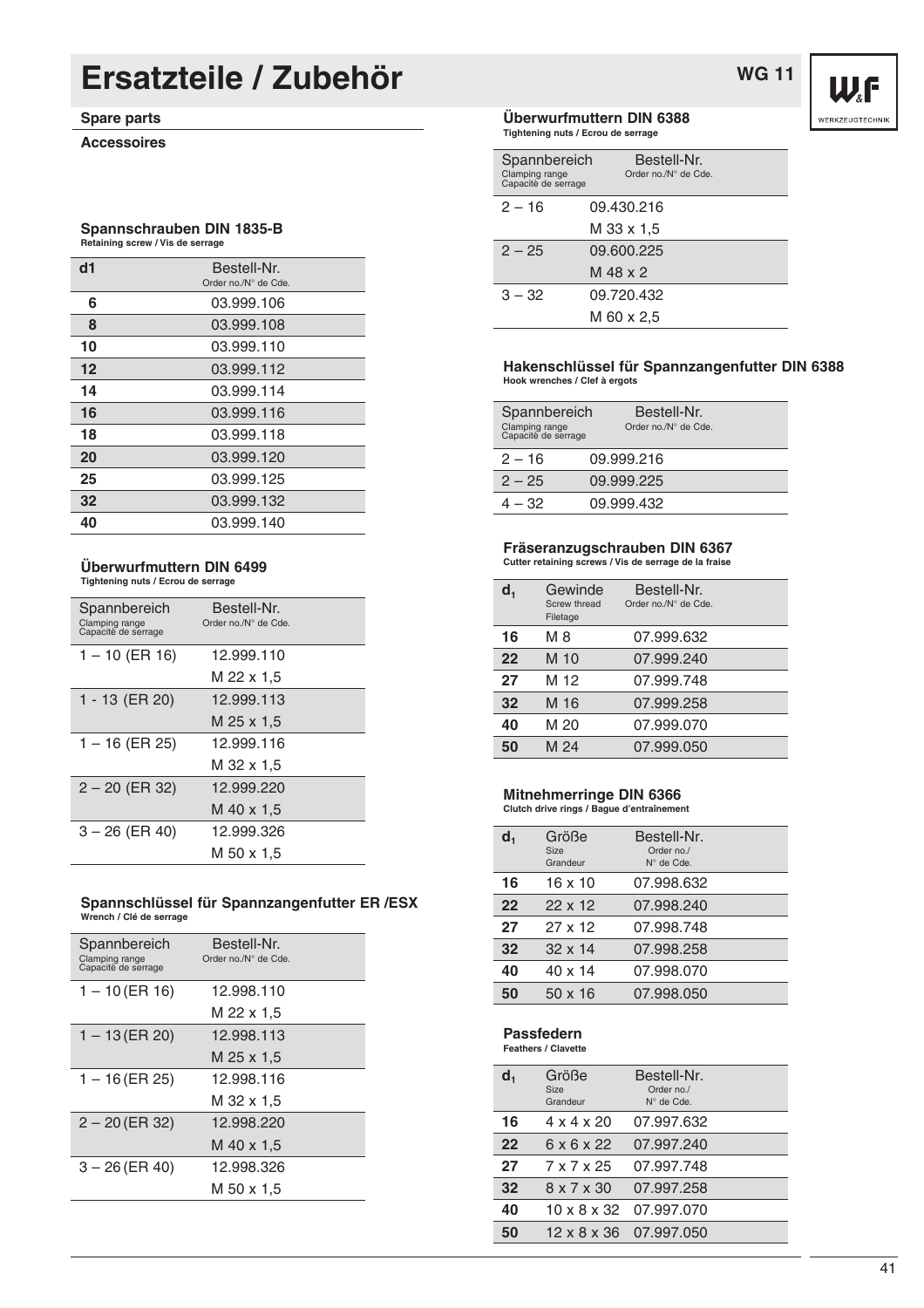W.F

WERKZEUGTECHNIK

### **Ersatzteile / Zubehör**

**Spare parts**

**Accessoires**

#### **Schlüssel DIN 6368 für Fräseranzugschrauben Wrenches / Clédeserage**

| 07.996.632<br>16<br>22<br>07.996.240<br>27<br>07.996.748<br>32<br>07.996.258<br>07.996.070<br>40 | Bestell-Nr.<br>Order no /<br>No de Cde. |
|--------------------------------------------------------------------------------------------------|-----------------------------------------|
|                                                                                                  |                                         |
|                                                                                                  |                                         |
|                                                                                                  |                                         |
|                                                                                                  |                                         |
|                                                                                                  |                                         |
| 07.996.050<br>50                                                                                 |                                         |

#### **Mitnehmersteine DIN 2097 für Aufsteckdorne Inserts / Coulisseaux d'entraînement**

|    | Bestell-Nr.<br>Order no /<br>No de Cde. |
|----|-----------------------------------------|
| 22 | 08.999.250                              |
| 27 | 08.999.760                              |
| 32 | 08.999.278                              |
| 40 | 08.999.089                              |
| 50 | 08,999.120                              |

![](_page_41_Picture_9.jpeg)

**\* Preise auf Anfrage**

**\* Prices on request**

**\* Prix à la demande**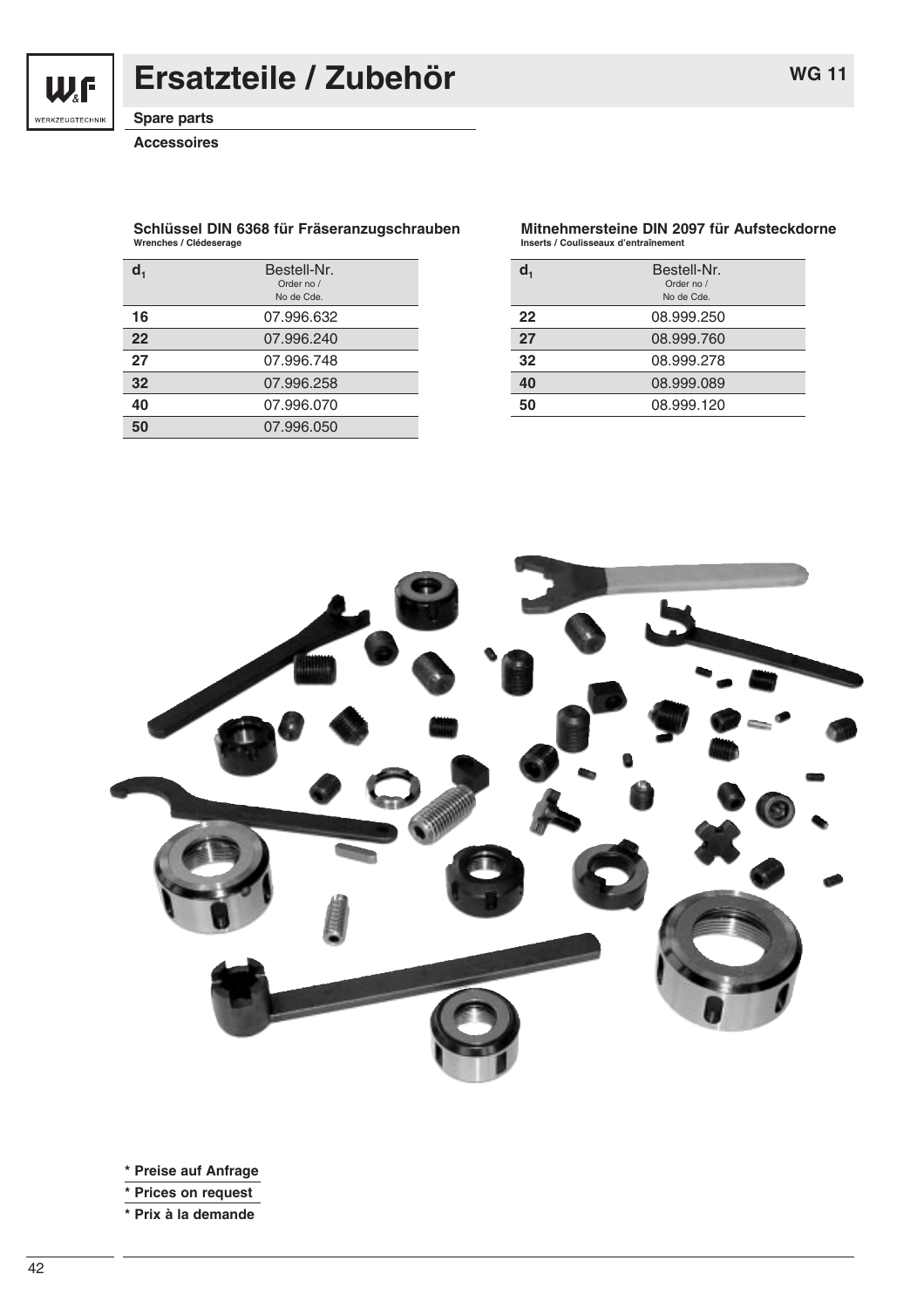### **Allgemeine Verkaufs- und Lieferbedingungen**

![](_page_42_Picture_1.jpeg)

1. Angebot, Vertragsabschluß und Vertragsinhalt<br>
Allem Vertragsabschlüssen, betreffend Lieferung und Leistungen von uns,<br>
Allem Vertragsabschlüssen, betreffend Lieferung und Leistungen vom Bestel-<br>
ler mit Auftragserteilun

**2. Bestellwert**<br>Bei einem Bestellwert unter € 100,-- kommen keine Rabatte in Anrechnung. Der Mindestbestellwert beträgt € 60,-- netto.

3. Preis und Zahlung<br>
Die Preise gelten mangels besonderer Vereinbarung ab Werk einschl. Ver-<br>
Die Preise gelten mangels besonderer Vereinbarung. Zu den Preisen kommt<br>
die Mehrwertsteuer in der jeweiligen gesetzlichen Höhe

(auch bei Teillieferung) zu leisten.<br>Die Zurückhaltung von Zahlungen oder die Aufrechnung wegen etwaiger<br>vom Lieferer bestrittener Gegenansprüche des Bestellers sind nicht statthaft.

#### **4. Eigentumsvorbehalt**

Die gelieferten Waren bleiben unser Eigentum (Vorbehaltsware) bis zur Erfüllung sämtlicher uns gegen den Besteller aus der Geschäftsverbindung zustehenden Ansprüche.

Die Verarbeitung der Vorbehaltsware ist dem Besteller im Rahmen des regelmäßi-<br>gen Geschäftsbetriebs gestattet. Die Verarbeitung der Ware erfolgt für uns. Wir<br>erwerben in allen Fällen das Eigentum an den neu hergestellten Verpflichtung entsteht für uns hieraus nicht. Der Besteller hat die in unserem (Mit-)<br>Eigentum stehenden Waren für uns unentgeltlich zu verwahren. Bei Verarbeitung<br>mit Waren an denen wir kein Eigentum besitzen erwerben wir neu hergestellten Sachen nach dem Verhältnis des Rechnungswertes der<br>Vorbehaltsware zu den anderen verarbeiteten Gegenständen. Sollte unser<br>Eigentum dennoch untergehen und der Besteller (Mit-)Eigentümer werden, so überträgt er bereits jetzt sein Eigentum nach dem vorab bezeichneten Wertverhältnis als Sicherheit auf uns.

Der Besteller ist zu Weiterveräußerung der Vorbehaltsware im Rahmen seines<br>regelmäßigen Geschättsbetriebs nur unter der Bedingung berechtigt, dass er sich<br>seinerseits das Eigentum bis zur vollständigen Zahlung des Kunden v

Sicherungsübereignung sind unzulässig.<br>Der Besteller tritt bereits jetzt alle aus der Weiterveräußerung der Vorbehaltsware<br>in verarbeitetem und unverarbeitetem Zustand entstehenden Forderungen mit allen Nebenrechten -einschließlich etwaiger Saldoforderungen- sicherungshalber an uns ab, ohne dass es noch späterer besonderer Erklärungen bedarf. Veräußert der Besteller verarbeitete, verbundene oder vermischte Vorbehaltsware, ohne dass eine<br>Einzelpreisvereinbarung für die Vorbehaltsware besteht, so tritt der Besteller uns<br>mit Vorrang vor der übrigen Forderung denienigen Teil der

Der Besteller ist vorbehaltlich des jederzeit möglichen Widerrufs berechtigt, die an<br>uns abgetretenen Forderungen im regelmäßigen Geschäftsbetrieb einzuziehen.<br>Von dieser Ermächtigung nicht erfasst ist die Abtretung der au kommt.

Der Besteller verpflichtet sich bei Zugriffen Dritter auf die Vorbehaltsware, wie z.B. Pfändungen, uns sofort zu unterrichten um uns die Durchsetzung unserer Eigentumsrechte zu ermöglichen und auf unser daran bestehendes Eigentum hinzuweisen.

#### **5. Lieferzeit**

Angegebene Lieferzeiten sind, sofern nicht individuell vereinbart, unverbindlich.

#### **6. Mängelrüge**

Erkennbare Mängel sind unverzüglich nach Empfang der Lieferung/Leistung, versteckte Mängel unverzüglich nach Entdeckung schriftlich zu<br>rügen. Mängelrüge ist verspätet, wenn sie nicht spätestens 8 Tage nach<br>Empfang der Lieferung/Leistung bzw. bei versteckten Mängeln nach Entdeckung des Mangels bei uns eingegangen ist. Wenn eine Mängelrüge be-<br>gründet geltend gemacht wird, dürfen Zahlungen nur im Umfang zurückge-<br>halten werden, die in einem angemessenen Verhältnis zu dem aufgetretenen Mangel stehen.

**7. Gewährleistung und Haftung** Wir haften für rechtzeitig gerügte Mängel, zu denen auch das Fehlen zugesi-cherter Eigenschaften gehört, wie folgt:

– Alle diejenigen Teile sind unentgeltlich nach billigem Ermessen nach Wahl des Lieferers nachzubessern oder neu zu liefern, die sich innerhalb von 6 Monaten (bei Mehrschichtenbetrieb innerhalb von 3 Monaten) seit<br>Lieferung infolge eines vor dem Gefahrenübergang liegenden Umstan-<br>des – insbesondere wegen fehlender Bauart, schlechter Werkstoffe oder<br>mangelhafter Au stellen.

Mehrere Nachbesserungsversuche sind zulässig. Ersetzte Teile werden

unser Eigentum. Für Mängel des vom Besteller angelieferten Materials haften wir nicht. Für wesentliche Fremderzeugnisse beschränkt sich unsere Haftung auf die wesentliche Fremderzeugnisse beschränkt sich unsere Haftung auf die Abtretung der Haftungsansprüche, die uns gegen den Lieferer des Fremderzeugnisses zustehen.

Bei Fertigung nach Zeichnung des Bestellers haften wir nur für zeich-nungsgemäße Ausführung.

- Es wird keine Gewähr übernommen für Schäden, die aus nachfolgen-<br>den Gründen enstanden sind:<br>Ungeeignete und unsachgemäße Verwendung, fehlerhafter Montage<br>bzw. Inbetriebsetzung durch den Besteller oder Dritte, natürliche

**8. Rücknahme von Waren** Waren werden nur nach besonderer Vereinbarung zurück genommen - vorbehaltlich folgender Bedingungen:

Die Ware muss in fabrikneuem Zustand und aus der laufenden Produktion sein.

Eine Lieferschein- oder Rechnungskopie muss der Rücksendung beiliegen.<br>Für Rücksendungen, die der Besteller zu vertreten hat, wird eine<br>Bearbeitungsgebühr von 15%, mindestens jedoch € 30,-- in Abzug gebra Sonderaufnahmen oder speziell auf Kundenwunsch beschriftete Artikel sind vom Umtausch bzw. Rückgabe ausgeschlossen.

9. Haftung für Nebenpflichten, sonstige Haftung<br>
Unsere anwendungstechnische Beratung in Wort und Schrift sowie Vor-<br>
schläge, Berechnungen, Projektierungen usw. sollen dem Besteller<br>
lediglich die bestmögliche Verwendung

10.Schutzrecht, Werkzeug<br>An allen unseren Angeboten und Lieferungen beigefügten Abbildungen,<br>Skizzen, Zeichnungen, Lehren, Muster usw. behalten wir uns Eigentums-<br>und Urheberrechte vor. Sie dürfen Dritten ohne unsere ausdr nehmigung nicht zugänglich gemacht werden. Vervielfältigungen und Nachahmungen sind verboten. Der Besteller übernimmt für die von ihm beizubringenden Unterlagen, Plä-

ne, Muster oder dergleichen die alleinige Verantwortung. Der Besteller hat<br>dafür einzustehen, dass von ihm vorgelegte Ausführungszeichnungen in<br>Schutzrechte Dritter nicht eingreifen.

**11.Erfüllungsort** Erfüllungsort ist 72663 Großbettlingen.

**12.Gerichtsstand** Gerichtsstand ist der Sitz des Lieferers.

**13.Anderungsvorbehalt und Teilnichtigkeit**<br>Wir erklären dem Besteller ausdrücklich unsere Bereitschaft, im Wege des<br>freien gegenseitigen Aushandelns die Vertragsklauseln inhaltlich auszu-

gestalten. Sollte eine Bestimmung unserer Verkaufs- und Lieferbedingungen aus irgend einem Grunde nichtig sein, bleibt die Geltung der übrigen Bestim-mungen hiervon unberührt. Anstelle einer unwirksamen Regelung gilt das gesetzlich Zulässige.

Stand: April 2007